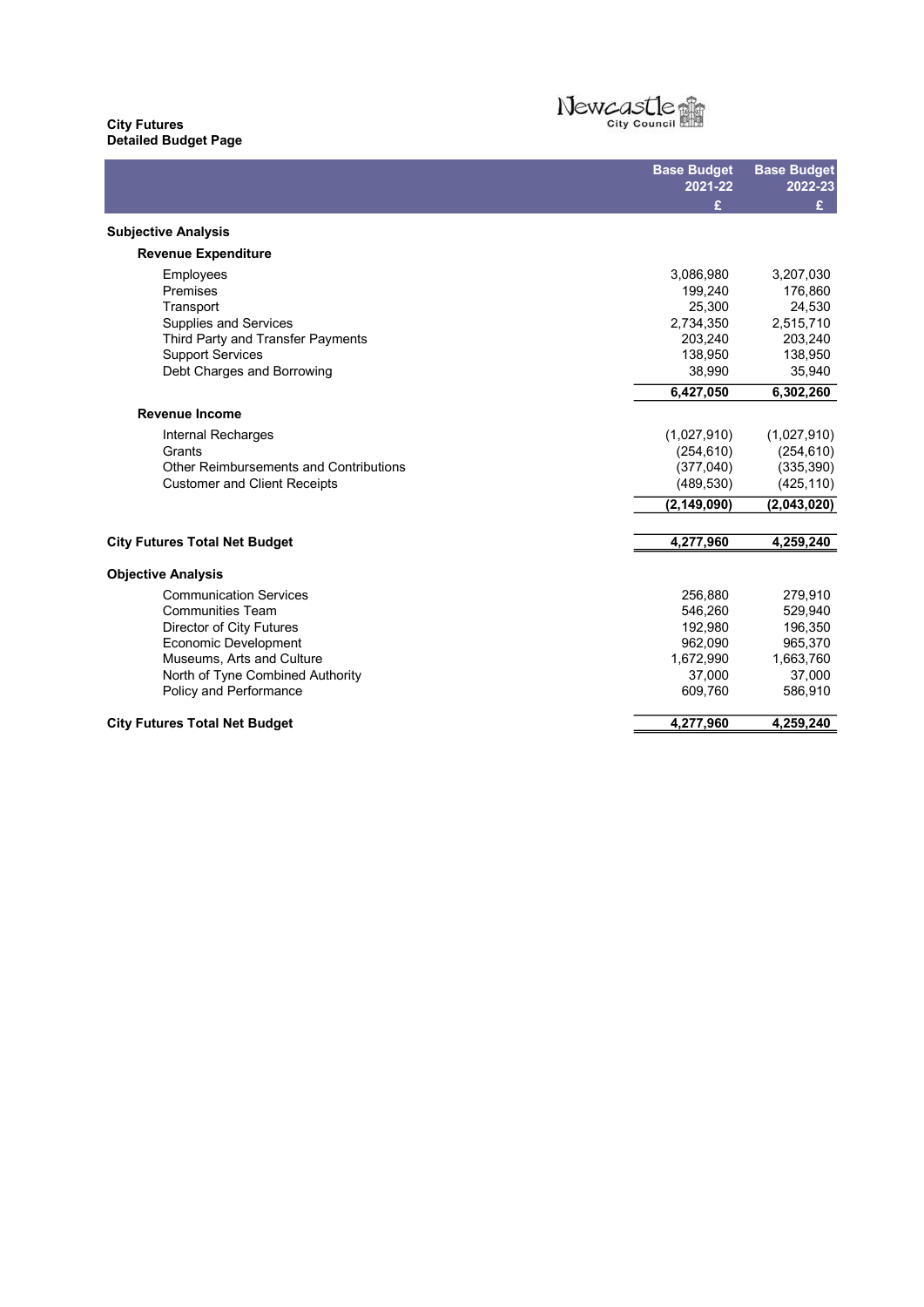#### Director of City Futures Detailed Budget Page L



|                                                  | <b>Base Budget</b><br>2021-22 | <b>Base Budget</b><br>2022-23 |
|--------------------------------------------------|-------------------------------|-------------------------------|
|                                                  | £                             | £                             |
| <b>Subjective Analysis</b>                       |                               |                               |
| <b>Revenue Expenditure</b>                       |                               |                               |
| Employees                                        | 188,030                       | 191,400                       |
| Transport                                        | 2,200                         | 2,200                         |
| <b>Supplies and Services</b>                     | 2,750                         | 2,750                         |
|                                                  | 192,980                       | 196,350                       |
| <b>Director of City Futures Total Net Budget</b> | 192,980                       | 196,350                       |
| <b>Objective Analysis</b>                        |                               |                               |
| Director of City Futures                         | 192,980                       | 196,350                       |
| Director of City Futures Total Net Budget        | 192,980                       | 196,350                       |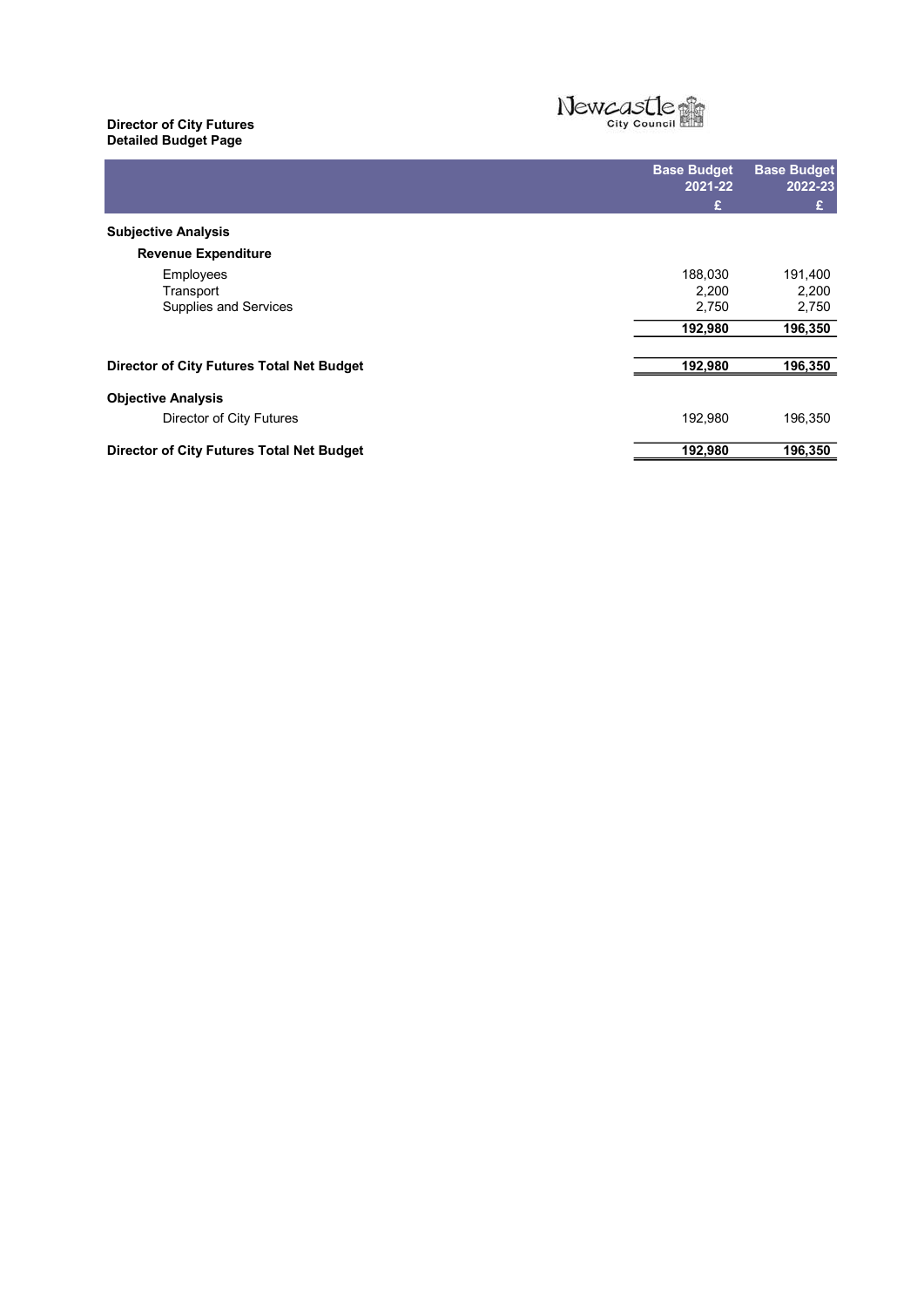# Communication Services Detailed Budget Page



|                                                | <b>Base Budget</b> | <b>Base Budget</b> |
|------------------------------------------------|--------------------|--------------------|
|                                                | 2021-22<br>£       | 2022-23<br>£       |
| <b>Subjective Analysis</b>                     |                    |                    |
| <b>Revenue Expenditure</b>                     |                    |                    |
| Employees                                      | 701,890            | 691,650            |
| Transport                                      | 1,230              | 1,230              |
| Supplies and Services                          | 144,310            | 71,510             |
|                                                | 847,430            | 764,390            |
| <b>Revenue Income</b>                          |                    |                    |
| Internal Recharges                             | (257, 580)         | (257, 580)         |
| Grants                                         | (27, 300)          | (27, 300)          |
| <b>Other Reimbursements and Contributions</b>  | (142, 250)         | (100, 600)         |
| <b>Customer and Client Receipts</b>            | (163, 420)         | (99,000)           |
|                                                | (590, 550)         | (484,480)          |
| <b>Communication Services Total Net Budget</b> | 256,880            | 279,910            |
| <b>Objective Analysis</b>                      |                    |                    |
| Communications                                 | 256,880            | 279,910            |
| <b>Communication Services Total Net Budget</b> | 256,880            | 279.910            |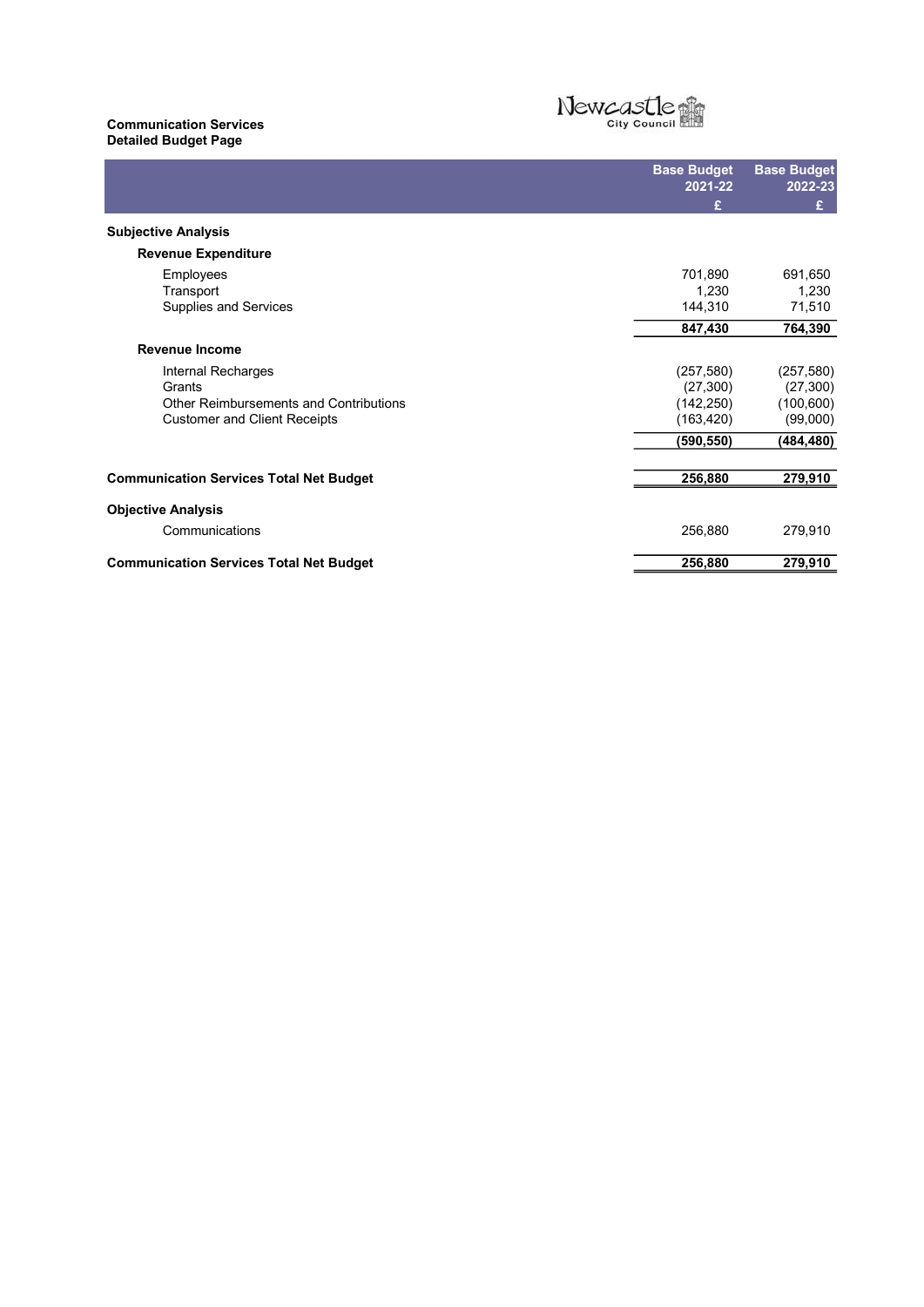# Communities Team Detailed Budget Page



|                                          | <b>Base Budget</b><br>2021-22 | <b>Base Budget</b><br>2022-23 |
|------------------------------------------|-------------------------------|-------------------------------|
|                                          | £                             | £                             |
| <b>Subjective Analysis</b>               |                               |                               |
| <b>Revenue Expenditure</b>               |                               |                               |
| Employees                                | 455.380                       | 506.280                       |
| Premises                                 | 85,100                        | 68,470                        |
| Transport                                | 1.780                         | 1,010                         |
| <b>Supplies and Services</b>             | 301,440                       | 251,620                       |
| <b>Support Services</b>                  | 90.000                        | 90,000                        |
| Debt Charges and Borrowing               | 19,670                        | 19,670                        |
|                                          | 953,370                       | 937,050                       |
| <b>Revenue Income</b>                    |                               |                               |
| Internal Recharges                       | (350, 610)                    | (350, 610)                    |
| Other Reimbursements and Contributions   | (54,000)                      | (54,000)                      |
| <b>Customer and Client Receipts</b>      | (2,500)                       | (2,500)                       |
|                                          | (407, 110)                    | (407, 110)                    |
| <b>Communities Team Total Net Budget</b> | 546,260                       | 529,940                       |
|                                          |                               |                               |
| <b>Objective Analysis</b>                |                               |                               |
| Children's Rights Team                   | 72,120                        |                               |
| <b>Communities Other</b>                 | 8,500                         |                               |
| <b>Communities Team Costs</b>            | 159,750                       | 240,280                       |
| <b>Community Buildings</b>               | 97,550                        | 85,640                        |
| <b>Ward Budgets</b>                      | 208,340                       | 204,020                       |
| <b>Communities Team Total Net Budget</b> | 546.260                       | 529,940                       |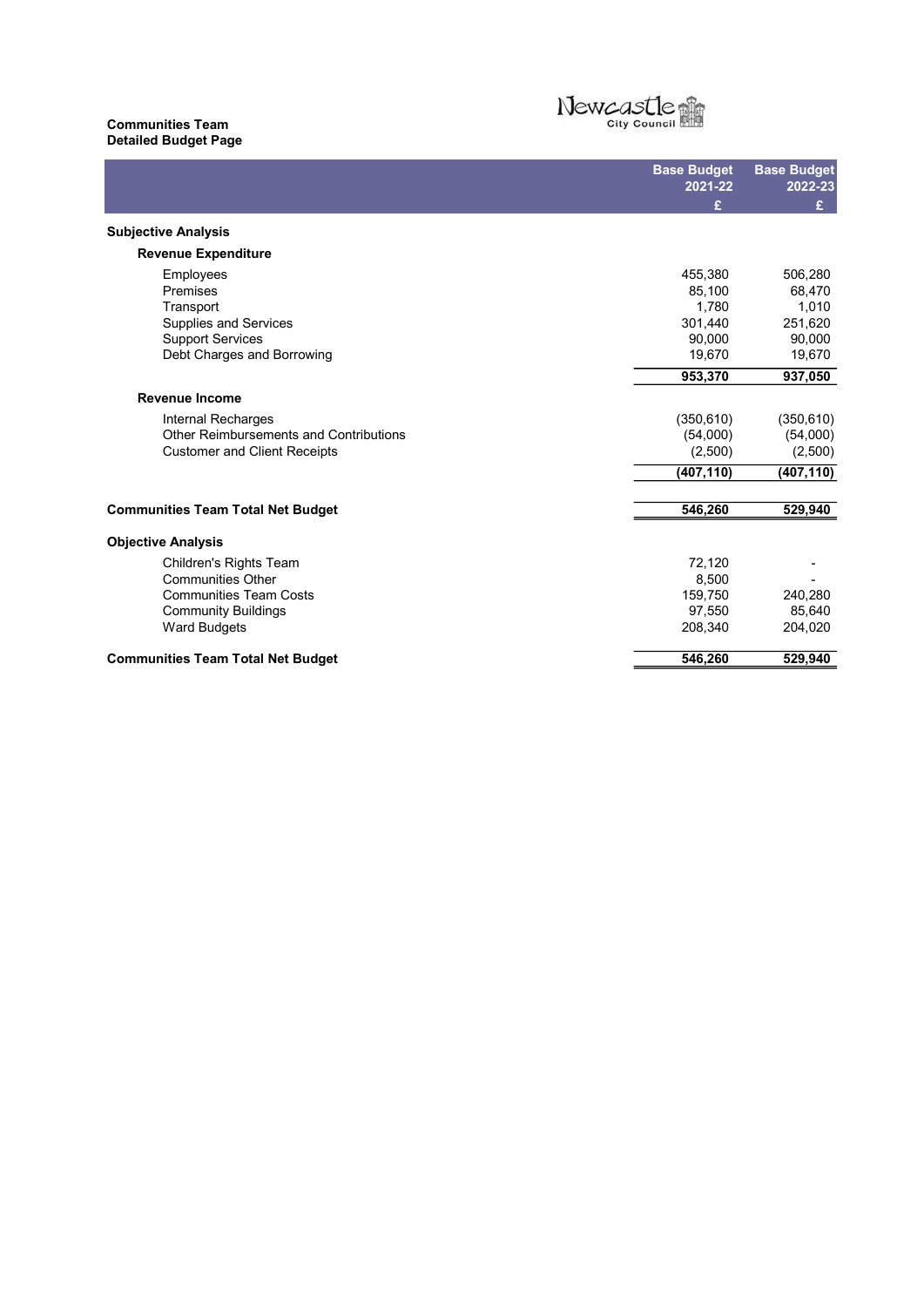#### Economic Development Detailed Budget Page



|                                              | <b>Base Budget</b><br>2021-22 | <b>Base Budget</b><br>2022-23 |
|----------------------------------------------|-------------------------------|-------------------------------|
|                                              | £                             | £                             |
|                                              |                               |                               |
| <b>Subjective Analysis</b>                   |                               |                               |
| <b>Revenue Expenditure</b>                   |                               |                               |
| Employees                                    | 829,540                       | 832,930                       |
| Premises                                     | 1,360                         | 1,360                         |
| Transport                                    | 7.680                         | 7,680                         |
| <b>Supplies and Services</b>                 | 656,830                       | 656,720                       |
| Third Party and Transfer Payments            | 3.240                         | 3,240                         |
| <b>Support Services</b>                      | 39,420                        | 39,420                        |
|                                              | 1,538,070                     | 1,541,350                     |
| <b>Revenue Income</b>                        |                               |                               |
| Internal Recharges                           | (419, 720)                    | (419, 720)                    |
| Other Reimbursements and Contributions       | (16, 290)                     | (16, 290)                     |
| <b>Customer and Client Receipts</b>          | (139, 970)                    | (139, 970)                    |
|                                              | (575, 980)                    | (575,980)                     |
|                                              |                               |                               |
| <b>Economic Development Total Net Budget</b> | 962,090                       | 965,370                       |
| <b>Objective Analysis</b>                    |                               |                               |
| Corporate Economic Development               | 618,040                       | 621,320                       |
| <b>Grant Funded Programmes</b>               |                               |                               |
| Projects                                     | 344,050                       | 344.050                       |
| <b>Economic Development Total Net Budget</b> | 962,090                       | 965,370                       |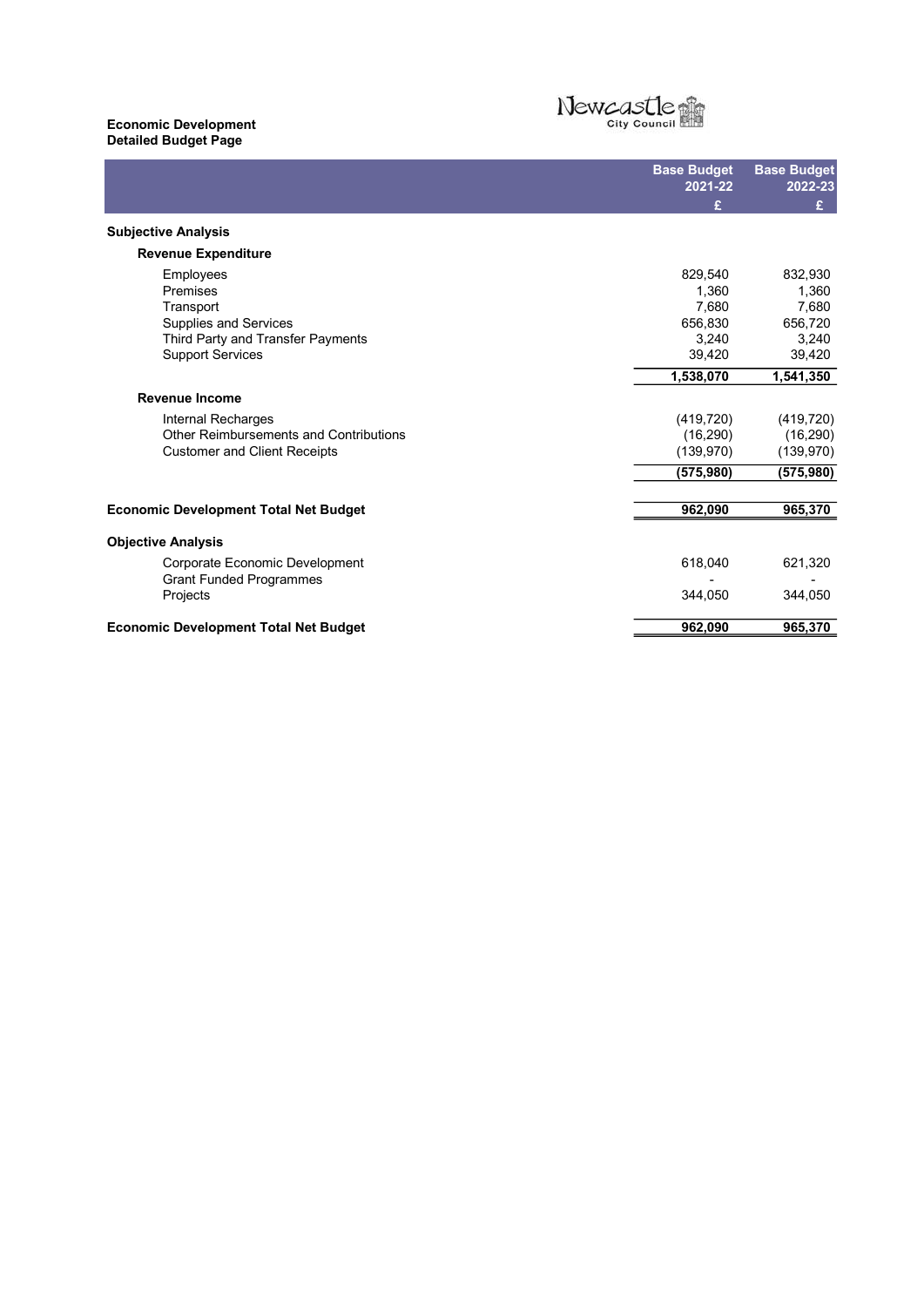# North of Tyne Combined Authority Detailed Budget Page

# Newcastle

L Base Budget 2021-22 **Base Budget** 2022-23  $E = \sum_{i=1}^{n} E_i$ Subjective Analysis Revenue Expenditure Supplies and Services 37,000 37,000 37,000 37,000 North of Tyne Combined Authority Total Net Budget 37,000 37,000 37,000 Objective Analysis North of Tyne Combined Authorityority 37,000 37,000 North of Tyne Combined Authority Total Net Budget 37,000 37,000 37,000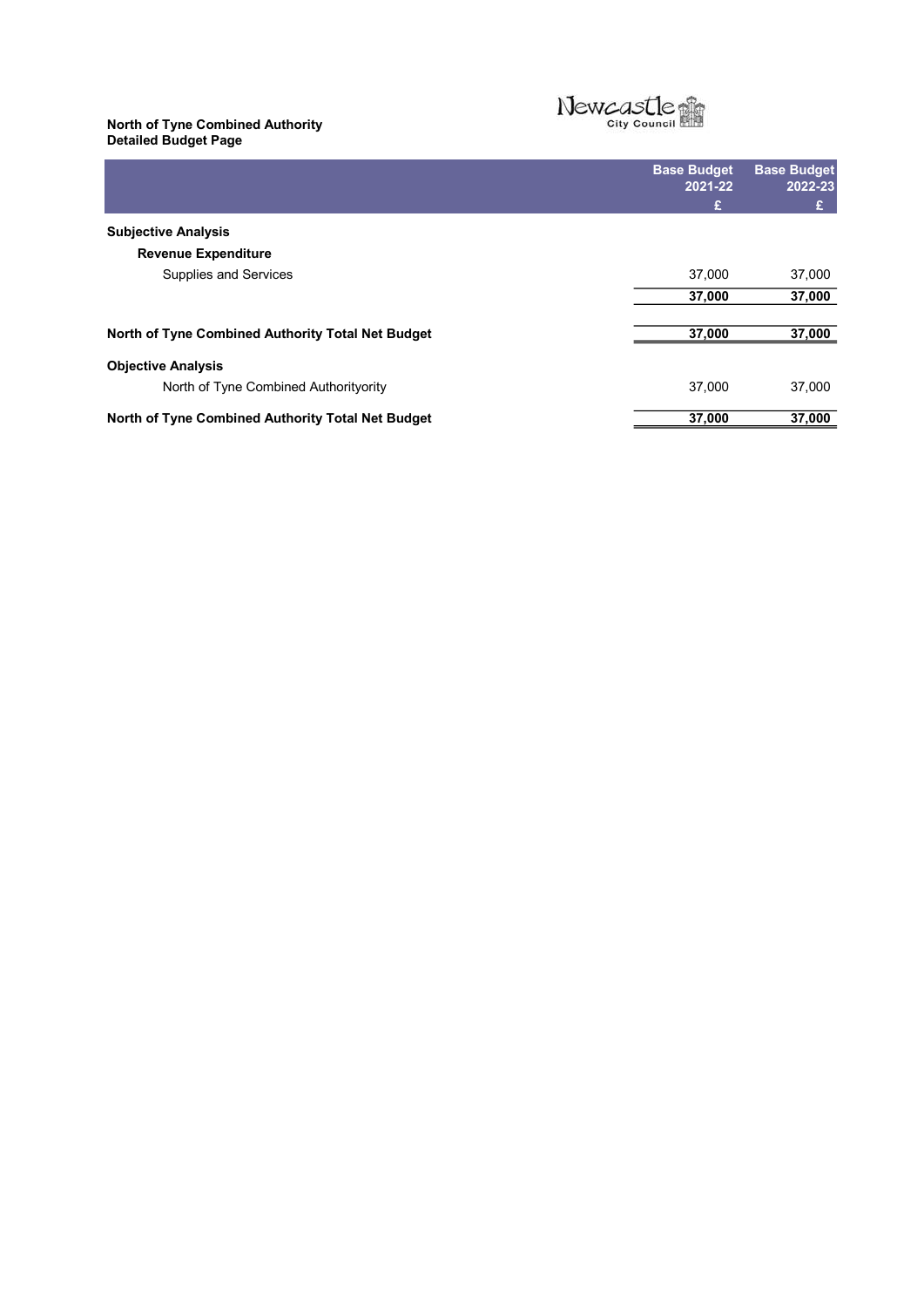### Museums, Arts and Culture Detailed Budget Page



L Base Budget 2021-22 Base Budget 2022-23  $E = \sum_{i=1}^{n} E_i$ Subjective Analysis Revenue Expenditure Employees 203,680 203,680 Premises 112,780 107,030 Transport 1,890 1,890 Transport 1,890 1,890<br>Supplies and Services 1,551,070 1,554,550 1,551,070 Third Party and Transfer Payments 200,000 200,000 200,000 200,000 200,000 200,000 200,000 200,000 200,000 200,000 5,000 5,000 5,000 5,000 5,000 5,000 5,000 5,000 5,000 5,000 5,000 5,000 5,000 5,000 5,000 5,000 5,000 5,000 Support Services 5,000 5,000 5,000 5,000 5,000 5,000 5,000 5,000 5,000 5,000 5,000 5,000 5,000 5,000 5,000 5,000 5,000 5,000 5,000 5,000 5,000 5,000 5,000 5,000 5,000 5,000 5,000 5,000 5,000 5,000 5,000 5,000 5,000 5,000 5 Debt Charges and Borrowing 2,094,170 2,084,940 Revenue Income Grants (200,000) (200,000) (200,000) Other Reimbursements and Contributions (42,000) (42,000) (42,000)<br>Customer and Client Receipts (179,180) (179,180) (179,180) Customer and Client Receipts (179,180) (179,180) (421,180) (421,180) Museums, Arts and Culture Total Net Budget 1,672,990 1,663,760 Objective Analysis Arts and Culture 780,450 and Culture 789,680 and Culture 780,450 and 2012 and 2013<br>Museums and Archives 780,450 and 2014 and 2014 and 2014 and 2014 and 2014 and 2014 and 2014 and 2014 and 2014 Museums and Archives **883,310** 883,310 Museums, Arts and Culture Total Net Budget 1,672,990 1,663,760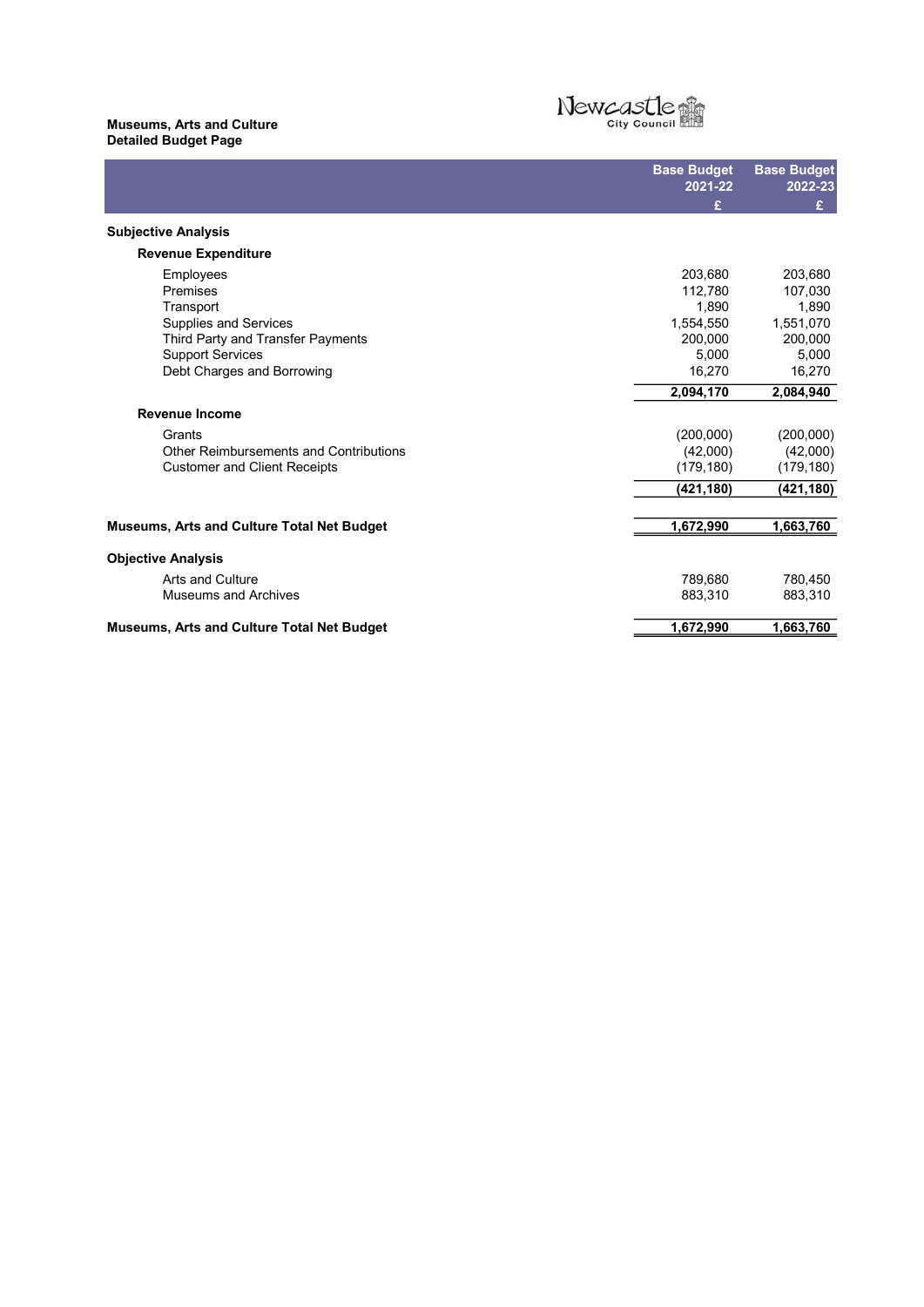#### Policy and Performance Detailed Budget Page

L



|                                                | <b>Base Budget</b> | <b>Base Budget</b> |
|------------------------------------------------|--------------------|--------------------|
|                                                | 2021-22<br>£       | 2022-23<br>£       |
| <b>Subjective Analysis</b>                     |                    |                    |
| <b>Revenue Expenditure</b>                     |                    |                    |
| Employees                                      | 708,460            | 781,090            |
| Transport                                      | 10,520             | 10,520             |
| <b>Supplies and Services</b>                   | 37,470             | (54,960)           |
| <b>Support Services</b>                        | 4,530              | 4,530              |
| Debt Charges and Borrowing                     | 3,050              |                    |
|                                                | 764,030            | 741,180            |
| <b>Revenue Income</b>                          |                    |                    |
| Grants                                         | (27, 310)          | (27, 310)          |
| Other Reimbursements and Contributions         | (122,500)          | (122, 500)         |
| <b>Customer and Client Receipts</b>            | (4,460)            | (4, 460)           |
|                                                | (154, 270)         | (154, 270)         |
|                                                |                    |                    |
| <b>Policy and Performance Total Net Budget</b> | 609,760            | 586,910            |
| <b>Objective Analysis</b>                      |                    |                    |
| Digital                                        | (29, 410)          | (105, 500)         |
| Policy                                         | 623,090            | 679,380            |
| <b>Professional Assistants</b>                 | 16,080             | 13,030             |

# Policy and Performance Total Net Budget 609,760 586,910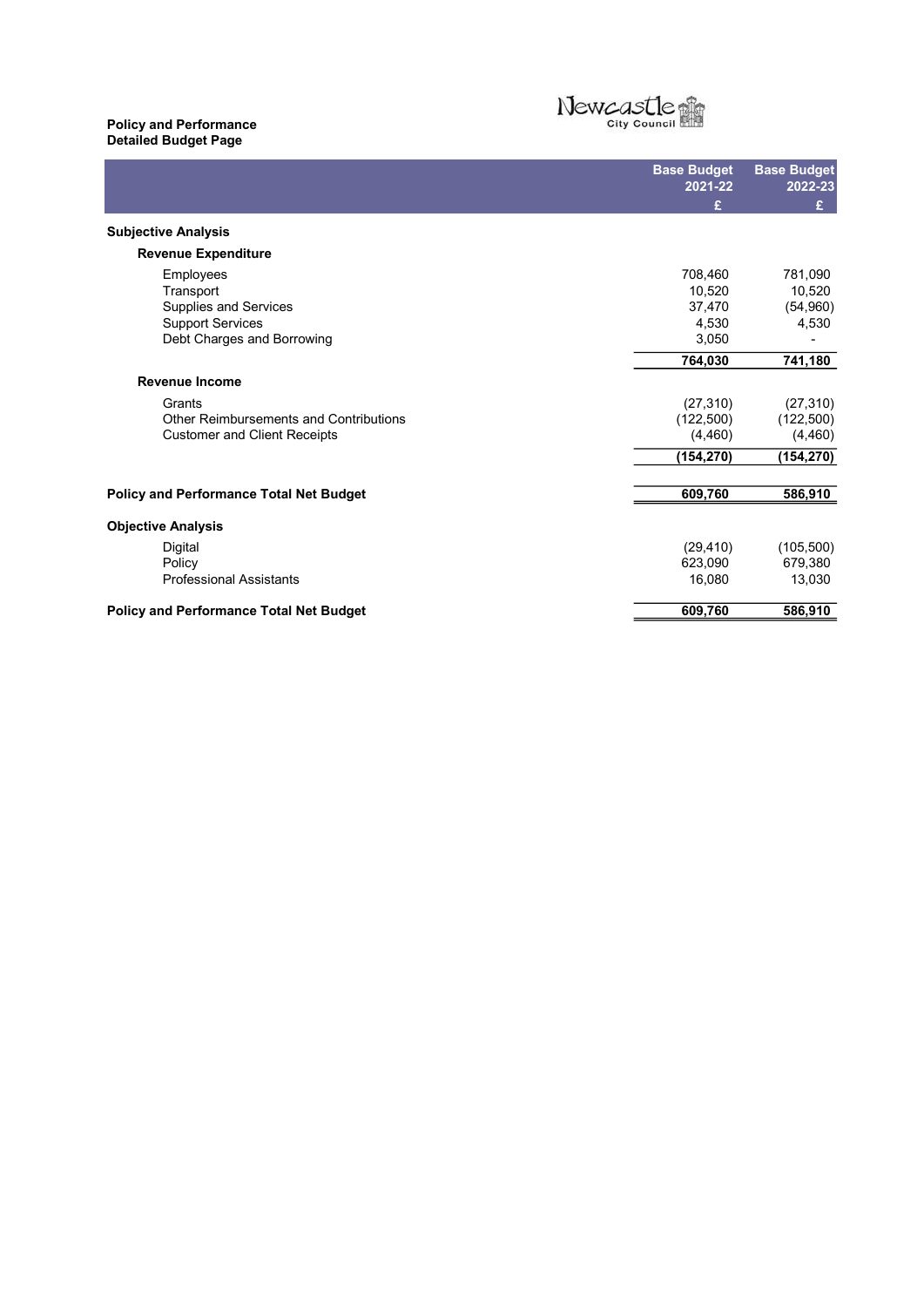#### Adult Social Care and Integrated Services Detailed Budget Page L



Base Budget 2021-22 Base Budget 2022-23  $E = \sum_{i=1}^{n} E_i$ Subjective Analysis Revenue Expenditure Employees 29,660,730 29,761,040 Premises 343,120 Transport 604,700 579,530 Transport 604,700 579,530<br>Supplies and Services 604,700 4,817,870 4,508,030 Third Party and Transfer Payments 140,957,220 143,196,880<br>Support Services 21,760 170,280 Support Services 21,760 177,078,180 179,458,880 Revenue Income Internal Recharges (958,860) (932,010) Grants (20,517,410) (20,555,450) Other Reimbursements and Contributions (50,510,270) (51,472,230)<br>Customer and Client Receipts (17,793,430) (17,770,060) Customer and Client Receipts (17,793,430) (89,779,970) (90,729,750) Adult Social Care and Integrated Services Total Net Budget 87,298,210 88,729,130 Objective Analysis Adult Social Care 72,845,100 74,159,260 Director of Adult Social Care and Integrated Services 173,100 323,250<br>Integrated Services 14,246,620 14,246,620 Integrated Services Adult Social Care and Integrated Services Total Net Budget 87,298,210 88,729,130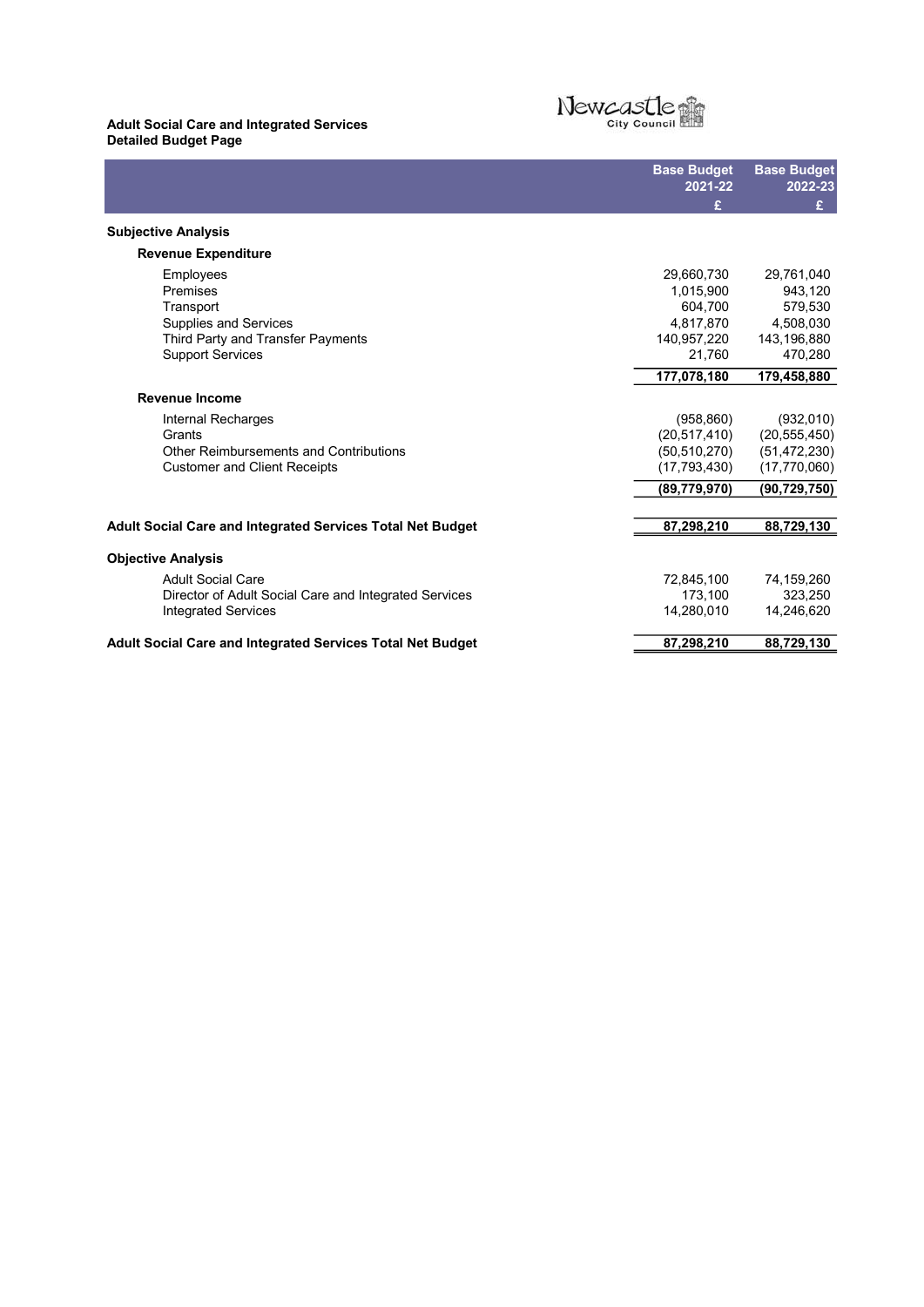# Adult Social Care Detailed Budget Page



L Base Budget 2021-22 Base Budget 2022-23  $E = \sum_{i=1}^{n} E_i$ Subjective Analysis Revenue Expenditure Employees 13,168,160 12,961,370 Premises 212,350 195,400 Transport 243,580 243,580 Transport 243,580 243,580 243,580 243,580 243,580 243,580 243,580 243,580 25,197,160 2,991,560 2,991,560 2,991,560 2,991,560 2,991,560 2,991,560 2,991,560 2,991,560 2,991,560 2,991,560 2,991,560 2,991,560 2,991,560 2,991,5 Third Party and Transfer Payments 136,097,490 138,840,990 138,840,990 152,918,740 155,232,900 Revenue Income Grants (18,854,720) (18,854,720) Grants (18,854,720) (18,854,720) (18,854,720) (18,854,720)<br>Other Reimbursements and Contributions (44,364,740) (45,364,740) (45,364,740) (45,364,740) (5,854,180) Customer and Client Receipts (80,073,640) (81,073,640) Adult Social Care Total Net Budget **72,845,100** 74,159,260 Objective Analysis Better Care Fund (11,553,170) (11,553,170) (11,553,170) (11,553,170) (11,553,170) (11,553,170) (11,553,170) (11,553,170) (11,553,170) (11,553,170) (11,553,170) (11,553,170) (11,553,170) (11,553,170) (11,067,560 (1),067,560 **Business Finance** Fairer Charging Income (3,904,200) (3,904,200) Learning Disability 39,856,370 41,925,330<br>Mental Health 39,856,370 41,925,330 Mental Health 5,724,020 6,008,780 Older People 31,042,910 30,847,430 Other Social Care Services 3,924,400 3,647,590<br>Physical Disability 3,924,400 3,647,590<br> $\overline{5.269.990}$  3,886.690 Physical Disability 1912 1898,690 5,269,990 4,886,690<br>Specialist Services Other 1912 1899 5,269,180 471,340 Specialist Services Other 653,180 471,340<br>
Workforce Development 653,180 471,340<br>
763,190 761,910 Workforce Development Adult Social Care Total Net Budget **72,845,100** 74,159,260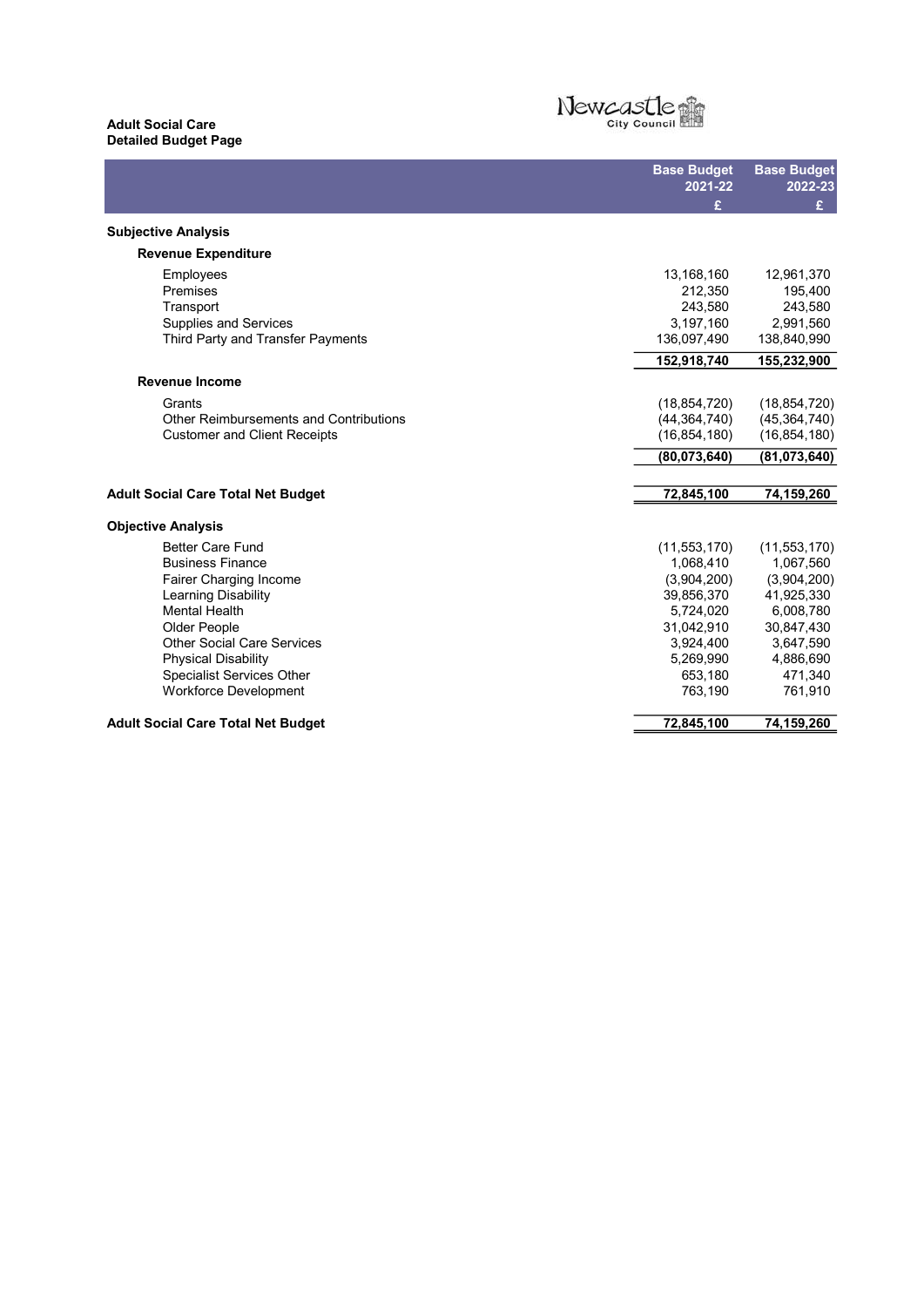#### Director of Adult Social Care and Integrated Services Detailed Budget Page L



|                                                                        | <b>Base Budget</b><br>2021-22 | <b>Base Budget</b><br>2022-23 |
|------------------------------------------------------------------------|-------------------------------|-------------------------------|
|                                                                        | £                             | £                             |
| <b>Subjective Analysis</b>                                             |                               |                               |
| <b>Revenue Expenditure</b>                                             |                               |                               |
| <b>Employees</b>                                                       | 132,800                       | 323,280                       |
| Transport                                                              | 150                           | 150                           |
| Supplies and Services                                                  | (180)                         | (180)                         |
| <b>Support Services</b>                                                | 40,330                        |                               |
|                                                                        | 173,100                       | 323,250                       |
| Director of Adult Social Care and Integrated Services Total Net Budget | 173,100                       | 323,250                       |
| <b>Objective Analysis</b>                                              |                               |                               |
| <b>Adult Social Care Premises</b>                                      | 173,130                       | 123,150                       |
| Director of Adult Social Care and Integrated Services                  | (30)                          | 200,100                       |
| Director of Adult Social Care and Integrated Services Total Net Budget | 173,100                       | 323,250                       |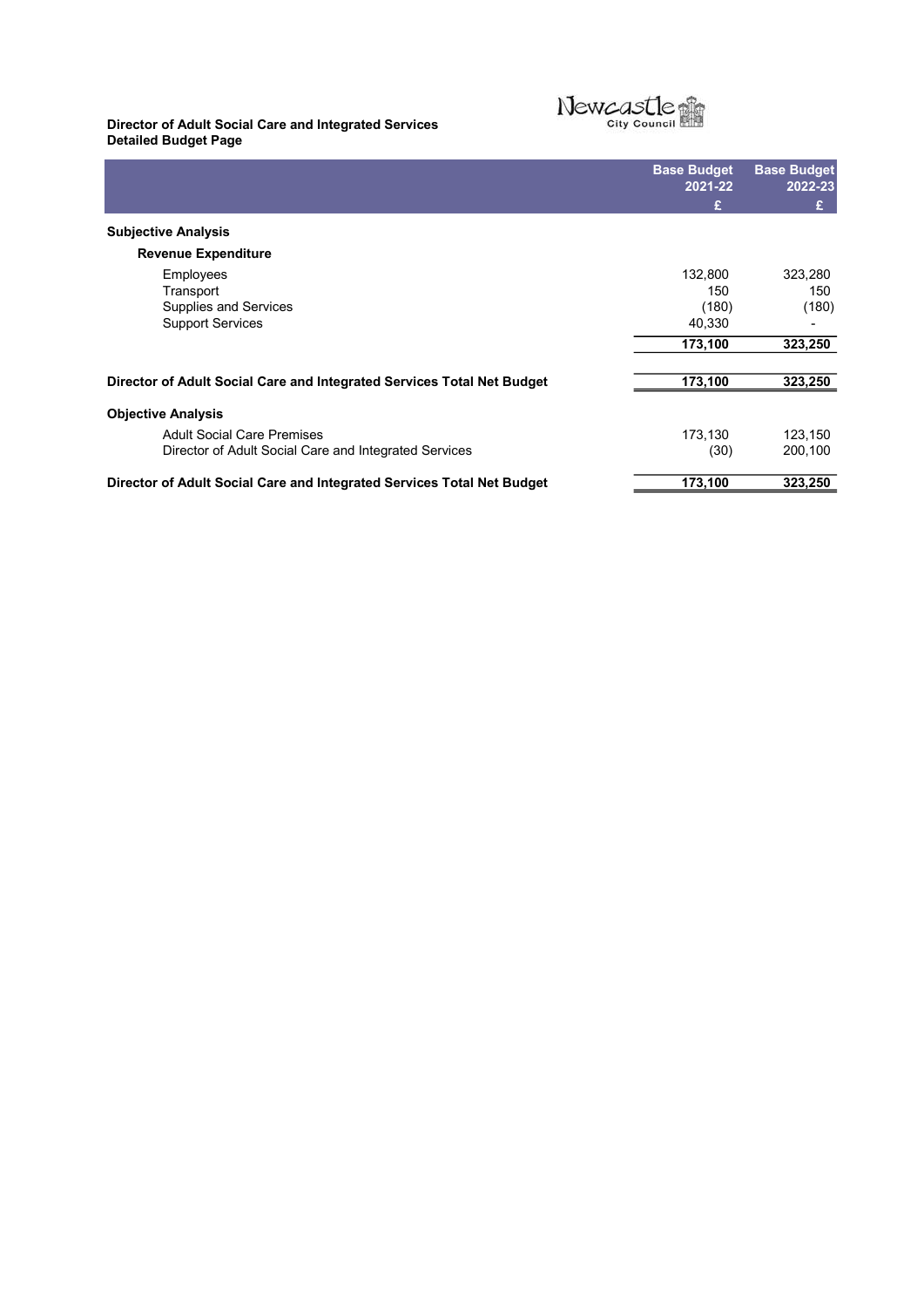### Integrated Services Detailed Budget Page

# Newcastle City Council

L Base Budget 2021-22 Base Budget 2022-23  $E = \sum_{i=1}^{n} E_i$ Subjective Analysis Revenue Expenditure Employees 16,359,770 16,476,390 Premises 2003,550 747,720 Transport 360,970 335,800 Supplies and Services 1,620,890 1,516,650 Third Party and Transfer Payments<br>
Support Services (18,570) 4,355,890<br>
470,280 470,280 Support Services (18,570) 23,986,340 23,902,730 Revenue Income Internal Recharges (958,860) (932,010) Grants (1,662,690) (1,700,730) Other Reimbursements and Contributions (6,145,530) (6,107,490)<br>Customer and Client Receipts (939,250) (915,880) Customer and Client Receipts (939,250) (9,706,330) (9,656,110) Integrated Services Total Net Budget 14,280,010 14,246,620 Objective Analysis Active Inclusion 2,894,190 2,873,260 Care Services 6,318,940 6,309,360<br>
Commissioning 1,009,100<br>
Commissioning 1,009,100 Commissioning 976,590 1,009,100 Inclusion and Prevention Integrated Services Total Net Budget 14,280,010 11,373,360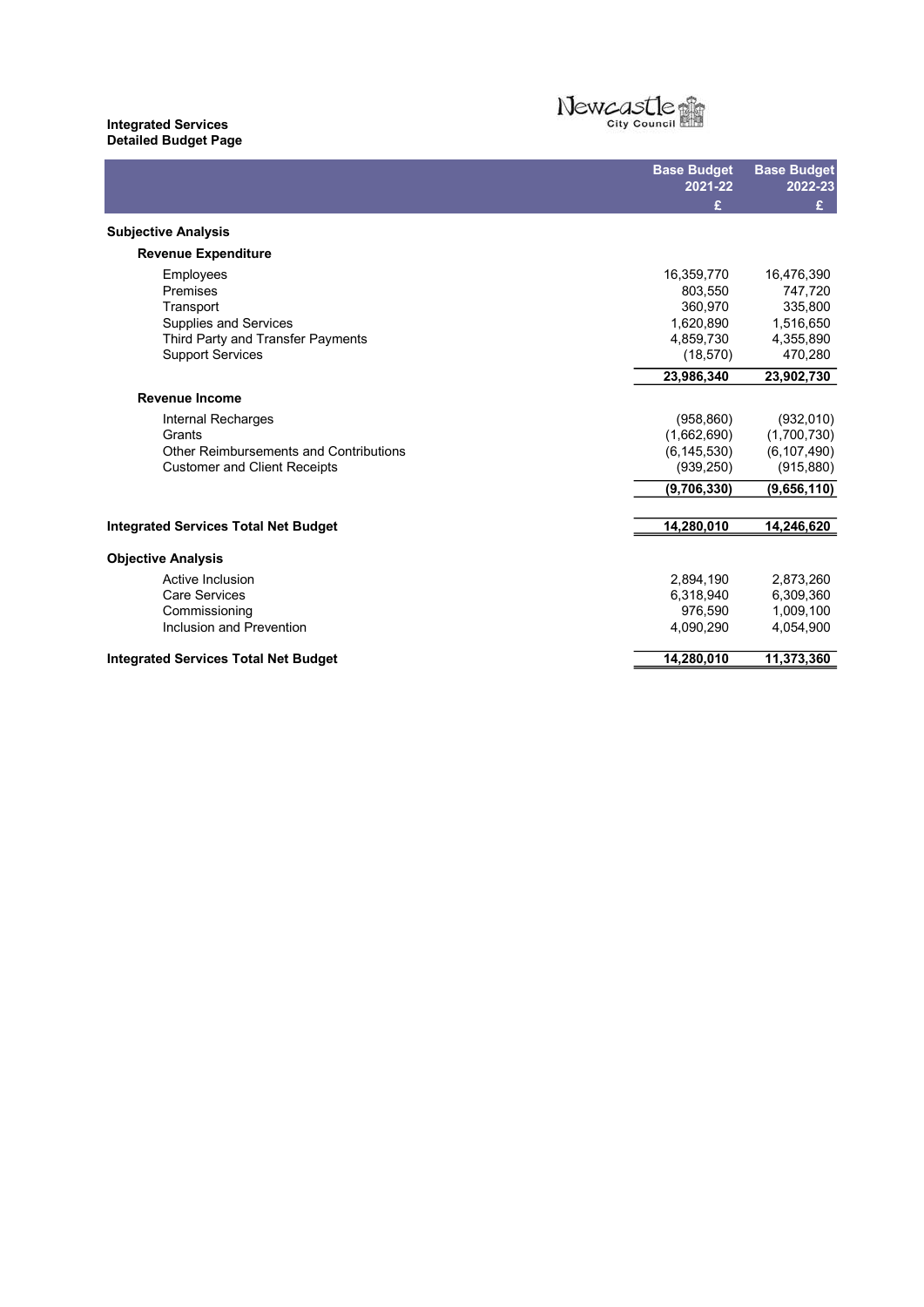### Children, Education and Skills Detailed Budget Page



L Base Budget 2021-22 Base Budget 2022-23  $E = \sum_{i=1}^{n} E_i$ Subjective Analysis Revenue Expenditure Employees 39,759,130 39,408,660 Premises 5,075,110 5,308,270 Transport 841,360 Transport 841,360 844,410 841,360 849,410 841,360 849,410 841,360 849,410 841,360 849,410 841,360 8 and Services Third Party and Transfer Payments 38,055,610 39,149,040<br>
Support Services 333,400<br>
333,400<br>
333,400 Support Services 333,400<br>Debt Charges and Borrowing the control of the control of the control of the control of the 253,330<br>253,330 253,330 Debt Charges and Borrowing Other Expenditure (5,860) (5,860) (5,860) 239,784,350 230,241,400 Revenue Income Internal Recharges (4,240,650) (4,797,190)<br>Grants (169,057,390) (160,169,430) Grants (169,057,390) (160,169,430)<br>Other Reimbursements and Contributions (1,223,640) (1,223,640) (1,832,810) Other Reimbursements and Contributions (1,223,640) (1,832,810)<br>Customer and Client Receipts (8,595,780) (8,133,430) Customer and Client Receipts (8,595,780) (183,117,460) (174,932,860) Children, Education and Skills Total Net Budget 56,666,890 55,308,540 Objective Analysis Children's Social Care 61 and Skills (2008) 2013 10:30 49,788,600 47,721,040<br>Director of Children, Education and Skills (2008) 296,030 732,710 Director of Children, Education and Skills Early Help and Family Support 2,696,230 2,696,230 2,665,360<br>Education 2.695,360 2,696,230 4.289.430 Education 4,289,430 **Education Schools** Children, Education and Skills Total Net Budget 56,666,890 55,308,540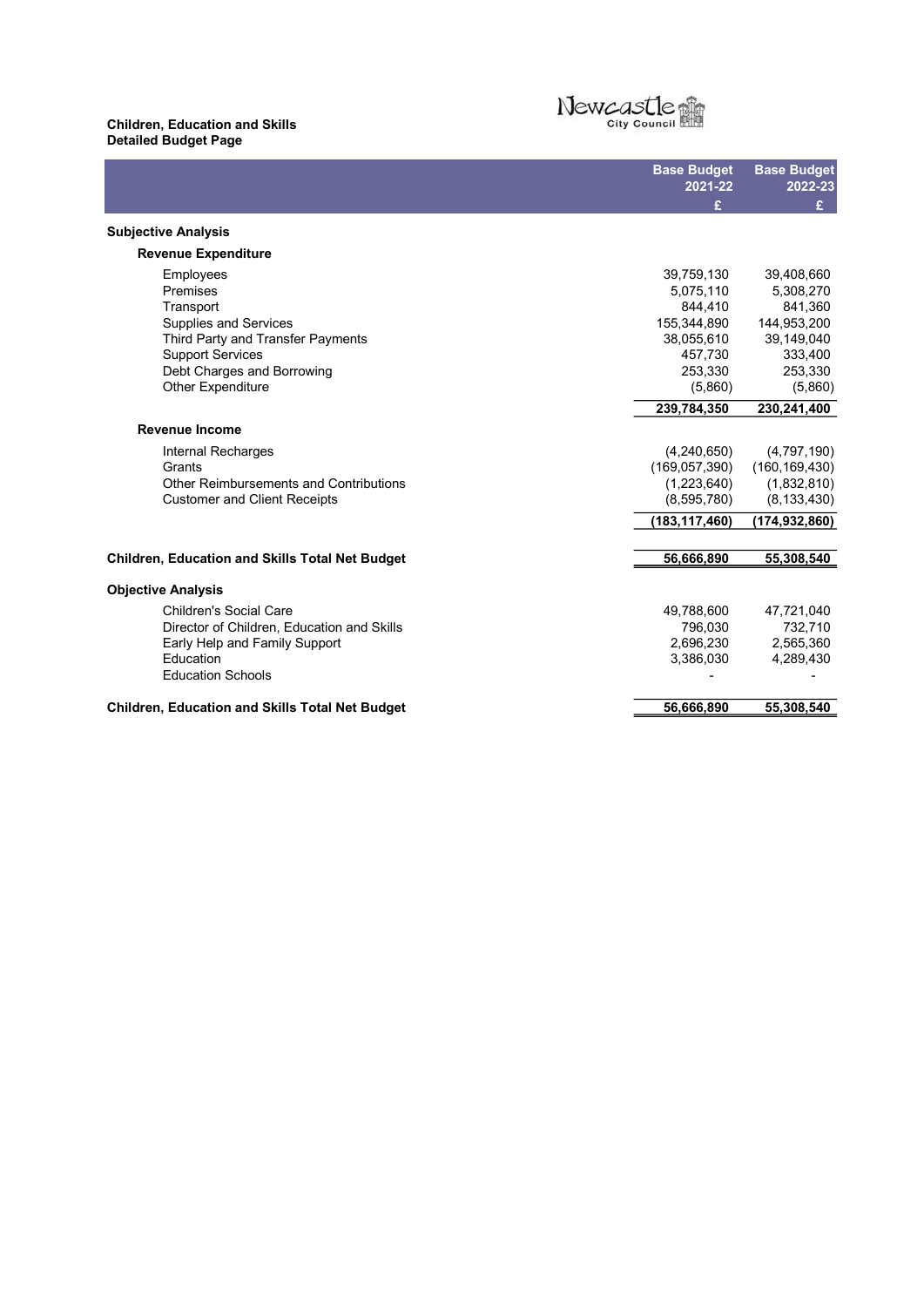#### Director of Children, Education and Skills Detailed Budget Page L



|                                                             | <b>Base Budget</b><br>2021-22 | <b>Base Budget</b><br>2022-23 |
|-------------------------------------------------------------|-------------------------------|-------------------------------|
|                                                             | £                             | £                             |
| <b>Subjective Analysis</b>                                  |                               |                               |
| <b>Revenue Expenditure</b>                                  |                               |                               |
| Employees                                                   | 426,770                       | 615,780                       |
| Premises                                                    | 24,410                        | 22,560                        |
| Supplies and Services                                       | 290,000                       | 162,180                       |
| <b>Support Services</b>                                     | 130,000                       | 7,340                         |
|                                                             | 871,180                       | 807,860                       |
| <b>Revenue Income</b>                                       |                               |                               |
| Grants                                                      | (75,000)                      | (75,000)                      |
| <b>Customer and Client Receipts</b>                         | (150)                         | (150)                         |
|                                                             | (75,150)                      | (75, 150)                     |
| Director of Children, Education and Skills Total Net Budget | 796,030                       | 732,710                       |
|                                                             |                               |                               |
| <b>Objective Analysis</b>                                   |                               |                               |
| <b>Children's Services Premises</b>                         | 80,120                        | (44, 390)                     |
| <b>Children's Services Projects</b>                         | 537,860                       | 599,050                       |
| Director of Children, Education and Skills                  | 178,050                       | 178,050                       |
| Director of Children, Education and Skills Total Net Budget | 796,030                       | 732,710                       |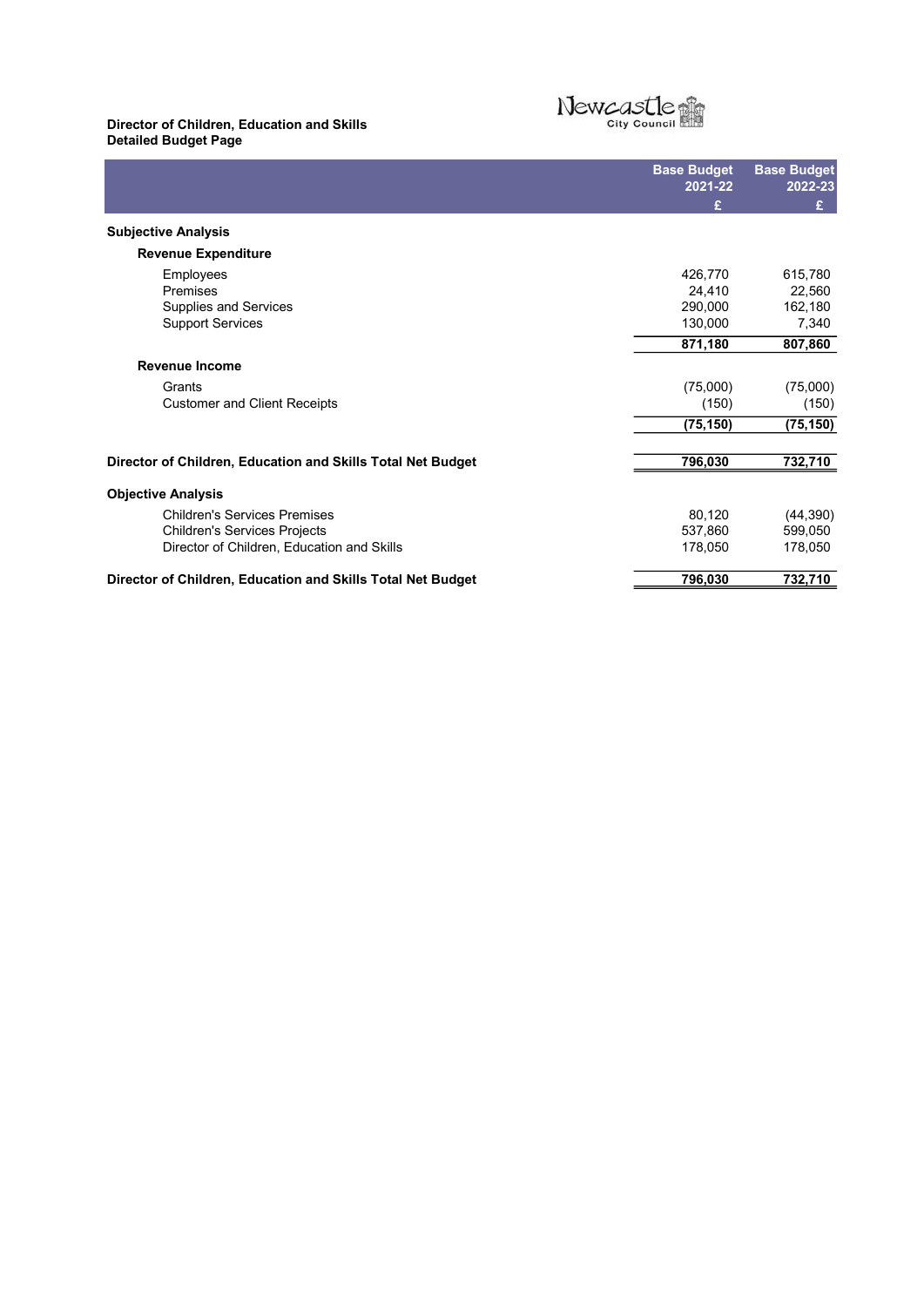# Children's Social Care Detailed Budget Page



|                                                | <b>Base Budget</b><br>2021-22 | <b>Base Budget</b><br>2022-23 |
|------------------------------------------------|-------------------------------|-------------------------------|
|                                                | £                             | £                             |
| <b>Subjective Analysis</b>                     |                               |                               |
| <b>Revenue Expenditure</b>                     |                               |                               |
| Employees                                      | 22,186,090                    | 21,800,900                    |
| Premises                                       | 289,710                       | 322,720                       |
| Transport                                      | 760,700                       | 758,530                       |
| <b>Supplies and Services</b>                   | 2,659,960                     | 2,565,000                     |
| Third Party and Transfer Payments              | 26,480,250                    | 25,996,220                    |
| <b>Support Services</b>                        | 190,000                       | 190,000                       |
|                                                | 52,566,710                    | 51,633,370                    |
| <b>Revenue Income</b>                          |                               |                               |
| Grants                                         | (1,482,750)                   | (1, 857, 800)                 |
| <b>Other Reimbursements and Contributions</b>  | (1,223,640)                   | (1,832,810)                   |
| <b>Customer and Client Receipts</b>            | (71, 720)                     | (221, 720)                    |
|                                                | (2,778,110)                   | (3,912,330)                   |
|                                                |                               |                               |
| <b>Children's Social Care Total Net Budget</b> | 49,788,600                    | 47,721,040                    |
| <b>Objective Analysis</b>                      |                               |                               |
| Children in Care                               | 24,156,270                    | 22,564,160                    |
| Children with SEND                             | 2,217,110                     | 2,042,020                     |
| <b>Corporate Parenting</b>                     | 4,380,530                     | 4,852,120                     |
| Initial Contact, Referral and Assessment       | 3,265,190                     | 3,262,900                     |
| Long Term Teams                                | 5,836,320                     | 5,677,100                     |
| Looked After Children                          |                               |                               |
| <b>Other Services</b>                          | 3,967,800                     | 3,948,000                     |
| Safeguarding Standards Unit                    | 1,248,570                     | 1,216,560                     |
| Services to Young People                       | 2,229,730                     | 1,769,130                     |
| <b>Specialist Services</b>                     | 1,800,660                     | 1,800,550                     |
| <b>Youth Justice Service</b>                   | 686,420                       | 588,500                       |
| <b>Children's Social Care Total Net Budget</b> | 49,788,600                    | 47,721,040                    |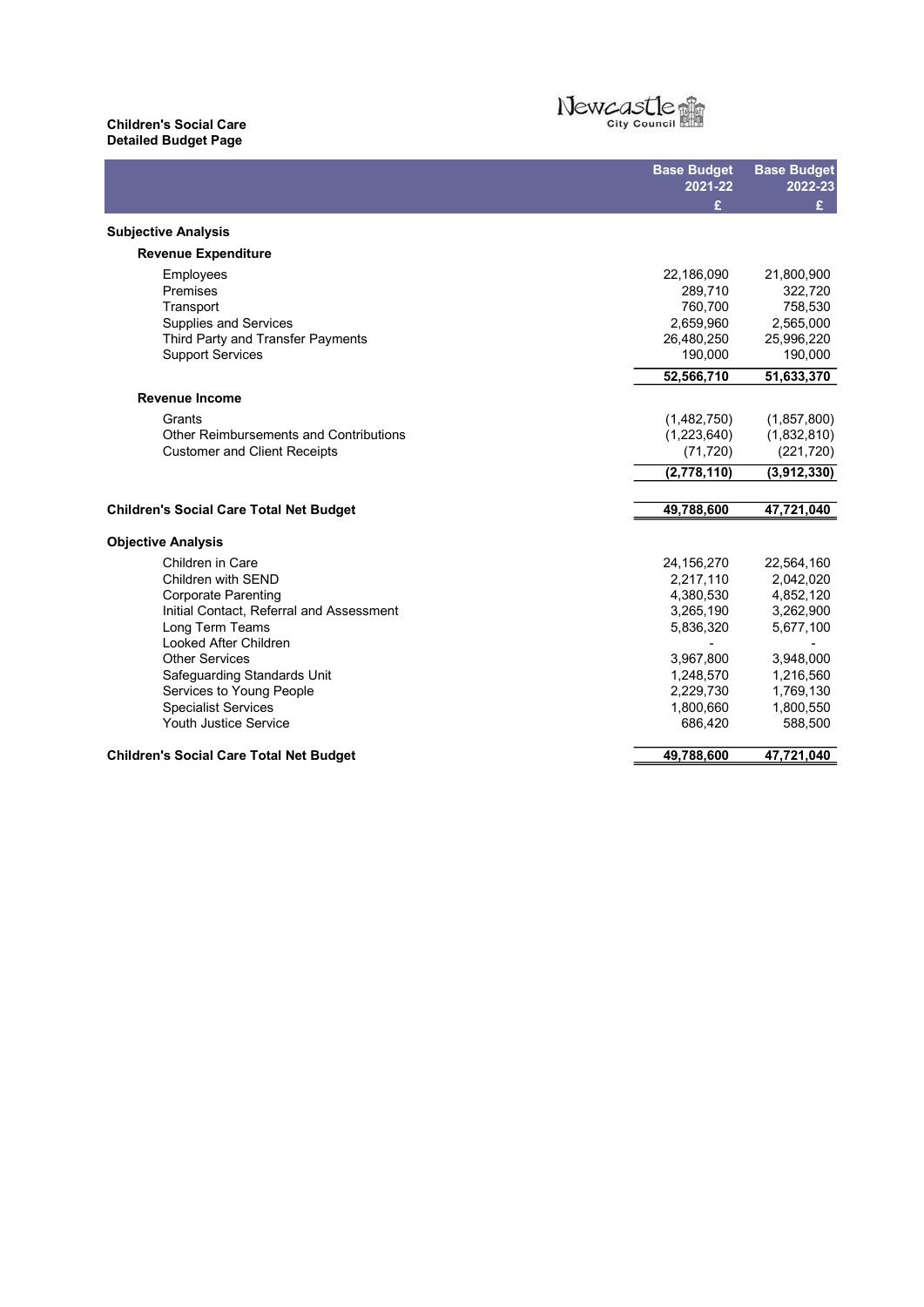#### Education Detailed Budget Page L

# Newcastle **City Council**

Base Budget 2021-22 Base Budget 2022-23  $E = \sum_{i=1}^{n} E_i$ Subjective Analysis Revenue Expenditure Employees 8,639,880 8,850,690 Premises 4,101,560 4,271,560 Transport 65,010 Transport 65,010 65,010<br>Supplies and Services 31,856,170 32,626,920 Third Party and Transfer Payments 6.163,250 4,460,440 5,163,250 5,163,250 5,163,250 4,460,440 5,163,250 5,163,250 5,163,380 5,163,380 5,163,380 6.17 cm and the set of the set of the set of the set of the set of the set of Support Services 83,380 83,380<br>Debt Charges and Borrowing the state of the state and state and state and state and state and state and state a<br>253,330 253,330 Debt Charges and Borrowing Other Expenditure (6,250) (6,250) (6,250) 49,455,740 51,307,890 Revenue Income Internal Recharges (4,141,690) (4,298,230)<br>Grants (34,821,670) (35,806,390) Grants (34,821,670) (35,806,390)<br>Customer and Client Receipts (7,106,350) (6,913,840) Customer and Client Receipts (46,069,710) (47,018,460) Education Total Net Budget 3,386,030 4,289,430 Objective Analysis Adult and Community Learning (178,630) (178,630)<br>Education Management (4,005,760) (4,005,760) Education Management (4,207,720) (4,095,760)<br>Music Service 11.670 270 Music Service 11,670<br>PFI and BSF 1,246,550 PFI and BSF 1,271,490 PFI and BSF 1,271,490<br>
School Effectiveness 1,271,490<br>
School Organisation and Infrastructure 1990 1991,820<br>
School Organisation and Infrastructure 1990 1991,820<br>
274,620<br>
274,620 School Organisation and Infrastructure 274,650 274,620<br>
274,620 274,620 274,620<br>
280,370 20,370 School Support Services 80,370 80,370 80,370 80,370 80,370 80,370 80,370 80,370 80,370 80,370 80,370 80,370 80 SEN 761,230 1,107,080 SEN 1,107,080<br>SEN Transport 1,107,080<br>4,247,340 5,221,200 Virtual School 98,200 16,970 Education Total Net Budget 3,386,030 4,289,430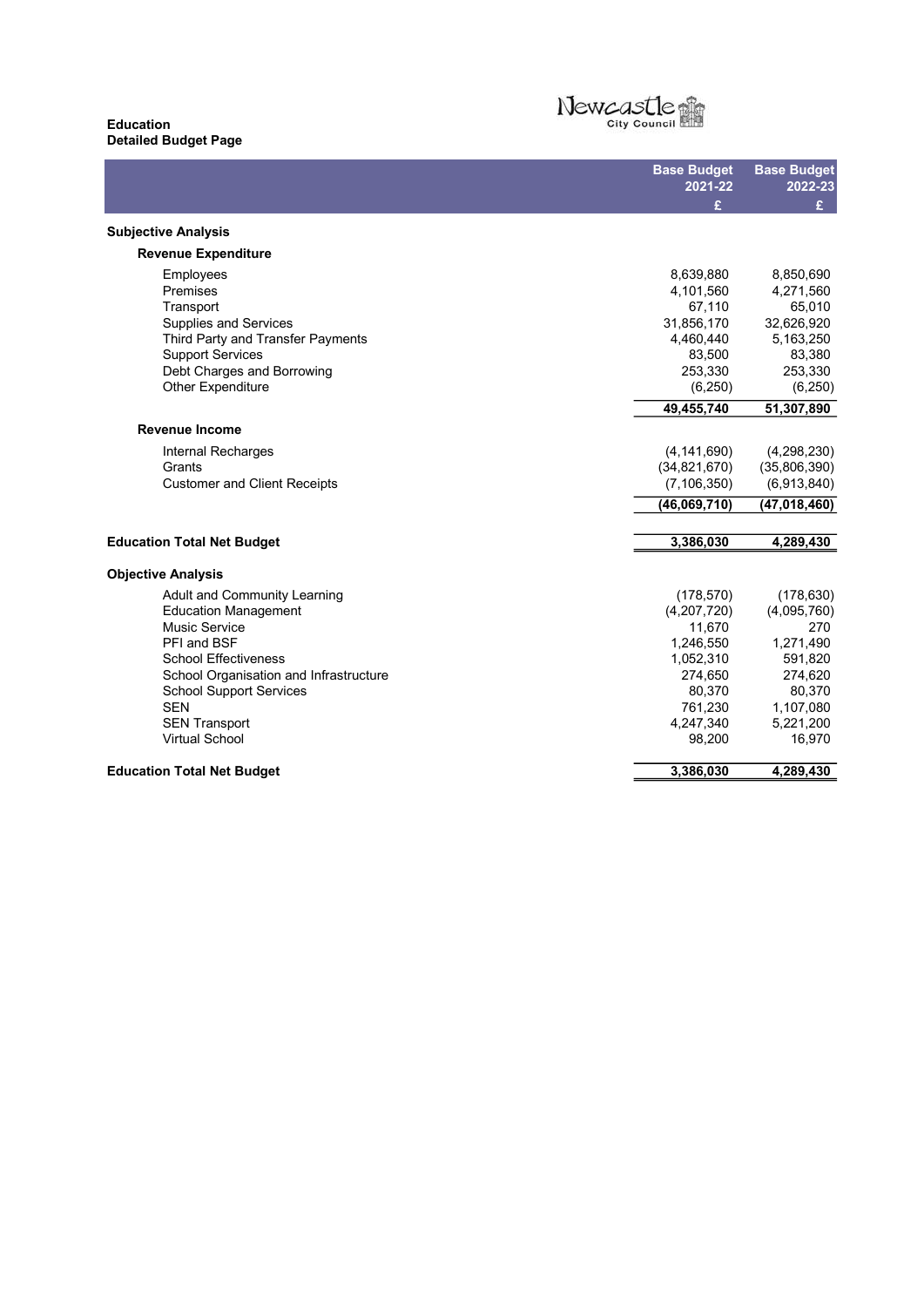#### Education Schools Detailed Budget Page L

# Newcastle **City Council**

Base Budget 2021-22 Base Budget 2022-23  $E = \sum_{i=1}^{n} E_i$ Subjective Analysis Revenue Expenditure Employees 2,483,700 2,492,740 Premises 21,070 21,070 Transport 17,820 Transport 17,820<br>
Supplies and Services 121,932,930 110,596,390<br>
Third Party and Transfer Payments 121,932,930 121,932,930 110,596,390<br>
4,694,850 4,979,130 Third Party and Transfer Payments<br>
Support Services 4,979,130<br>
42,180<br>
42,180<br>
42,180 Support Services 43,730 42,180<br>Other Expenditure 390 390 Other Expenditure 129,193,270 118,149,720 Revenue Income Internal Recharges (98,960) (98,960)  $(128,868,680)$ Customer and Client Receipts (225,630) (225,630) (225,630) (129,193,270) (118,149,720) Education Schools Total Net Budget - - Objective Analysis Dedicated Schools Grant Individual Schools Budgets - - Schools Central Expenditure - - Education Schools Total Net Budget - -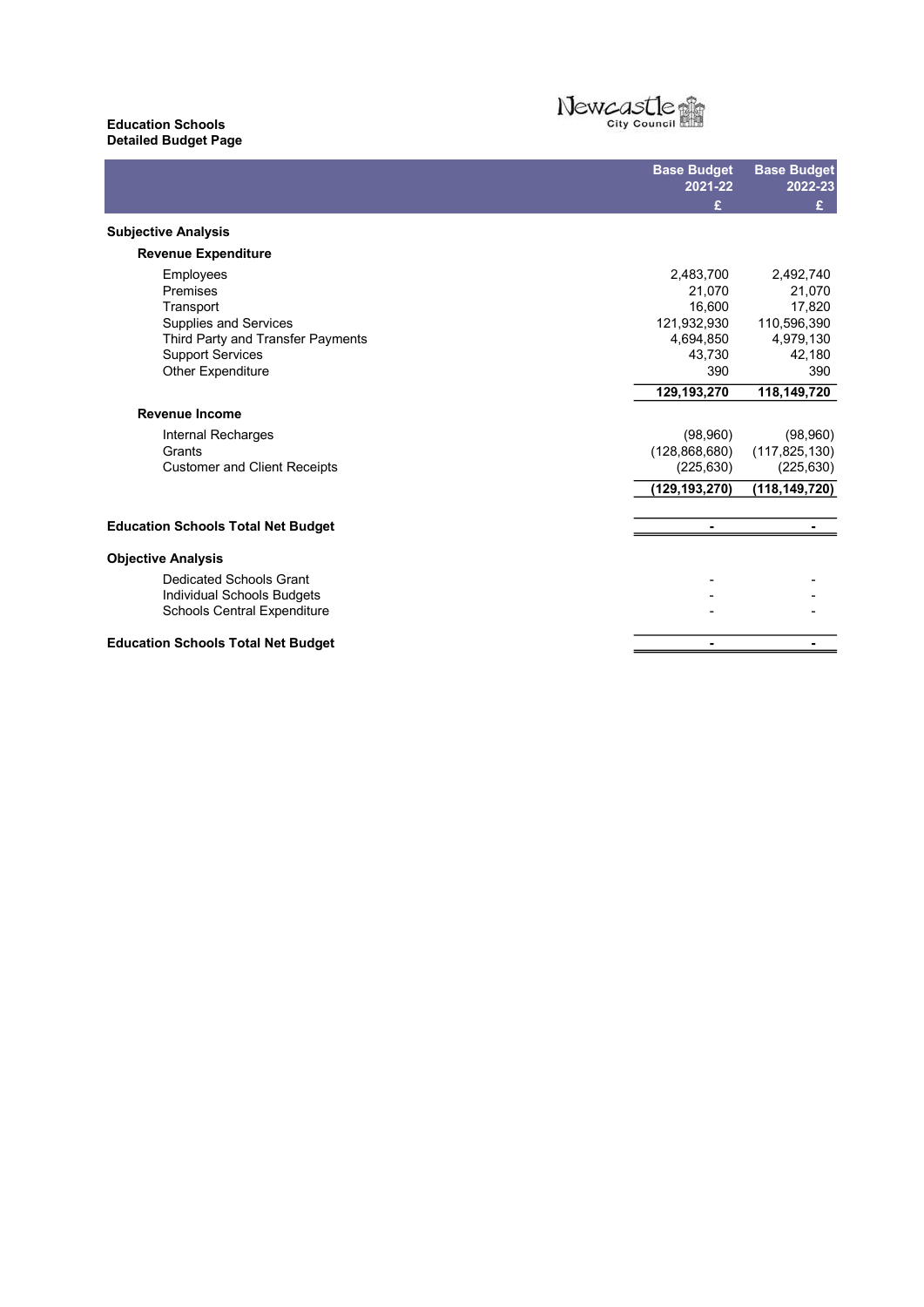#### Early Help and Family Support Detailed Budget Page



|                                                                                       | <b>Base Budget</b><br>2021-22      | <b>Base Budget</b><br>2022-23         |
|---------------------------------------------------------------------------------------|------------------------------------|---------------------------------------|
|                                                                                       | £                                  | £                                     |
| <b>Subjective Analysis</b>                                                            |                                    |                                       |
| <b>Revenue Expenditure</b>                                                            |                                    |                                       |
| Employees<br>Premises                                                                 | 6,022,690<br>638,360               | 5,648,550<br>670,360                  |
| Supplies and Services<br>Third Party and Transfer Payments<br><b>Support Services</b> | (1,394,170)<br>2,420,070<br>10,500 | (997, 290)<br>3,010,440<br>10,500     |
|                                                                                       | 7,697,450                          | 8,342,560                             |
| <b>Revenue Income</b>                                                                 |                                    |                                       |
| Internal Recharges<br>Grants<br><b>Customer and Client Receipts</b>                   | (3,809,290)<br>(1, 191, 930)       | (400,000)<br>(4,605,110)<br>(772,090) |
|                                                                                       | (5,001,220)                        | (5,777,200)                           |
| <b>Early Help and Family Support Total Net Budget</b>                                 | 2,696,230                          | 2,565,360                             |
| <b>Objective Analysis</b>                                                             |                                    |                                       |
| <b>Family Services</b>                                                                | 2,696,230                          | 2,565,360                             |
| <b>Early Help and Family Support Total Net Budget</b>                                 | 2,696,230                          | 2,565,360                             |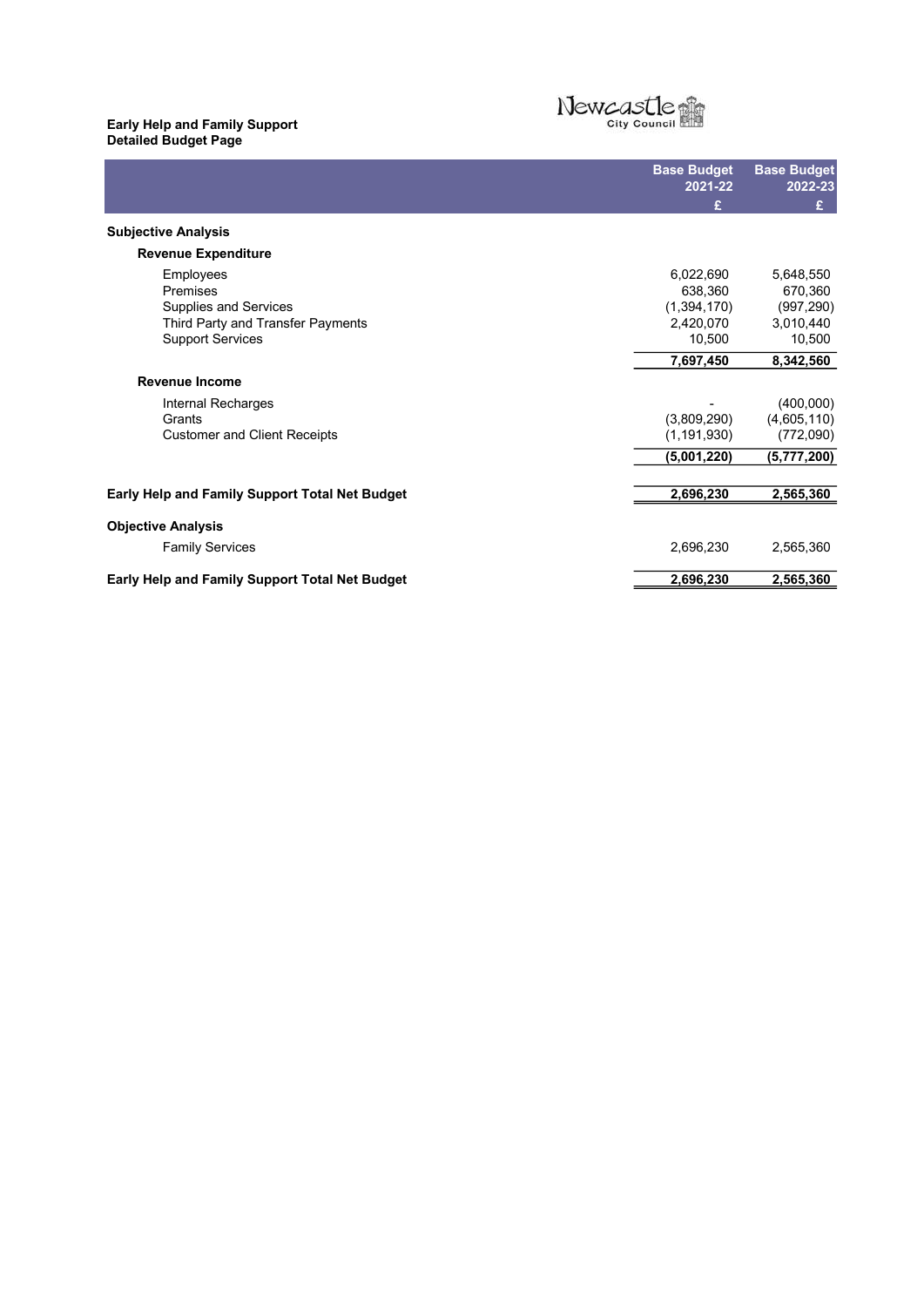#### Operations and Regulatory Services Detailed Budget Page

L

# Newcastle

|                                                            | <b>Base Budget</b><br>2021-22 | <b>Base Budget</b><br>2022-23 |
|------------------------------------------------------------|-------------------------------|-------------------------------|
|                                                            | £                             | £                             |
| <b>Subjective Analysis</b>                                 |                               |                               |
| <b>Revenue Expenditure</b>                                 |                               |                               |
| Employees                                                  | 65,090,290                    | 64,474,810                    |
| Premises                                                   | 8,368,800                     | 8,229,580                     |
| Transport                                                  | 10,289,640                    | 10,404,210                    |
| <b>Supplies and Services</b>                               | 28,255,100                    | 29,151,610                    |
| Third Party and Transfer Payments                          | 19,097,560                    | 19,219,490                    |
| <b>Support Services</b>                                    | 453,310                       | 398,470                       |
| Debt Charges and Borrowing                                 | 3,887,670                     | 3,937,450                     |
|                                                            | 135,442,370                   | 135,815,620                   |
| <b>Revenue Income</b>                                      |                               |                               |
| Internal Recharges                                         | (73, 381, 880)                | (74, 614, 640)                |
| Grants                                                     | (5,490,240)                   | (5,612,820)                   |
| <b>Other Reimbursements and Contributions</b>              | (236, 640)                    | (140, 450)                    |
| <b>Customer and Client Receipts</b>                        | (47, 372, 960)                | (47, 740, 500)                |
|                                                            | (126,481,720)                 | (128,108,410)                 |
|                                                            |                               |                               |
| <b>Operations and Regulatory Services Total Net Budget</b> | 8,960,650                     | 7,707,210                     |
| <b>Objective Analysis</b>                                  |                               |                               |
| <b>Repairs &amp; Construction Services</b>                 | (8, 114, 870)                 | (8,580,900)                   |
| <b>Community Hubs</b>                                      | 3,306,200                     | 3,078,240                     |
| Facilities Services and Civic Management                   | 1,104,830                     | 612,510                       |
| <b>Local Services</b>                                      | 23,248,000                    | 23,321,450                    |
| Operations                                                 | (615, 350)                    | (133, 550)                    |
| <b>Operations Management</b>                               | 399,590                       | 281,410                       |
| Parking                                                    | (10,949,940)                  | (11, 398, 110)                |
| <b>Public Safety Regulations</b>                           | 582,190                       | 526,160                       |
| <b>Operations and Regulatory Services Total Net Budget</b> | 8,960,650                     | 7.707.210                     |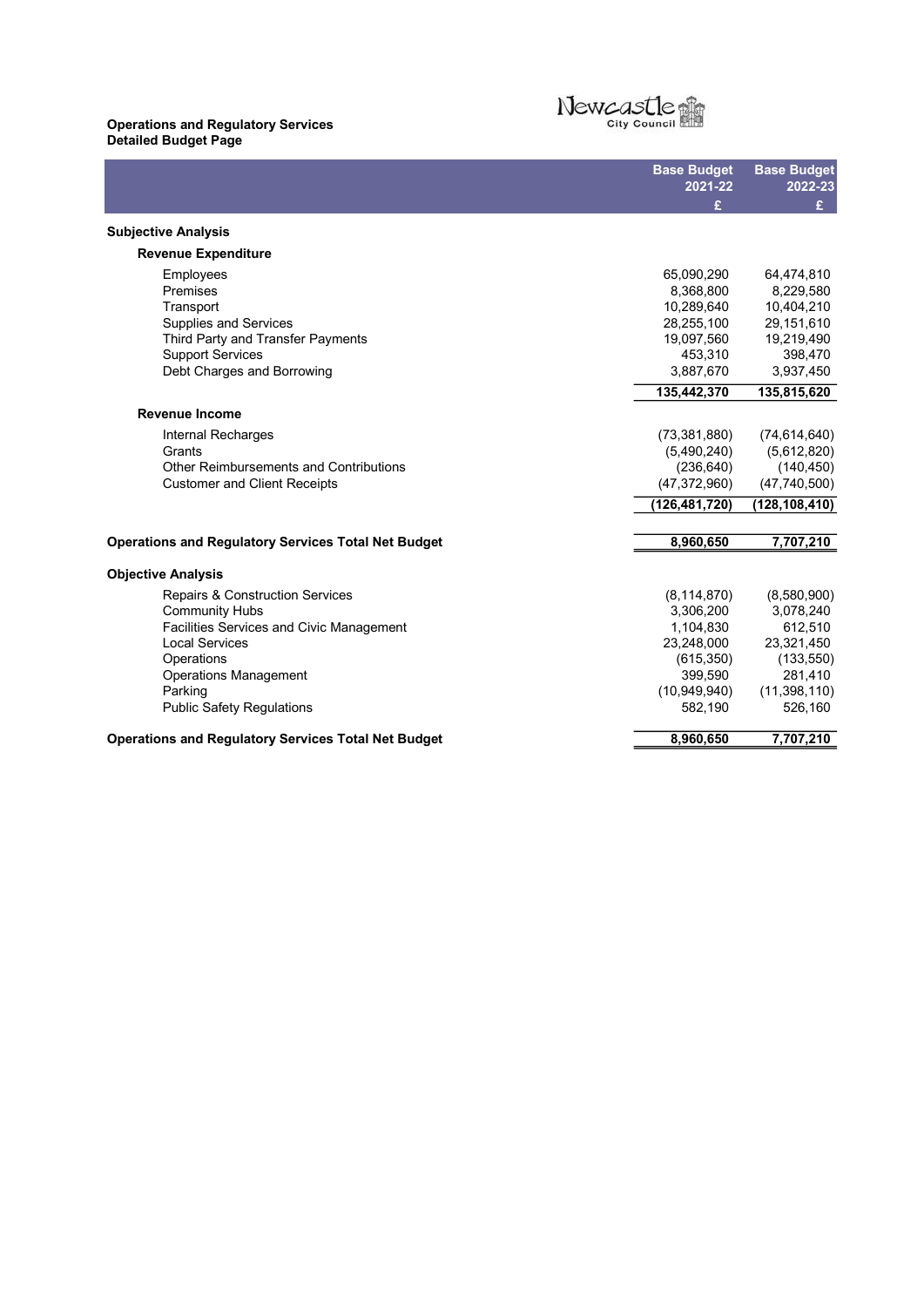#### Repairs & Construction Services Detailed Budget Page



|                                                             | <b>Base Budget</b> | <b>Base Budget</b> |
|-------------------------------------------------------------|--------------------|--------------------|
|                                                             | 2021-22            | 2022-23            |
|                                                             | £                  | £                  |
| <b>Subjective Analysis</b>                                  |                    |                    |
| <b>Revenue Expenditure</b>                                  |                    |                    |
| Employees                                                   | 22,314,350         | 21,790,460         |
| Premises                                                    | 339,590            | 335,780            |
| Transport                                                   | 3,629,990          | 3,627,250          |
| <b>Supplies and Services</b>                                | 14,401,710         | 15,325,690         |
| Third Party and Transfer Payments                           | 4,399,070          | 4,399,010          |
| <b>Support Services</b>                                     | 120.560            | 58,870             |
| Debt Charges and Borrowing                                  | 35,380             | 35,380             |
|                                                             | 45,240,650         | 45,572,440         |
| <b>Revenue Income</b>                                       |                    |                    |
| Internal Recharges                                          | (47, 859, 560)     | (48, 657, 380)     |
| Other Reimbursements and Contributions                      | (39, 840)          | (39, 840)          |
| <b>Customer and Client Receipts</b>                         | (5,456,120)        | (5,456,120)        |
|                                                             | (53,355,520)       | (54, 153, 340)     |
| <b>Repairs &amp; Construction Services Total Net Budget</b> | (8, 114, 870)      | (8,580,900)        |
|                                                             |                    |                    |
| <b>Objective Analysis</b>                                   |                    |                    |
| Architectural, Mechanical and Energy Team                   | (1,062,510)        | (954, 430)         |
| <b>City Build Overheads</b>                                 | 2,606,290          | 2,537,870          |
| Design and Construction Services                            | (9,658,650)        | (10, 164, 340)     |
| <b>Repairs &amp; Construction Services Total Net Budget</b> | (8, 114, 870)      | (8,580,900)        |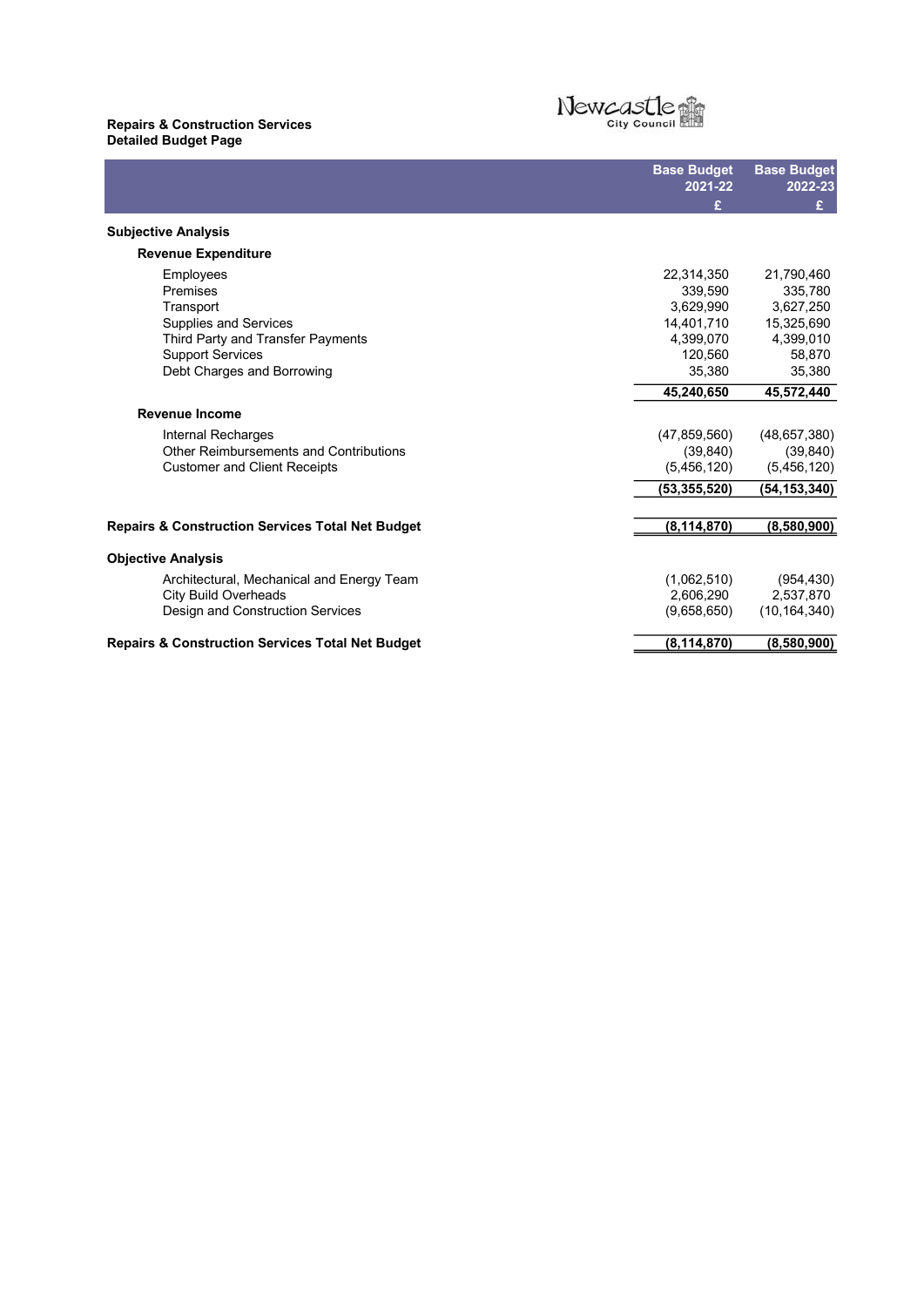#### Community Hubs Detailed Budget Page L

 $\overline{\phantom{a}}$ 

# Newcastle Ú

|                                               | <b>Base Budget</b><br>2021-22 | <b>Base Budget</b><br>2022-23 |
|-----------------------------------------------|-------------------------------|-------------------------------|
|                                               | £                             | £                             |
| <b>Subjective Analysis</b>                    |                               |                               |
| <b>Revenue Expenditure</b>                    |                               |                               |
| Employees                                     | 2,579,650                     | 2,479,650                     |
| Premises                                      | 3,518,310                     | 3,433,470                     |
| Transport                                     | 22.730                        | 22,730                        |
| Supplies and Services                         | 5,053,200                     | 5,000,930                     |
| Third Party and Transfer Payments             | 2,070                         | 2,070                         |
| <b>Support Services</b>                       | 45.250                        | 45,250                        |
| Debt Charges and Borrowing                    | 31,850                        | 31,850                        |
|                                               | 11,253,060                    | 11,015,950                    |
| <b>Revenue Income</b>                         |                               |                               |
| Internal Recharges                            | (1, 198, 450)                 | (1, 198, 450)                 |
| Grants                                        | (5,399,750)                   | (5,542,600)                   |
| <b>Other Reimbursements and Contributions</b> | (161, 120)                    | (64, 930)                     |
| <b>Customer and Client Receipts</b>           | (1, 187, 540)                 | (1, 131, 730)                 |
|                                               | (7,946,860)                   | (7,937,710)                   |
|                                               |                               |                               |
| <b>Community Hubs Total Net Budget</b>        | 3,306,200                     | 3,078,240                     |
| <b>Objective Analysis</b>                     |                               |                               |
| <b>City Hall</b>                              | 14,500                        | 14,500                        |
| <b>Community Hubs and Libraries</b>           | 4,105,370                     | 3,998,610                     |
| Parks and Open Spaces                         | (813, 670)                    | (934, 870)                    |
| <b>Community Hubs Total Net Budget</b>        | 3,306,200                     | 3,078,240                     |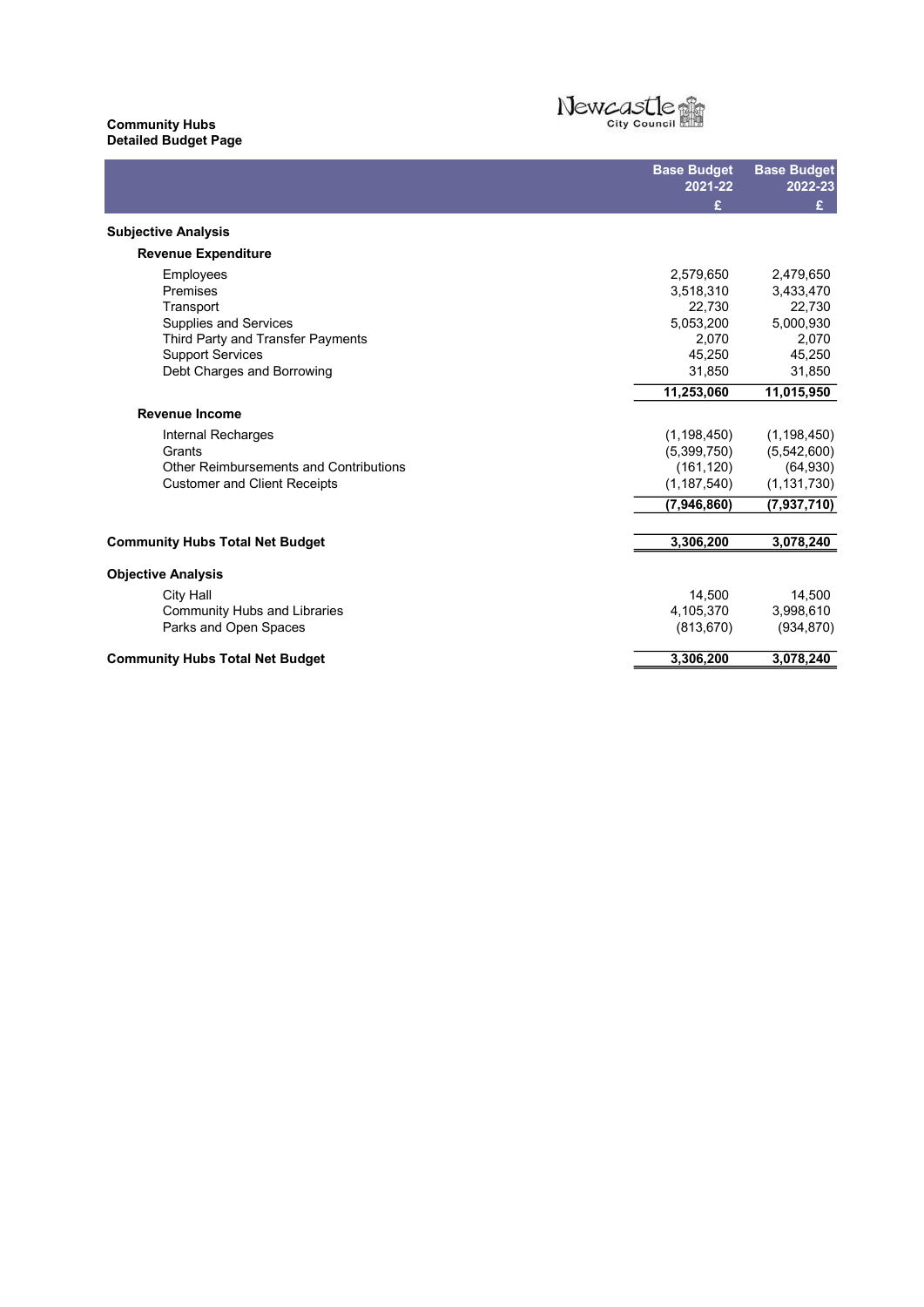#### Operations Management Detailed Budget Page

L

# Newcastle

|                                               | <b>Base Budget</b><br>2021-22 | <b>Base Budget</b><br>2022-23 |
|-----------------------------------------------|-------------------------------|-------------------------------|
|                                               | £                             | £                             |
| <b>Subjective Analysis</b>                    |                               |                               |
| <b>Revenue Expenditure</b>                    |                               |                               |
| Employees                                     | 296,230                       | 178,050                       |
| <b>Supplies and Services</b>                  | 103.360                       | 103,360                       |
|                                               | 399,590                       | 281,410                       |
| <b>Operations Management Total Net Budget</b> | 399,590                       | 281,410                       |
| <b>Objective Analysis</b>                     |                               |                               |
| <b>Operations Management</b>                  | 399.590                       | 281,410                       |
| <b>Operations Management Total Net Budget</b> | 399,590                       | 281,410                       |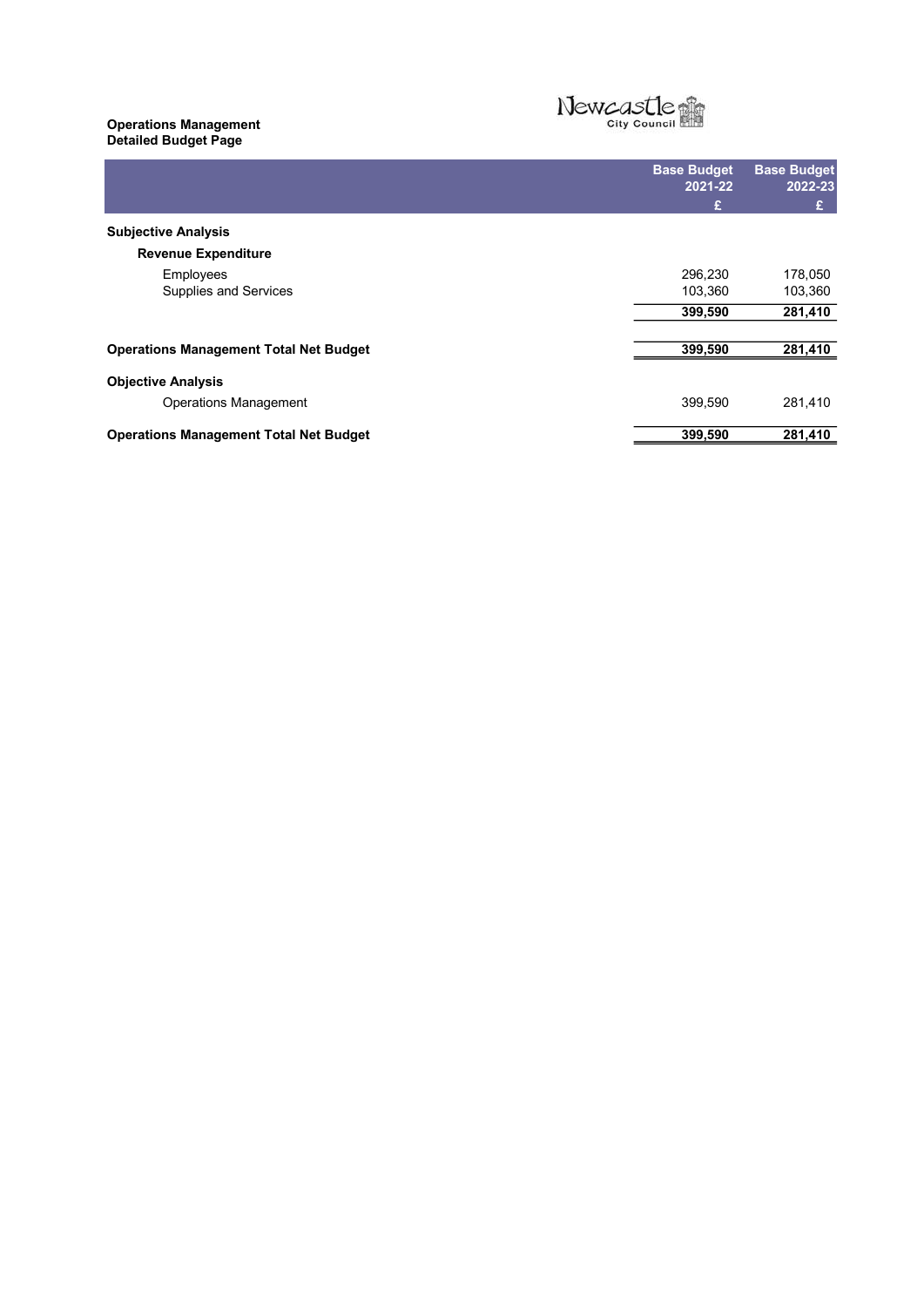#### Facilities Services and Civic Management Detailed Budget Page L



Base Budget 2021-22 Base Budget 2022-23  $E = \sum_{i=1}^{n} E_i$ Subjective Analysis Revenue Expenditure Employees 17,979,660 17,573,800 Premises 1,006,120 1,020,930 Transport 362,210 335,440 Supplies and Services 4,775,260 4,819,820 Third Party and Transfer Payments 6,000 and the state of the Support Services 5,000 and 5,000 5.500 and 5,000  $\sim$  5,000 5.500 5.500 and 5,500 5.500 for the Support Services 5.000 for the Support Services 5.000 for the Sup Support Services 105,500<br>Debt Charges and Borrowing the contract of the contract of the contract of the contract of the contract of the<br>T6,380 17,790 Debt Charges and Borrowing 24,339,070 23,948,280 Revenue Income Internal Recharges (12,027,380) (12,024,880) Grants (42,000) (42,000) (42,000) Customer and Client Receipts (11,164,860) (11,268,890) (23,234,240) (23,335,770) Facilities Services and Civic Management Total Net Budget 1,104,830 612,510 Objective Analysis Building Cleaning 1,363,500 992,700 Caretaking 89,180 19,180 Caretaking 89,180 19,180<br>
Cash and Valuables in Transit (123,510) (56,510) (56,510)<br>
Civic Facilities (123,620) (123,620) **Civic Facilities** School Meals (13,780) (13,780) (13,780) School Meals (13,780) (13,780) (13,780) (13,780) (13,780)<br>Street Wardens (19,1780) (205,470) (205,470) (205,470) (205,470) **Welfare Catering** 

Facilities Services and Civic Management Total Net Budget 1,104,830 612,510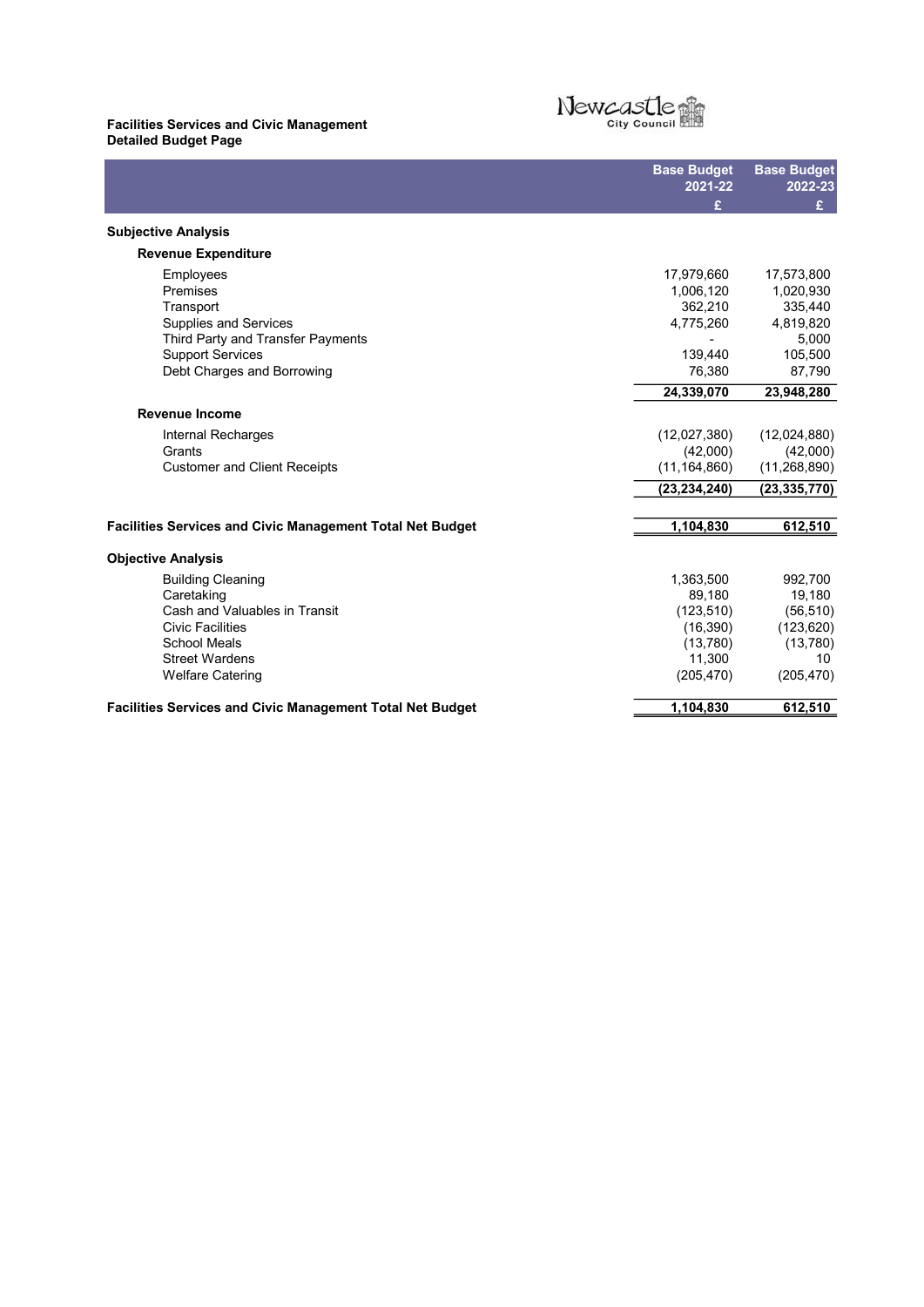# Local Services Detailed Budget Page



|                                        | <b>Base Budget</b> | <b>Base Budget</b> |
|----------------------------------------|--------------------|--------------------|
|                                        | 2021-22            | 2022-23            |
|                                        | £                  | £                  |
| <b>Subjective Analysis</b>             |                    |                    |
| <b>Revenue Expenditure</b>             |                    |                    |
| Employees                              | 11,471,050         | 11,421,050         |
| Premises                               | 390,600            | 336,970            |
| Transport                              | 3,973,210          | 4,099,650          |
| Supplies and Services                  | 1,528,190          | 1,492,280          |
| Third Party and Transfer Payments      | 14,506,350         | 14,620,900         |
| <b>Support Services</b>                | 16,680             | 16,680             |
| Debt Charges and Borrowing             | 355,000            | 355,000            |
|                                        | 32,241,080         | 32,342,530         |
| <b>Revenue Income</b>                  |                    |                    |
| Internal Recharges                     | (4.098,600)        | (4,098,600)        |
| <b>Customer and Client Receipts</b>    | (4,894,480)        | (4,922,480)        |
|                                        | (8,993,080)        | (9,021,080)        |
| <b>Local Services Total Net Budget</b> | 23,248,000         | 23,321,450         |
|                                        |                    |                    |
| <b>Objective Analysis</b>              |                    |                    |
| <b>Environment and Local Services</b>  | 5.085.350          | 5.043.450          |
| <b>Waste Collection Services</b>       | 4,066,610          | 4,074,090          |
| <b>Waste Contracts</b>                 | 12,111,240         | 12,257,910         |
| Waste Management                       | 1,984,800          | 1,946,000          |
| <b>Local Services Total Net Budget</b> | 23,248,000         | 23,321,450         |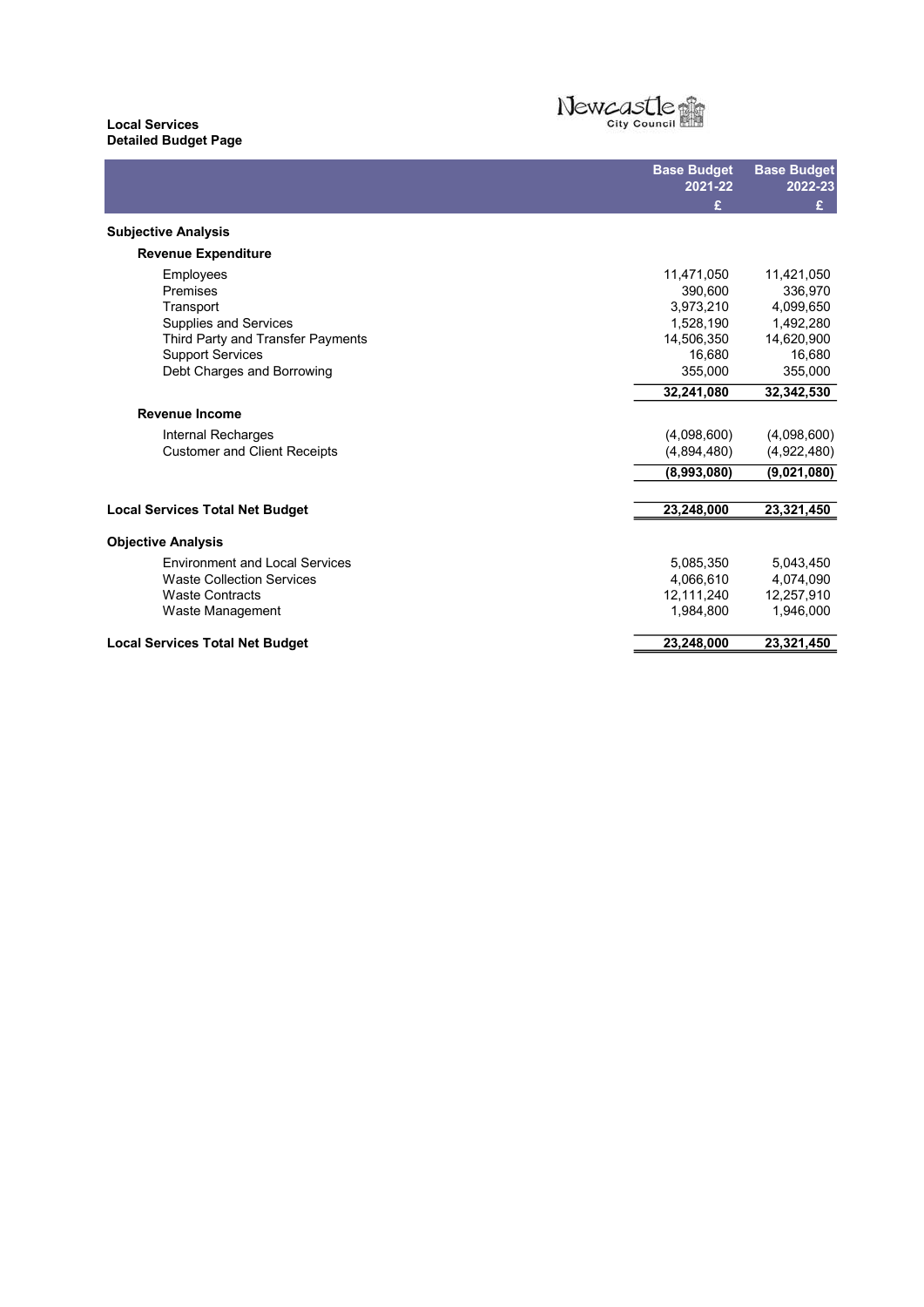### **Operations** Detailed Budget Page

# Newcastle

|                                        | <b>Base Budget</b><br>2021-22 | <b>Base Budget</b><br>2022-23 |
|----------------------------------------|-------------------------------|-------------------------------|
|                                        | £                             | £                             |
| <b>Subjective Analysis</b>             |                               |                               |
| <b>Revenue Expenditure</b>             |                               |                               |
| Employees                              | 3,230,090                     | 3,872,170                     |
| Premises                               | 722,470                       | 673,400                       |
| Transport                              | 2,088,460                     | 2,091,200                     |
| <b>Supplies and Services</b>           | 927,060                       | 993,560                       |
| <b>Support Services</b>                | 33,430                        | 33,920                        |
| Debt Charges and Borrowing             | 3,047,290                     | 3,047,290                     |
|                                        | 10,048,800                    | 10,711,540                    |
| <b>Revenue Income</b>                  |                               |                               |
| Internal Recharges                     | (8, 197, 890)                 | (8,599,330)                   |
| Grants                                 | (48, 490)                     | (28, 220)                     |
| Other Reimbursements and Contributions | (35,680)                      | (35,680)                      |
| <b>Customer and Client Receipts</b>    | (2,382,090)                   | (2, 181, 860)                 |
|                                        | (10, 664, 150)                | (10, 845, 090)                |
| <b>Operations Total Net Budget</b>     | (615, 350)                    | (133, 550)                    |
| <b>Objective Analysis</b>              |                               |                               |
| <b>Building Control</b>                | (95,900)                      | (139, 230)                    |
| <b>City Transport</b>                  | (1,969,760)                   | (1,970,110)                   |
| Energy                                 | 217,830                       | 208,330                       |
| <b>Estate Management</b>               | 682,390                       | 1,241,440                     |
| <b>Resilience Planning</b>             | 182,190                       | 165,530                       |
| Safe Newcastle                         | 367,900                       | 360,490                       |
| <b>Operations Total Net Budget</b>     | (615, 350)                    | (133, 550)                    |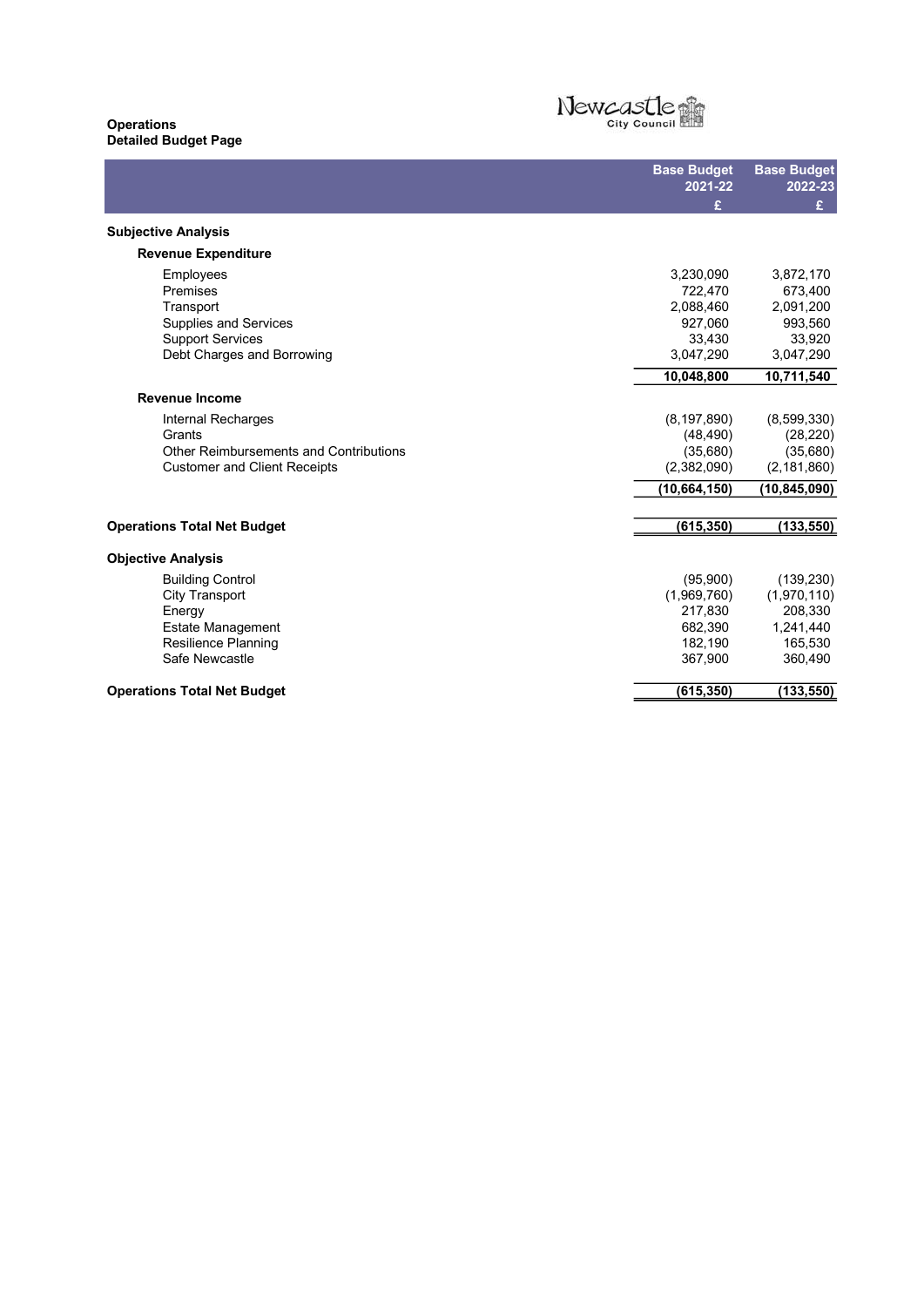## Parking Detailed Budget Page

# Newcastle

|                                     | <b>Base Budget</b><br>2021-22 | <b>Base Budget</b><br>2022-23 |
|-------------------------------------|-------------------------------|-------------------------------|
|                                     | £                             | £                             |
| <b>Subjective Analysis</b>          |                               |                               |
| <b>Revenue Expenditure</b>          |                               |                               |
| Employees                           | 3,354,130                     | 3,327,980                     |
| Premises                            | 2,379,370                     | 2,410,810                     |
| Transport                           | 179,920                       | 207,870                       |
| Supplies and Services               | 844,720                       | 804,920                       |
| <b>Support Services</b>             | 97.950                        | 136,250                       |
| Debt Charges and Borrowing          | 341,770                       | 380,140                       |
|                                     | 7,197,860                     | 7,267,970                     |
| <b>Revenue Income</b>               |                               |                               |
| Internal Recharges                  |                               | (36,000)                      |
| <b>Customer and Client Receipts</b> | (18, 147, 800)                | (18,630,080)                  |
|                                     | (18, 147, 800)                | (18, 666, 080)                |
| <b>Parking Total Net Budget</b>     | (10, 949, 940)                | (11, 398, 110)                |
| <b>Objective Analysis</b>           |                               |                               |
| <b>Bus Lanes</b>                    | (542,660)                     | (542,660)                     |
| Car Parking                         | (10, 287, 790)                | (10, 705, 740)                |
| <b>Green Travel Plan</b>            | (119, 490)                    | (149, 710)                    |
| <b>Parking Total Net Budget</b>     | (10, 949, 940)                | (11, 398, 110)                |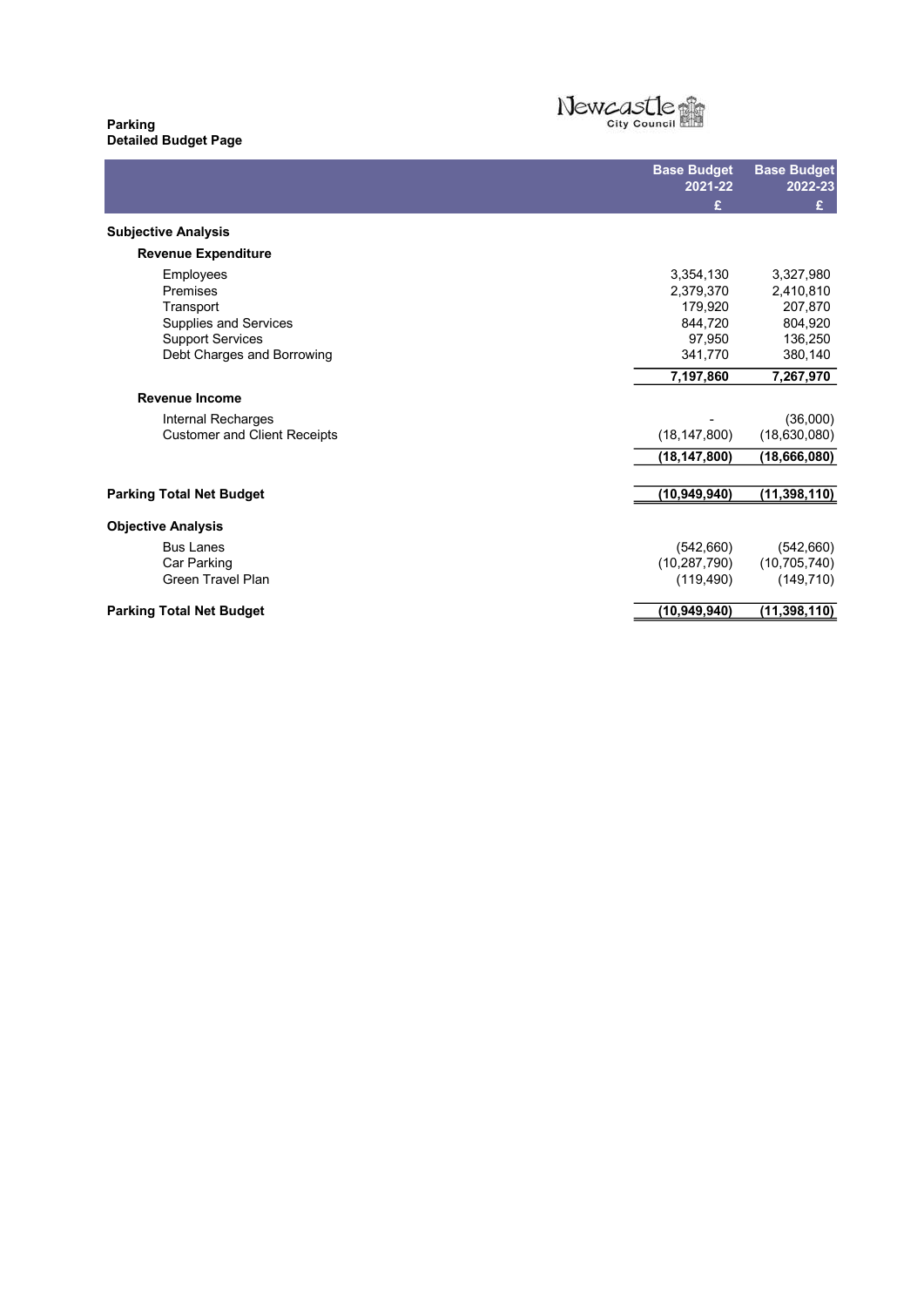## Public Safety Regulations Detailed Budget Page



L Base Budget 2021-22 Base Budget 2022-23  $E = \sum_{i=1}^{n} E_i$ Subjective Analysis Revenue Expenditure Employees 3,865,130 3,831,650 Premises 12,340 18,220 Transport 20,070 Transport 33,120 20,070<br>Supplies and Services 621,600 611,050 Third Party and Transfer Payments<br>
Support Services 190,070 192,510<br>
2,000 2,000 Support Services - 2,000 per contract to the contract of the contract of the contract of the contract of the contract of the contract of the contract of the contract of the contract of the contract of the contract of the c 4,722,260 4,675,500 Revenue Income Customer and Client Receipts (4,140,070) (4,149,340) (4,140,070) (4,149,340) Public Safety Regulations Total Net Budget 582,190 526,160 Objective Analysis Environmental Protection 290,830 271,680 Food Safety, Planning and Events 338,620 382,710 Licensing (628,140) (628,460) Public Protection and Neighbourhoods 373,020 284,580 Trading Standards 207,860 Public Safety Regulations Total Net Budget 582,190 526,160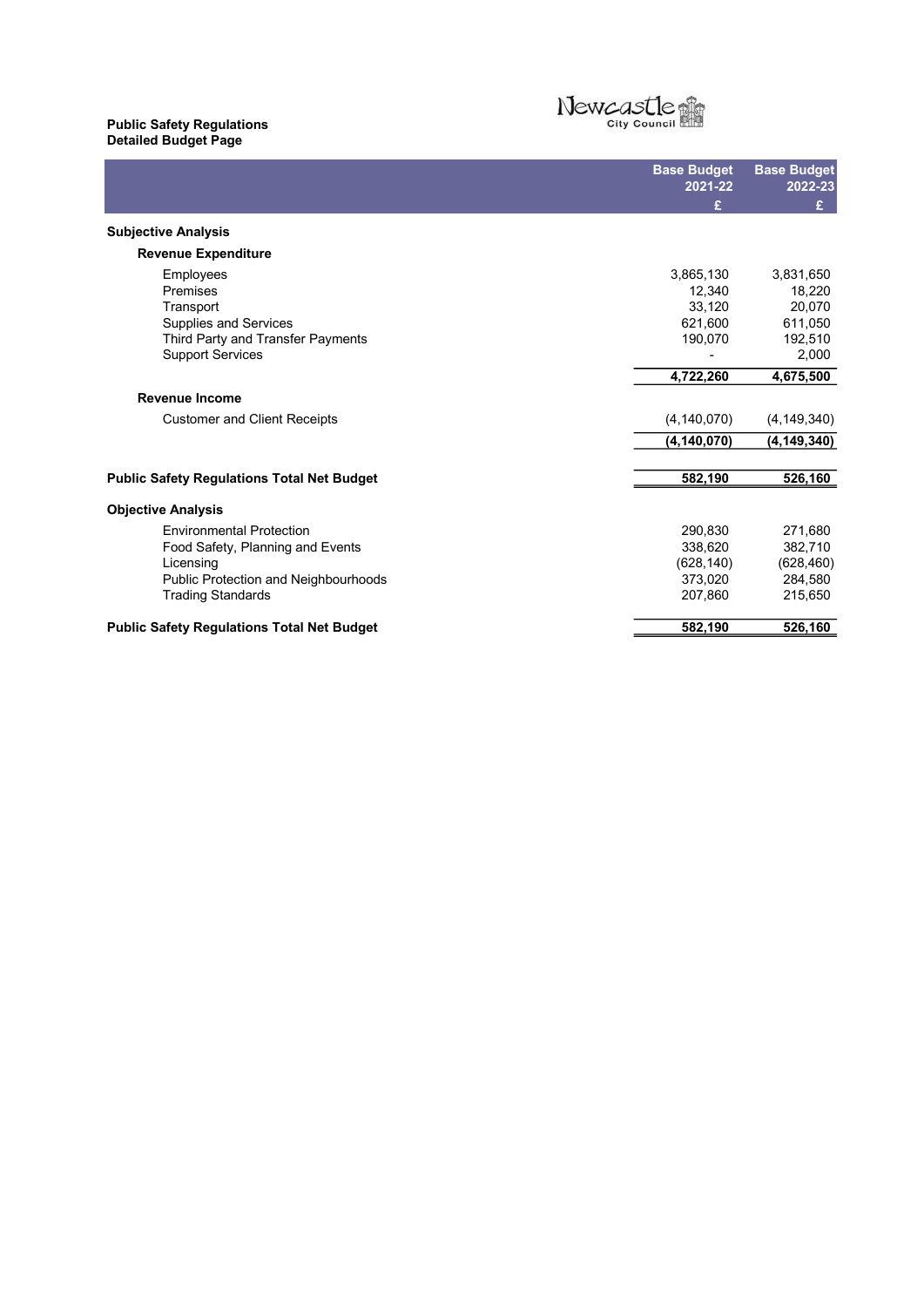## Place Detailed Budget Page



L Base Budget 2021-22 Base Budget 2022-23  $E = \sum_{i=1}^{n} E_i$ Subjective Analysis Revenue Expenditure Employees 16,278,040 16,304,380 Premises 11,340,890 11,119,480 Transport 1,432,060 1,421,540 Transport 1,421,540<br>
Supplies and Services 6,993,010 7,665,730 Third Party and Transfer Payments 6.120,010 9,120,010 9,085,800<br>
9,120,010 9,085,800 9,080,980 9,090 Support Services 1,075,860 860,980 Debt Charges and Borrowing 56,432,930 57,616,570 Revenue Income Internal Recharges (17,681,170) (18,562,030)<br>Grants (2,189,290) (18,562,030) (2,189,290) Grants (2,189,290) (2,189,290) (2,189,290) Grants (2,189,290) (2,189,290) (2,189,290) (2,189,290) (2,189,290) (2,189,290) (2,189,290) (2,189,290) (2,189,290)<br>Other Reimbursements and Contributions (1,549,800) (1,549,800) (1,695,530) (28,862,290) (28,862,290) Customer and Client Receipts (28,962,840) (28,862,290)<br>Other Income (111,970) (110,970) Other Income (111,970) (50,495,070) (51,420,110) Place Total Net Budget 6,196,460 Objective Analysis Commercial Development and Property<br>
Development Management<br>
270.670 750,710 770,670 Development Management Fairer Housing Unit 142,560 and 142,560 and 142,560 and 142,560 and 142,560 and 142,560 and 142,560 and 150 and 150 and 160 and 160 and 160 and 160 and 160 and 160 and 160 and 160 and 160 and 160 and 160 and 160 and 160 an Major Projects (19,670) (34,670) Place Director 33,650 37,900<br>Transport 33,650 37,900<br>7,937,430 8,840,120 Transport 8,840,120 Place Total Net Budget 6,196,460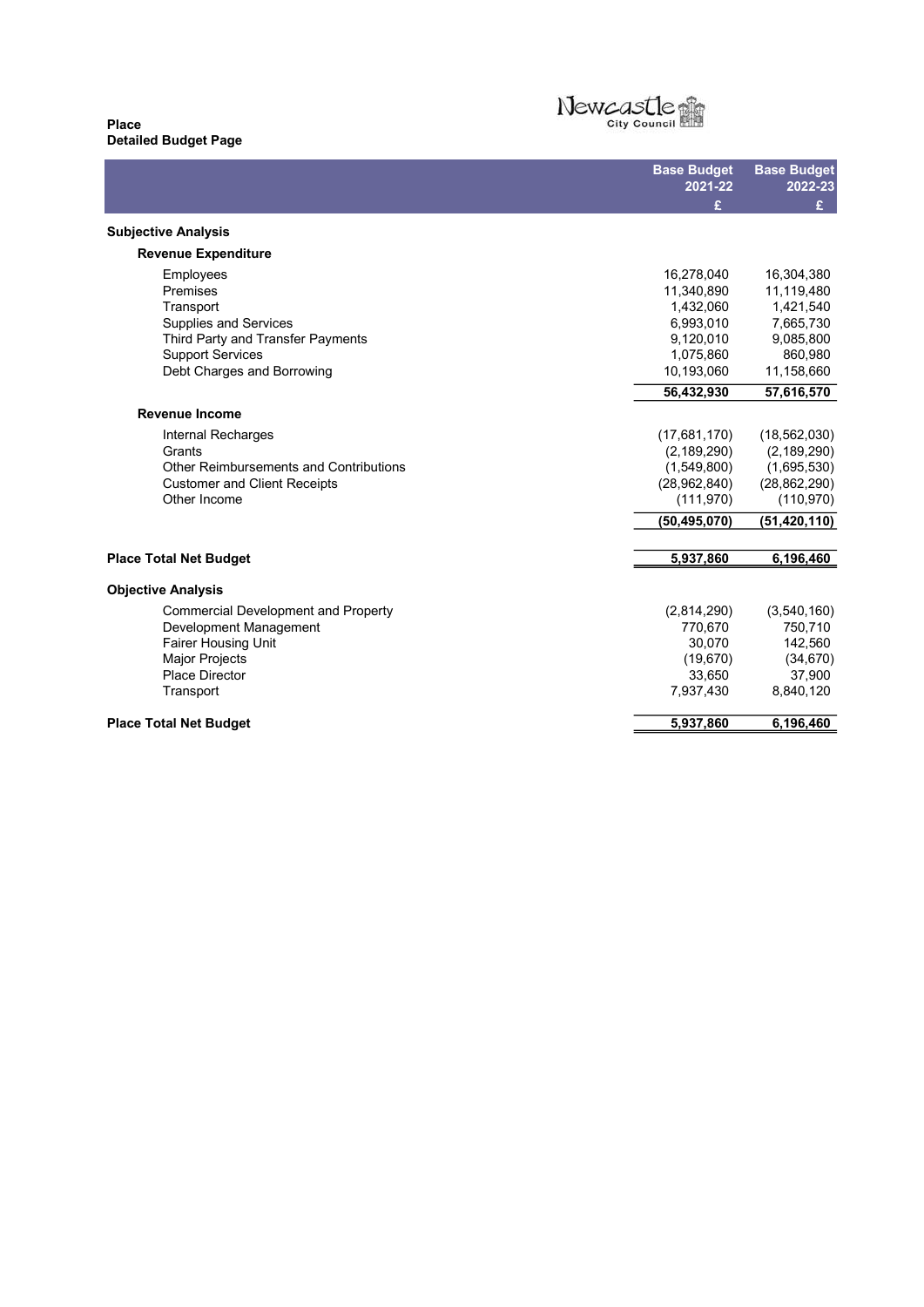#### Major Projects Detailed Budget Page L



|                                        | <b>Base Budget</b><br>2021-22 | <b>Base Budget</b><br>2022-23 |
|----------------------------------------|-------------------------------|-------------------------------|
|                                        | £                             | £                             |
| <b>Subjective Analysis</b>             |                               |                               |
| <b>Revenue Expenditure</b>             |                               |                               |
| Employees                              | 907,860                       | 907,860                       |
| Premises                               | 200                           | 200                           |
| Transport                              | 750                           | 720                           |
| Supplies and Services                  | 5,970                         | 6,000                         |
|                                        | 914,780                       | 914,780                       |
| <b>Revenue Income</b>                  |                               |                               |
| Internal Recharges                     | (934, 450)                    | (949, 450)                    |
|                                        | (934,450)                     | (949,450)                     |
| <b>Major Projects Total Net Budget</b> | (19, 670)                     | (34,670)                      |
| <b>Objective Analysis</b>              |                               |                               |
| Capital Projects Development Fund      |                               |                               |
| Major Projects                         | (19, 670)                     | (34, 670)                     |
| <b>Major Projects Total Net Budget</b> | (19, 670)                     | (34, 670)                     |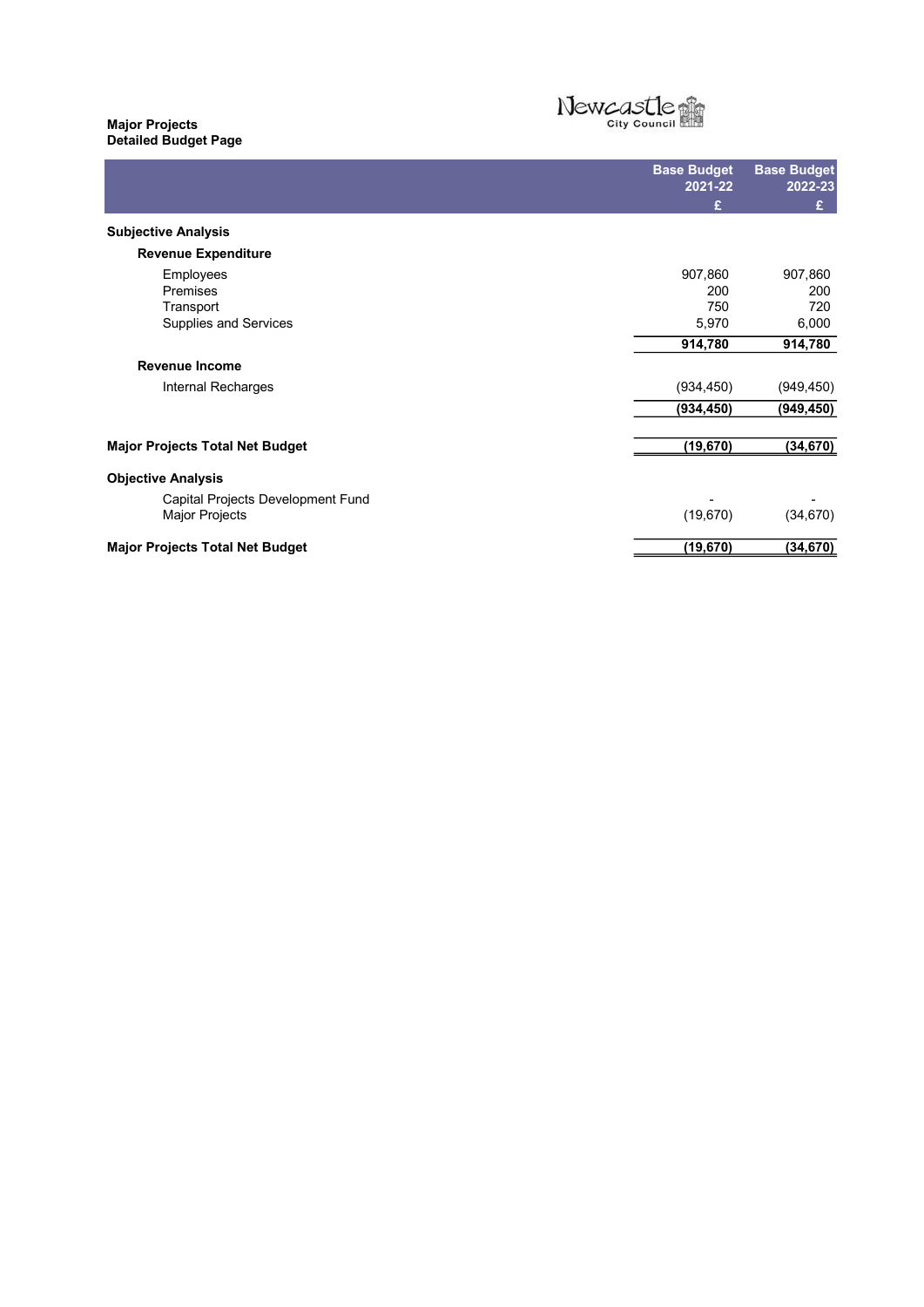## Transport Detailed Budget Page

# Newcastle

|                                            | <b>Base Budget</b><br>2021-22 | <b>Base Budget</b><br>2022-23 |
|--------------------------------------------|-------------------------------|-------------------------------|
|                                            | £                             | £                             |
| <b>Subjective Analysis</b>                 |                               |                               |
| <b>Revenue Expenditure</b>                 |                               |                               |
| Employees                                  | 9,772,660                     | 9,789,440                     |
| Premises                                   | 4,326,280                     | 4,274,110                     |
| Transport                                  | 1,423,290                     | 1,412,720                     |
| <b>Supplies and Services</b>               | 5,018,170                     | 5,520,770                     |
| Third Party and Transfer Payments          | 8,959,220                     | 8,925,010                     |
| <b>Support Services</b>                    | 60.730                        | 93,290                        |
| Debt Charges and Borrowing                 | 546,050                       | 1,260,170                     |
|                                            | 30,106,400                    | 31,275,510                    |
| <b>Revenue Income</b>                      |                               |                               |
| Internal Recharges                         | (13,953,210)                  | (14, 711, 320)                |
| Grants                                     | (2, 189, 290)                 | (2, 189, 290)                 |
| Other Reimbursements and Contributions     | (488, 580)                    | (488,580)                     |
| <b>Customer and Client Receipts</b>        | (5,537,890)                   | (5,046,200)                   |
|                                            | (22, 168, 970)                | (22, 435, 390)                |
|                                            |                               |                               |
| <b>Transport Total Net Budget</b>          | 7,937,430                     | 8,840,120                     |
| <b>Objective Analysis</b>                  |                               |                               |
| <b>Highways Maintenance and Operations</b> | 7,697,310                     | 8,607,290                     |
| <b>Regional Transport</b>                  |                               |                               |
| <b>Technical Consultancy</b>               | 32,970                        | 28,930                        |
| <b>Transport Strategy and Development</b>  | 207,150                       | 203,900                       |
| <b>Transport Total Net Budget</b>          | 7,937,430                     | 8,840,120                     |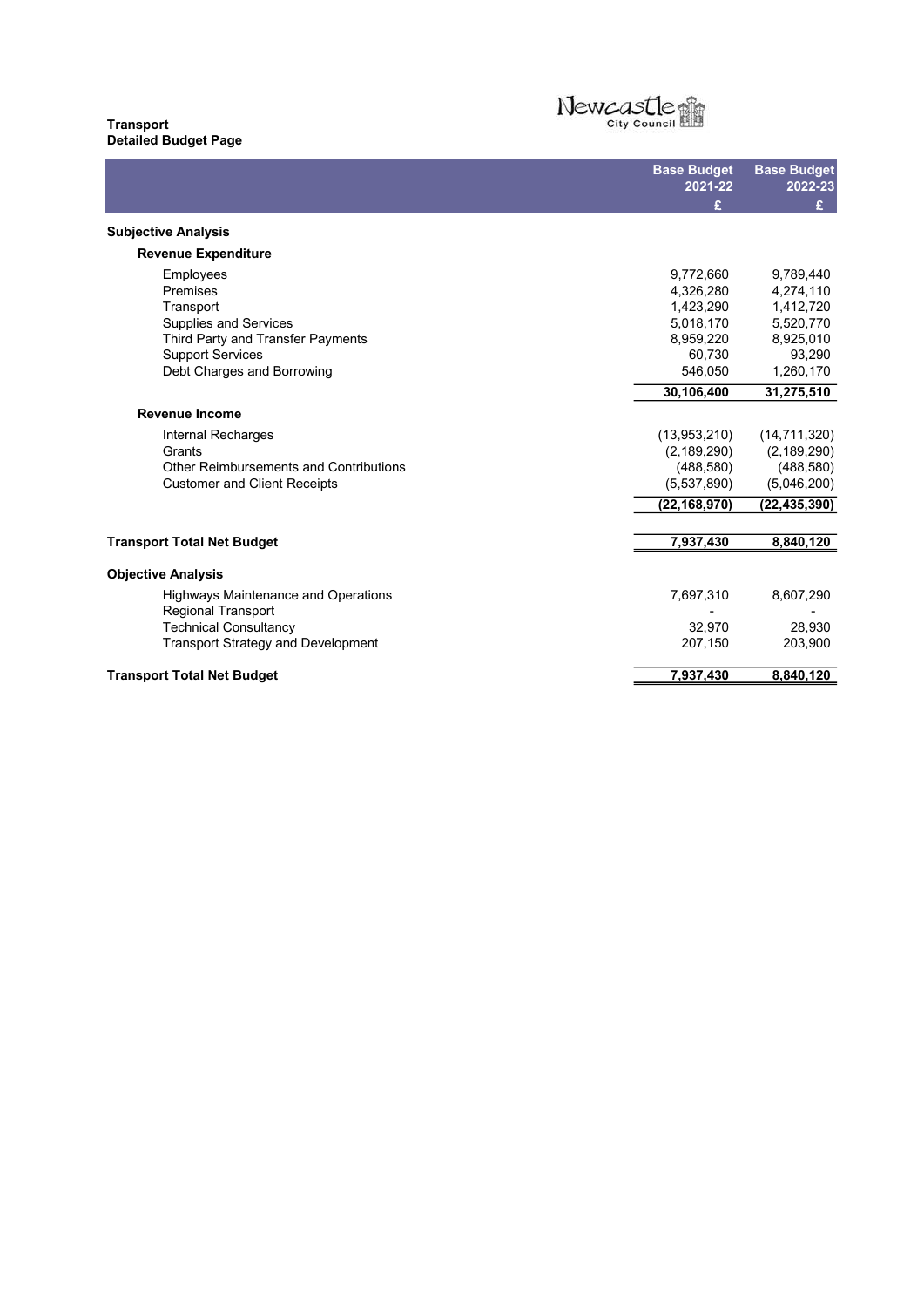### Development Management Detailed Budget Page



L Base Budget 2021-22 Base Budget 2022-23  $E = \sum_{i=1}^{n} E_i$ Subjective Analysis Revenue Expenditure Employees 2,461,080 2,516,080 Premises 65,860 Transport 3,810 3,810 Transport 3,810 3,810 3,810 3,810<br>Supplies and Services 361,070 335,020 2,904,170 2,920,770 Revenue Income Internal Recharges (355,000) (365,000) Other Reimbursements and Contributions (136,070) (162,630)<br>Customer and Client Receipts (1,642,430) (1,642,430) (1,642,430) Customer and Client Receipts (2,133,500) (2,170,060) Development Management Total Net Budget 770,670 750,710 Objective Analysis Development Management 296,890 374,930 Housing and Planning Strategy 130,000 245,780 245,780 245,780 245,780 245,780 245,780 245,780 245,780 245,780 <br>Local Development Framework Local Development Framework Development Management Total Net Budget 770,670 750,710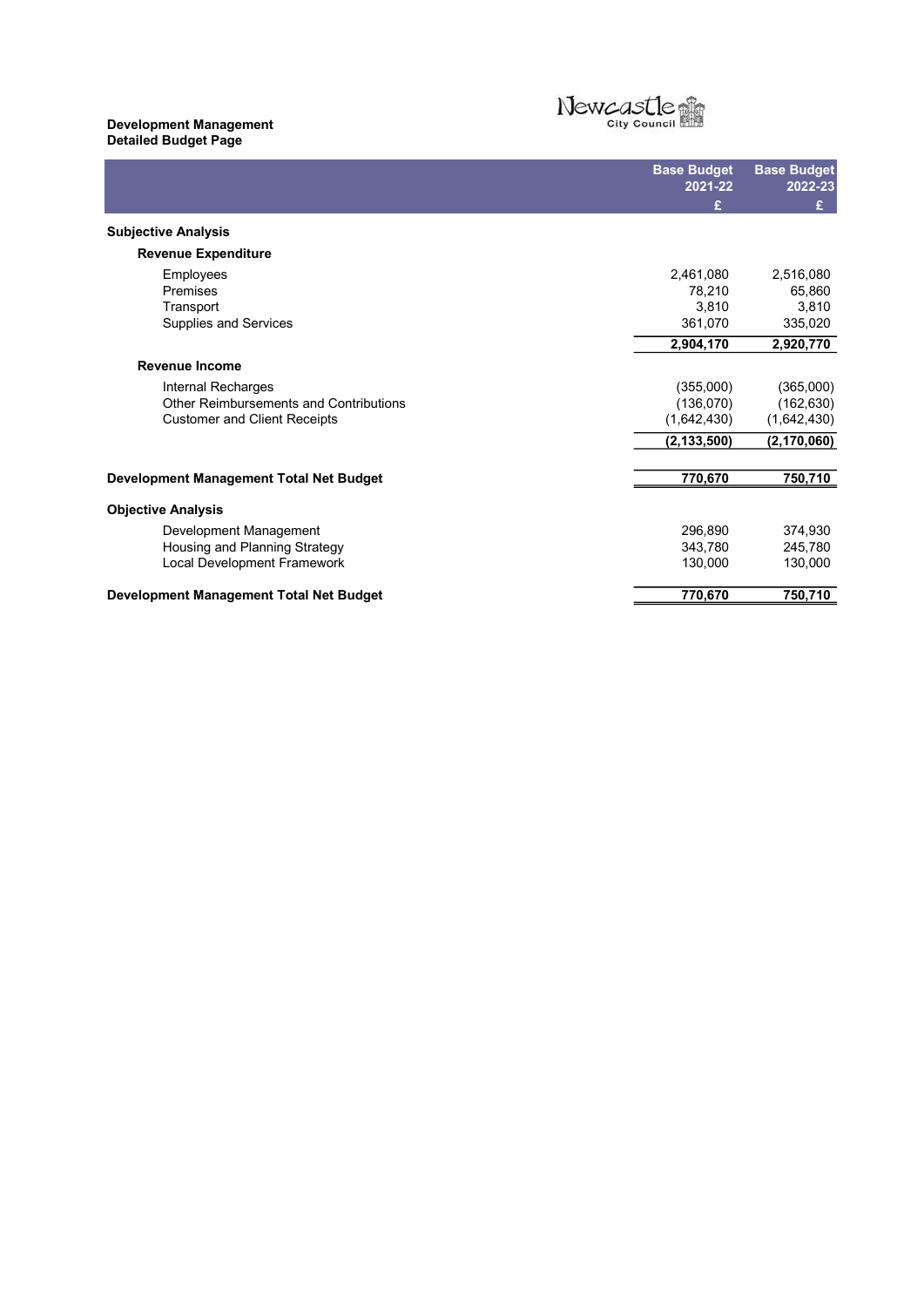### Fairer Housing Unit Detailed Budget Page



|                                             | <b>Base Budget</b><br>2021-22 | <b>Base Budget</b><br>2022-23 |
|---------------------------------------------|-------------------------------|-------------------------------|
|                                             | £                             | £                             |
|                                             |                               |                               |
| <b>Subjective Analysis</b>                  |                               |                               |
| <b>Revenue Expenditure</b>                  |                               |                               |
| Employees                                   | 1,313,930                     | 1,258,450                     |
| Premises                                    | 1,818,620                     | 1,675,270                     |
| Transport                                   | 370                           | 450                           |
| Supplies and Services                       | 37,660                        | 236,210                       |
| <b>Support Services</b>                     | 279,000                       | 281,000                       |
|                                             | 3,449,580                     | 3,451,380                     |
| <b>Revenue Income</b>                       |                               |                               |
| Internal Recharges                          | (1,255,000)                   | (1,299,000)                   |
| Other Reimbursements and Contributions      | (219, 370)                    | (338, 540)                    |
| <b>Customer and Client Receipts</b>         | (1,944,140)                   | (1,671,280)                   |
| Other Income                                | (1,000)                       |                               |
|                                             | (3, 419, 510)                 | (3,308,820)                   |
|                                             |                               |                               |
| <b>Fairer Housing Unit Total Net Budget</b> | 30,070                        | 142,560                       |
| <b>Objective Analysis</b>                   |                               |                               |
| <b>Annuity Lease Back Models</b>            |                               |                               |
| <b>Fairer Housing Unit Projects</b>         | (4,520)                       |                               |
| Housing Development and Partnership         | 34,590                        | 142,560                       |
| <b>Fairer Housing Unit Total Net Budget</b> | 30,070                        | 142,560                       |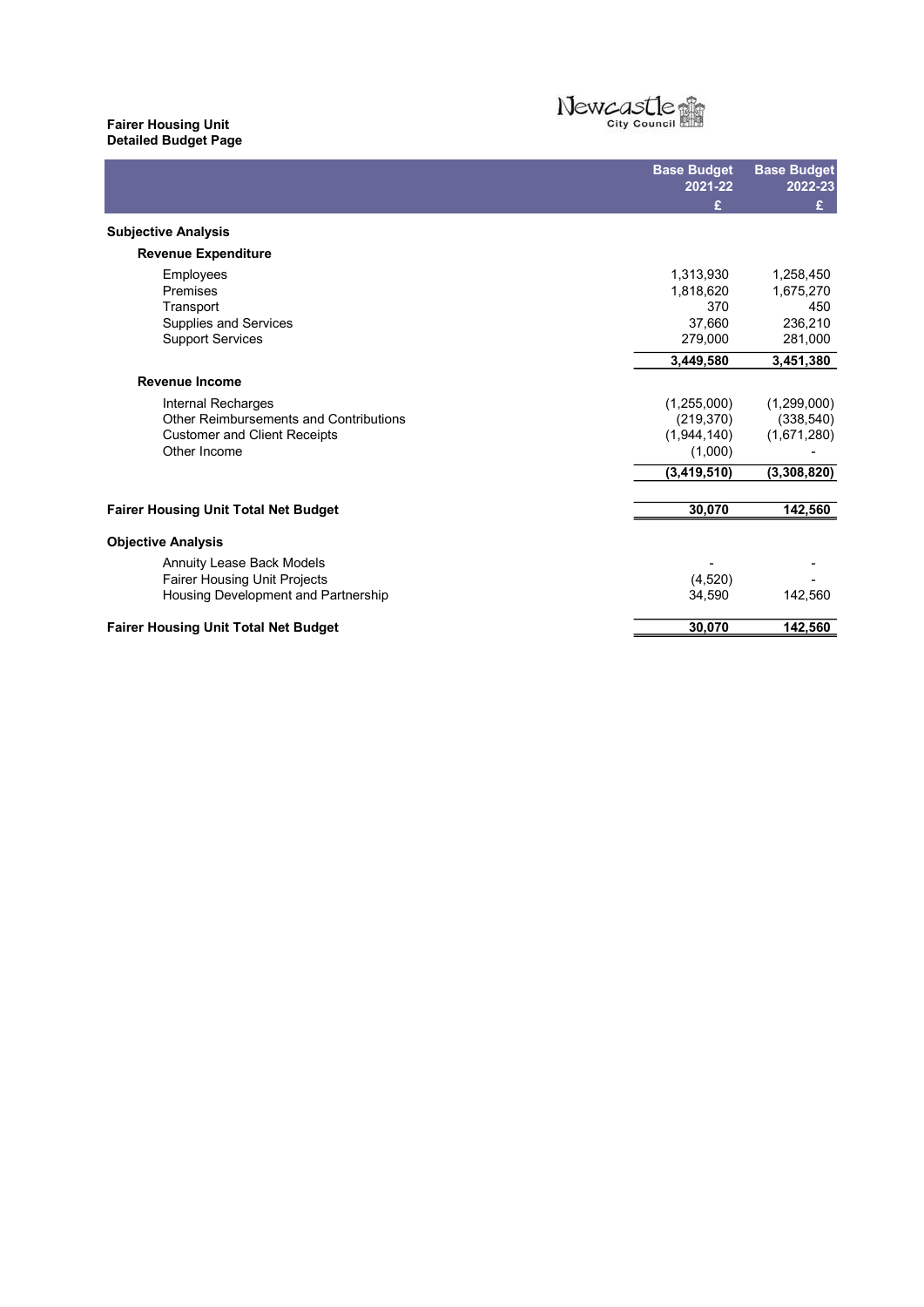# Place Director Detailed Budget Page

# Newcastle ĥ

|                                        | <b>Base Budget</b><br>2021-22 | <b>Base Budget</b><br>2022-23 |
|----------------------------------------|-------------------------------|-------------------------------|
|                                        | £                             | £                             |
| <b>Subjective Analysis</b>             |                               |                               |
| <b>Revenue Expenditure</b>             |                               |                               |
| Employees                              | 161,540                       | 161,540                       |
| Premises                               |                               | 4,250                         |
| Transport                              | 400                           | 400                           |
| Supplies and Services                  | 3,450                         | 3,450                         |
| Third Party and Transfer Payments      | 116,620                       | 116,620                       |
|                                        | 282,010                       | 286,260                       |
| <b>Revenue Income</b>                  |                               |                               |
| Internal Recharges                     | (75,000)                      | (75,000)                      |
| Other Reimbursements and Contributions | (116, 640)                    | (116, 640)                    |
| <b>Customer and Client Receipts</b>    | (56, 720)                     | (56, 720)                     |
|                                        | (248, 360)                    | (248,360)                     |
| <b>Place Director Total Net Budget</b> | 33,650                        | 37,900                        |
|                                        |                               |                               |
| <b>Objective Analysis</b>              |                               |                               |
| <b>Place Director</b>                  | 33,650                        | 37,900                        |
| <b>Place Director Total Net Budget</b> | 33,650                        | 37,900                        |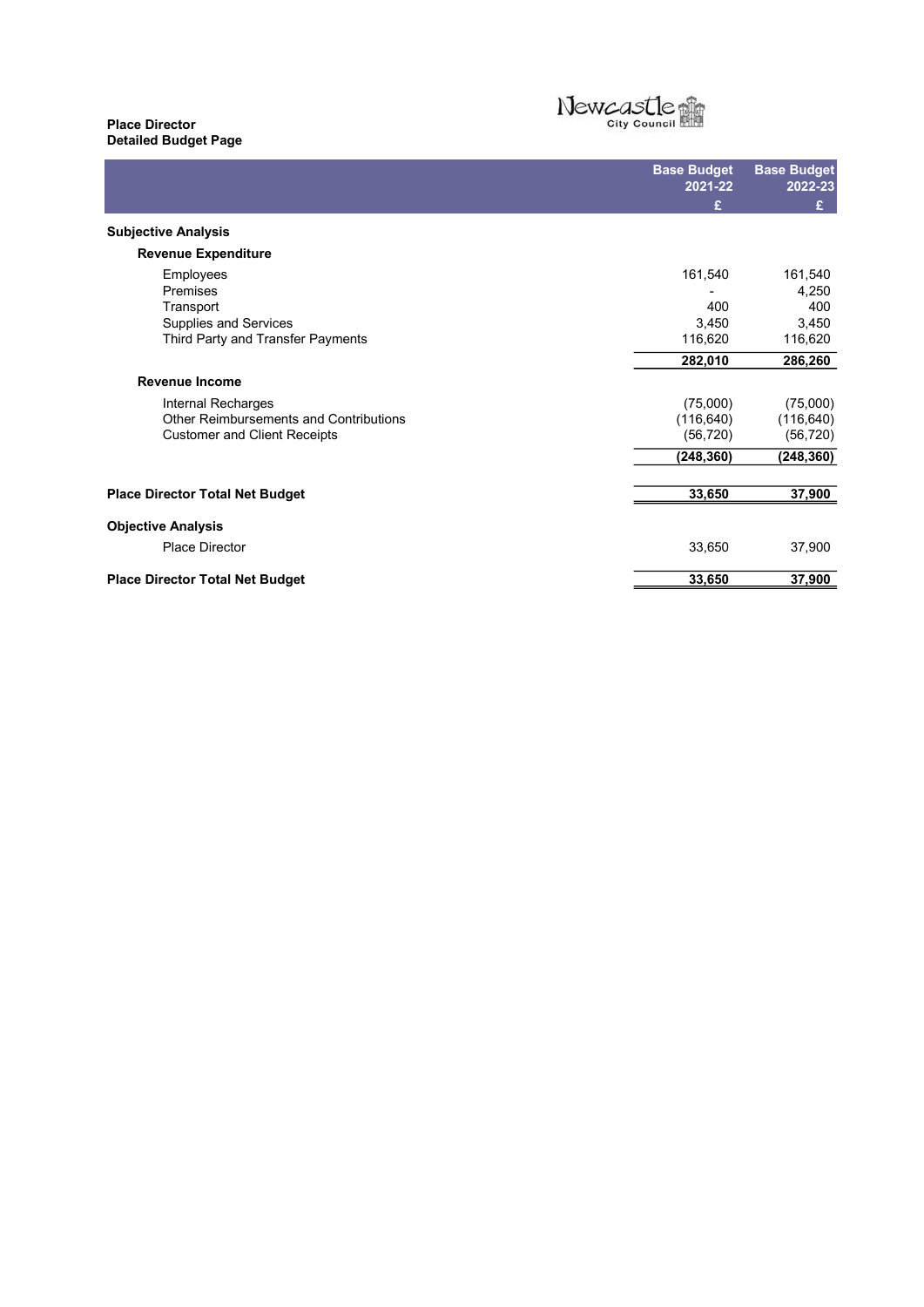#### Commercial Development and Property Detailed Budget Page L



Base Budget 2021-22 Base Budget 2022-23  $E = \sum_{i=1}^{n} E_i$ Subjective Analysis Revenue Expenditure Employees 1,671,010 Premises 5,099,790 Transport 3,440 3,440 Transport 3,440 3,440 3,440 3,440 3,440 3,440 3,440 3,440 3,440 3,440 3,440 3,440 3,440 3,440 3,440 3,440 3,440 3,440 3,440 5 and Services and Services and Services and Services and Services and Services and Services and S Third Party and Transfer Payments **44,170** 44,170 44,170<br>
Support Services 486,690 Support Services 486,690<br>
Debt Charges and Borrowing the contract of the contract of the contract of the contract of the contract of the contract of the contract of the contract of the contract of the contract of the contr Debt Charges and Borrowing 18,775,990 18,767,870 Revenue Income Internal Recharges (1,108,510) (1,162,260)<br>Other Reimbursements and Contributions (589,140) (589,140) (589,140) (589,140) Other Reimbursements and Contributions (589,140) (589,140) (589,140) (589,140) (589,140) (589,140) (589,140) Customer and Client Receipts (19,781,660) (20,445,660)<br>Other Income (110,970) (110,970) (110,970) (110,970) Other Income (21,590,280) (22,308,030) Commercial Development and Property Total Net Budget (2,814,290) (3,540,160) Objective Analysis Office Accommodation 3,845,450 3,343,800<br>
Portfolio (7,505,200) (7,746,340) Portfolio (7,505,200) (7,746,340) Property Services 261,510 261,510 261,510 261,510 261,510 261,510 261,510 261,510 261,510 261,510 261,510 261,510 Surplus Assets 581,470 600,870 Commercial Development and Property Total Net Budget (2,814,290) (3,540,160)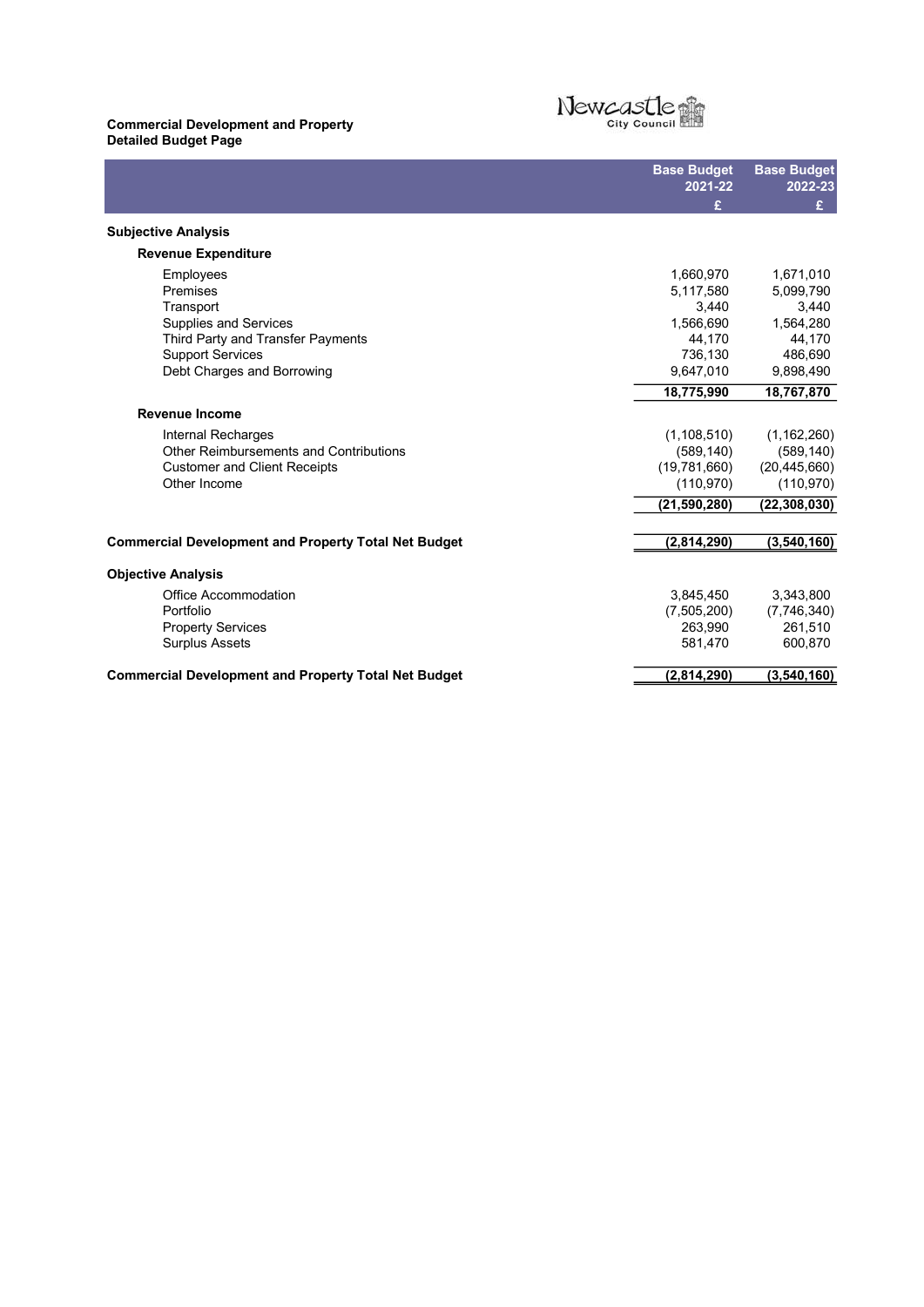# Public Health Service Detailed Budget Page



L Base Budget 2021-22 Base Budget 2022-23  $E = \sum_{i=1}^{n} E_i$ Subjective Analysis Revenue Expenditure Employees 2,301,060 2,497,220 Premises 2014,580 114,580 Transport 19,440 19,440 Transport 19,440 19,440<br>Supplies and Services 3,095,110 2,787,460 Third Party and Transfer Payments 15,238,710 14,902,860<br>
Support Services 1,000 1,000 Support Services 1,000 1,000<br>Debt Charges and Borrowing the contract of the contract of the contract of the contract of the 448,010 448,010 Debt Charges and Borrowing 21,177,910 20,770,570 Revenue Income Grants (20,982,080) (20,242,530) Other Reimbursements and Contributions (133,840) (228,840)<br>Customer and Client Receipts (139,340) (139,340) (139,340) Customer and Client Receipts (21,255,260) (20,610,710) Public Health Service Total Net Budget (77,350) 159,860 Objective Analysis Public Health (77,350) 159,860 Public Health Service Total Net Budget (77,350) 159,860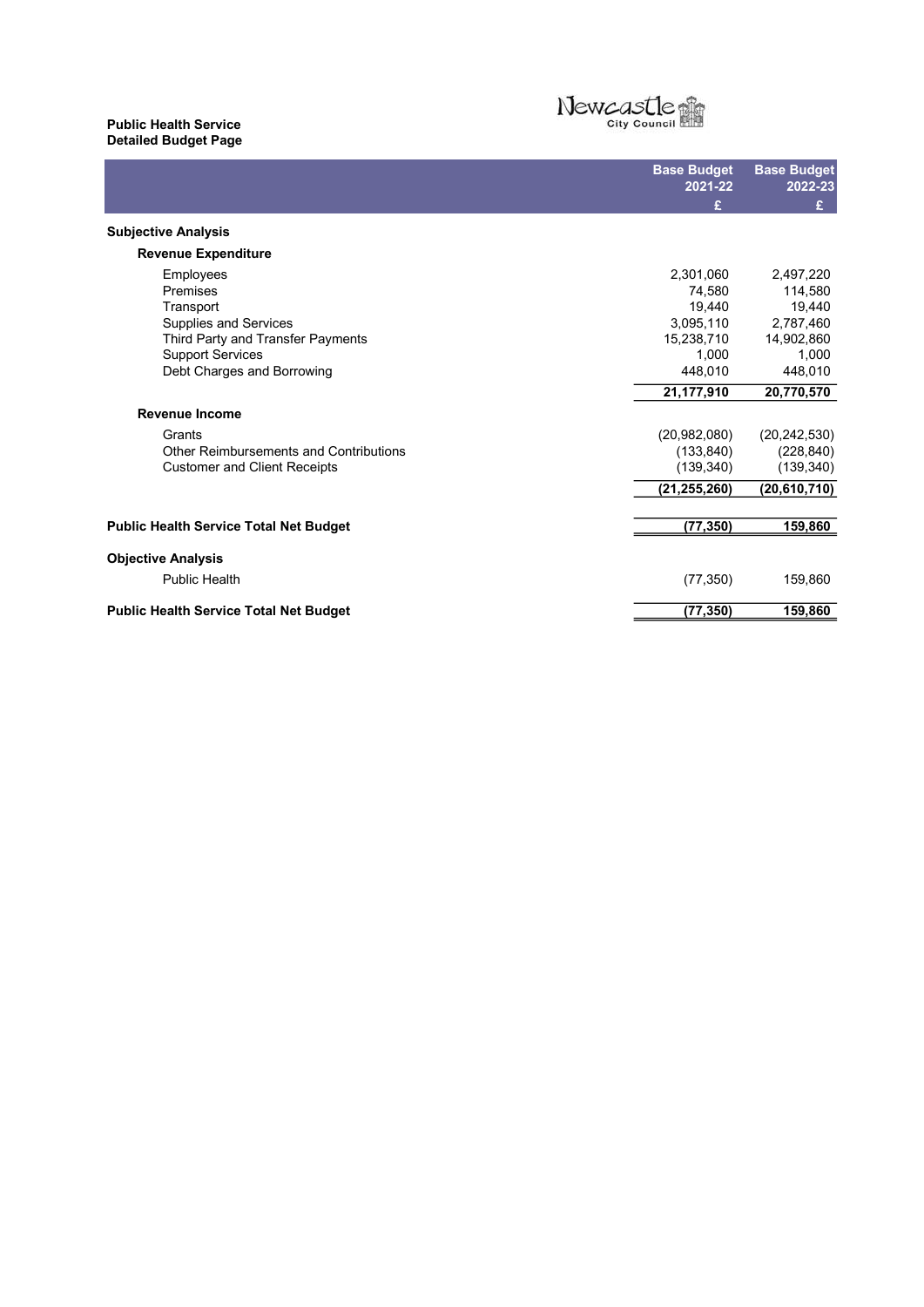#### Public Health Detailed Budget Page L

# Newcastle City Council

Base Budget 2021-22 Base Budget 2022-23  $E = \sum_{i=1}^{n} E_i$ Subjective Analysis Revenue Expenditure Employees 2,301,060 2,497,220 Premises 2014,580 114,580 Transport 19,440 19,440 Transport 19,440 19,440<br>Supplies and Services 3,095,110 2,787,460 Third Party and Transfer Payments 15,238,710 14,902,860<br>
Support Services 1,000 1,000 Support Services 1,000 1,000 1,000 1,000 1,000 1,000 1,000 1,000 1,000 1,000 1,000 1,000 1,000 1,000 1,000 1,000 1,000 1,000 1,000 1,000 1,000 1,000 1,000 1,000 1,000 1,000 1,000 1,000 1,000 1,000 1,000 1,000 1,000 1,000 1 Debt Charges and Borrowing 21,177,910 20,770,570 Revenue Income Grants (20,982,080) (20,242,530) Other Reimbursements and Contributions (133,840) (228,840)<br>Customer and Client Receipts (139,340) (139,340) (139,340) Customer and Client Receipts (21,255,260) (20,610,710) Public Health Total Net Budget (77,350) 159,860 Objective Analysis Public Health Grant (77,350) 159,860 Public Health Leisure - - Public Health Total Net Budget (77,350) 159,860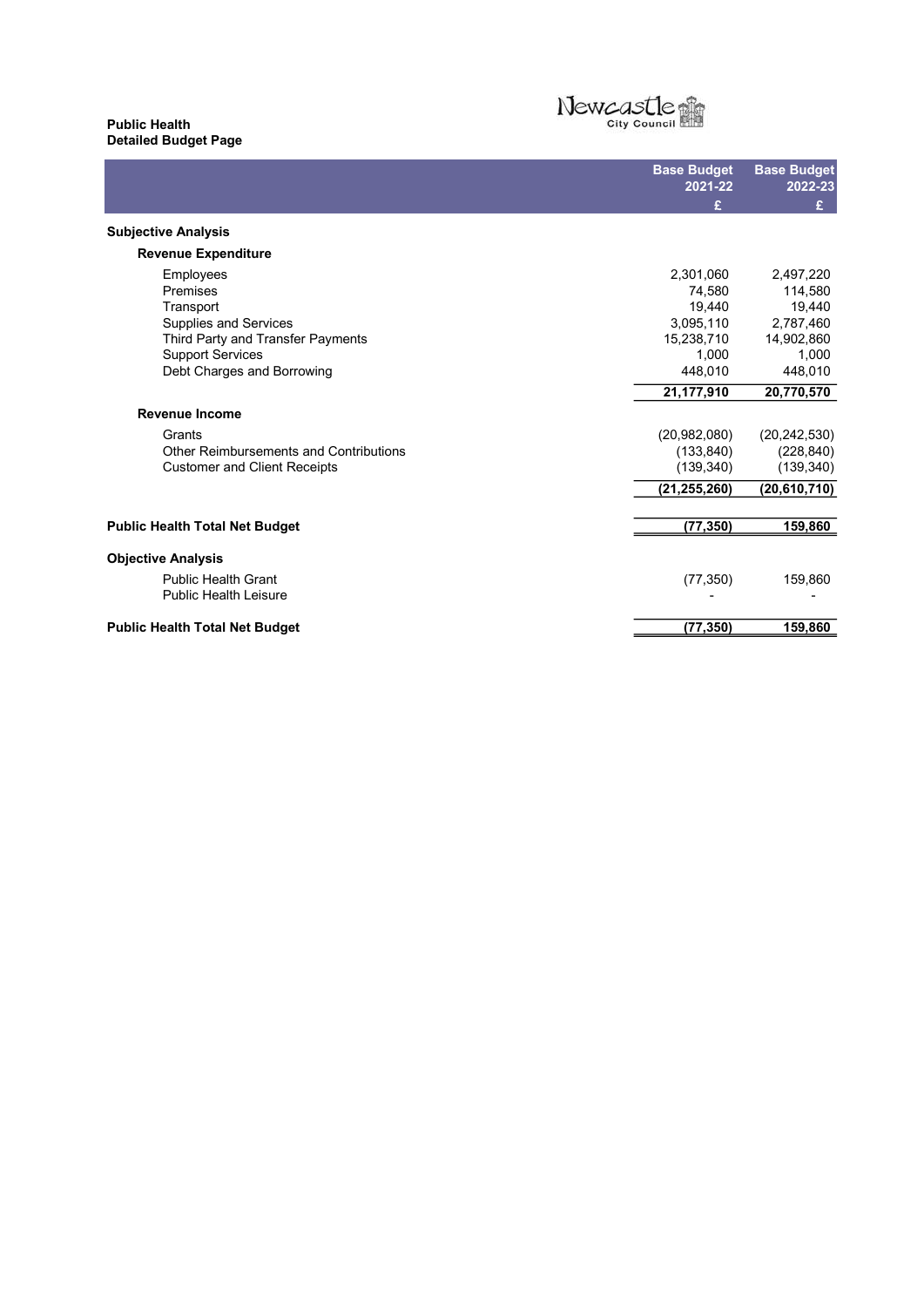## Resources Detailed Budget Page



|                                               | <b>Base Budget</b> | <b>Base Budget</b> |
|-----------------------------------------------|--------------------|--------------------|
|                                               | 2021-22            | 2022-23            |
|                                               | £                  | £                  |
| <b>Subjective Analysis</b>                    |                    |                    |
| <b>Revenue Expenditure</b>                    |                    |                    |
| Employees                                     | 31,615,880         | 31,577,160         |
| Premises                                      | 127,570            | 119,310            |
| Transport                                     | 83,530             | 79,280             |
| <b>Supplies and Services</b>                  | 7,689,360          | 7,688,940          |
| Third Party and Transfer Payments             | 100,000            | 100,000            |
| <b>Support Services</b>                       | 850                | 850                |
| Debt Charges and Borrowing                    | 1,318,990          | 1,325,840          |
|                                               | 40,936,180         | 40,891,380         |
| <b>Revenue Income</b>                         |                    |                    |
| Internal Recharges                            | (4,405,550)        | (4,842,010)        |
| Grants                                        | (2, 165, 910)      | (2, 294, 950)      |
| <b>Other Reimbursements and Contributions</b> | (4,248,440)        | (4,244,860)        |
| <b>Customer and Client Receipts</b>           | (3,786,530)        | (3,824,950)        |
|                                               | (14, 606, 430)     | (15, 206, 770)     |
| <b>Resources Total Net Budget</b>             | 26,329,750         | 25,684,610         |
|                                               |                    |                    |
| <b>Objective Analysis</b>                     |                    |                    |
| Audit, Risk and Insurance                     | 549,200            | 534,900            |
| <b>Business Management</b>                    | 8,215,490          | 8,118,570          |
| <b>Chief Executive</b>                        | 343,330            | 328,160            |
| <b>Democratic Services</b>                    | 2,048,530          | 2,013,230          |
| <b>Director of Resources</b>                  | 198,330            | 167,030            |
| <b>Financial Services</b>                     | 4,706,990          | 4,698,550          |
| <b>Human Resources</b>                        | 1,904,690          | 1,874,470          |
| ICT                                           | 6,645,800          | 6,205,310          |
| <b>Legal Services</b>                         | 1,717,390          | 1,744,390          |
| <b>Resources Total Net Budget</b>             | 26,329,750         | 25,684,610         |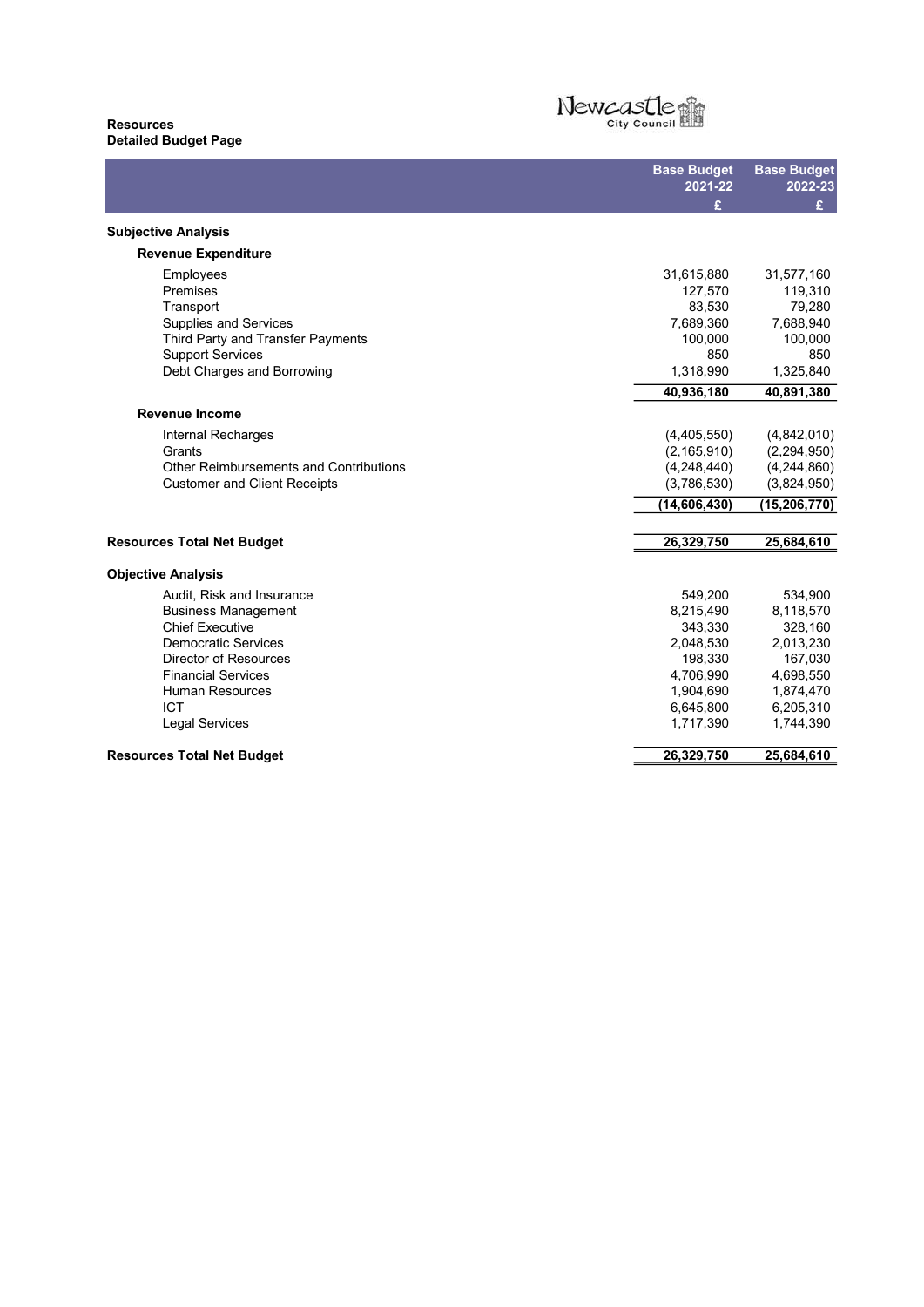### Audit, Risk and Insurance Detailed Budget Page

L



|                                            | <b>Base Budget</b><br>2021-22 | <b>Base Budget</b><br>2022-23 |
|--------------------------------------------|-------------------------------|-------------------------------|
|                                            | £                             | £                             |
| <b>Subjective Analysis</b>                 |                               |                               |
| <b>Revenue Expenditure</b>                 |                               |                               |
| Employees                                  | 835,070                       | 881,950                       |
| Supplies and Services                      | 5,260                         | 5,260                         |
|                                            | 840,330                       | 887,210                       |
| <b>Revenue Income</b>                      |                               |                               |
| Internal Recharges                         | (69, 140)                     | (122, 970)                    |
| Other Reimbursements and Contributions     | (221, 990)                    | (229,340)                     |
|                                            | (291, 130)                    | (352,310)                     |
| Audit, Risk and Insurance Total Net Budget | 549,200                       | 534,900                       |
|                                            |                               |                               |
| <b>Objective Analysis</b>                  |                               |                               |
| Audit, Risk and Insurance                  | 549,200                       | 534,900                       |
| Audit, Risk and Insurance Total Net Budget | 549,200                       | 534,900                       |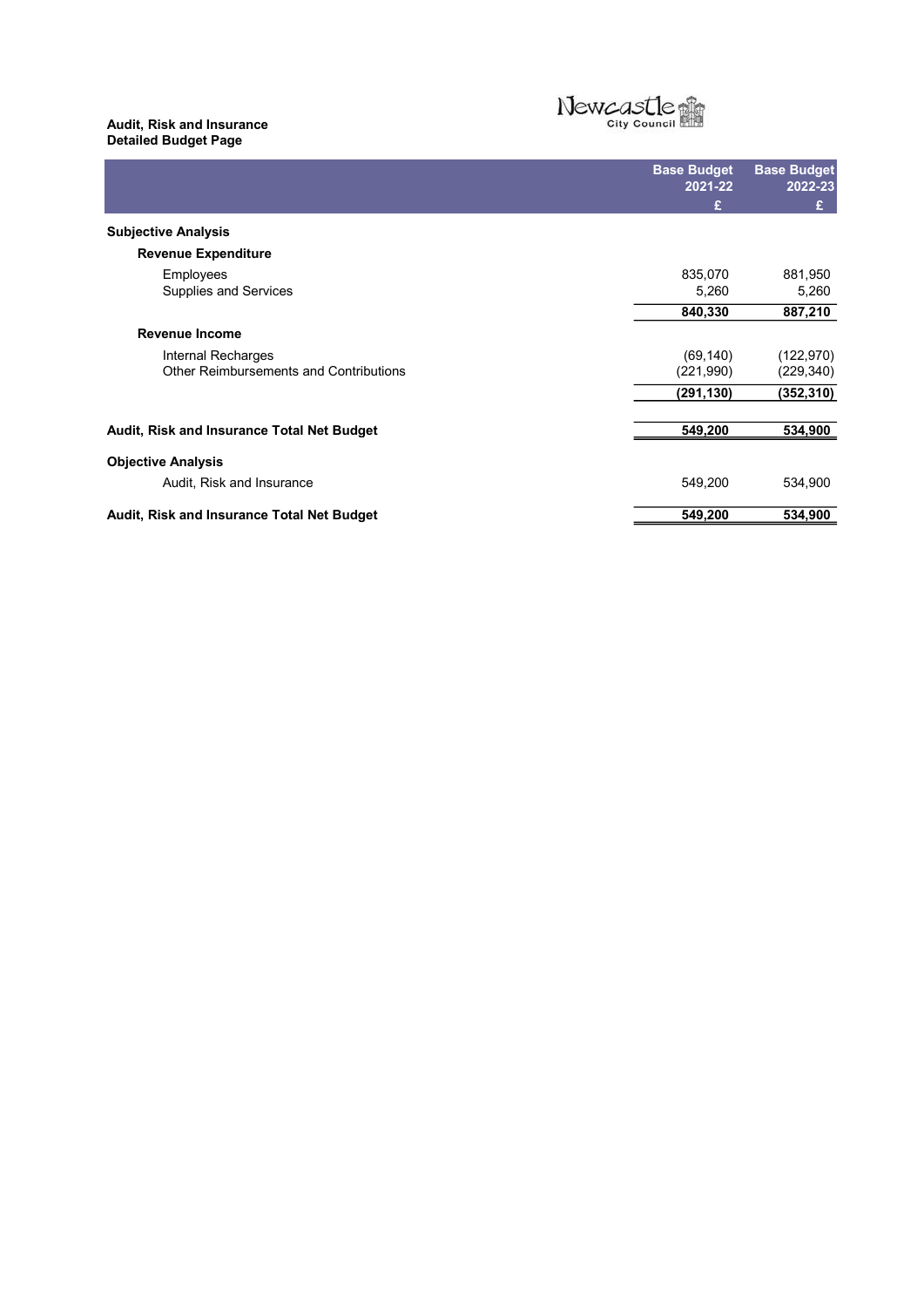# Democratic Services Detailed Budget Page



|                                                                                                  | <b>Base Budget</b><br>2021-22            | <b>Base Budget</b><br>2022-23            |
|--------------------------------------------------------------------------------------------------|------------------------------------------|------------------------------------------|
|                                                                                                  | £                                        | £                                        |
| <b>Subjective Analysis</b>                                                                       |                                          |                                          |
| <b>Revenue Expenditure</b>                                                                       |                                          |                                          |
| Employees<br>Premises<br>Transport<br>Supplies and Services                                      | 925,040<br>27,880<br>25,330<br>1,175,980 | 925,040<br>27,880<br>25,330<br>1,140,680 |
| <b>Support Services</b>                                                                          | 850                                      | 850                                      |
|                                                                                                  | 2,155,080                                | 2,119,780                                |
| <b>Revenue Income</b>                                                                            |                                          |                                          |
| Other Reimbursements and Contributions<br><b>Customer and Client Receipts</b>                    | (102, 020)<br>(4,530)                    | (102, 020)<br>(4, 530)                   |
|                                                                                                  | (106,550)                                | (106, 550)                               |
| <b>Democratic Services Total Net Budget</b>                                                      | 2,048,530                                | 2,013,230                                |
| <b>Objective Analysis</b>                                                                        |                                          |                                          |
| Democratic Services Management<br><b>Electoral Services</b><br>Lord Mayor<br>Members' Allowances | 463,820<br>577,980<br>60,260<br>946.470  | 463,820<br>542,980<br>60,150<br>946,280  |
| <b>Democratic Services Total Net Budget</b>                                                      | 2,048,530                                | 2,013,230                                |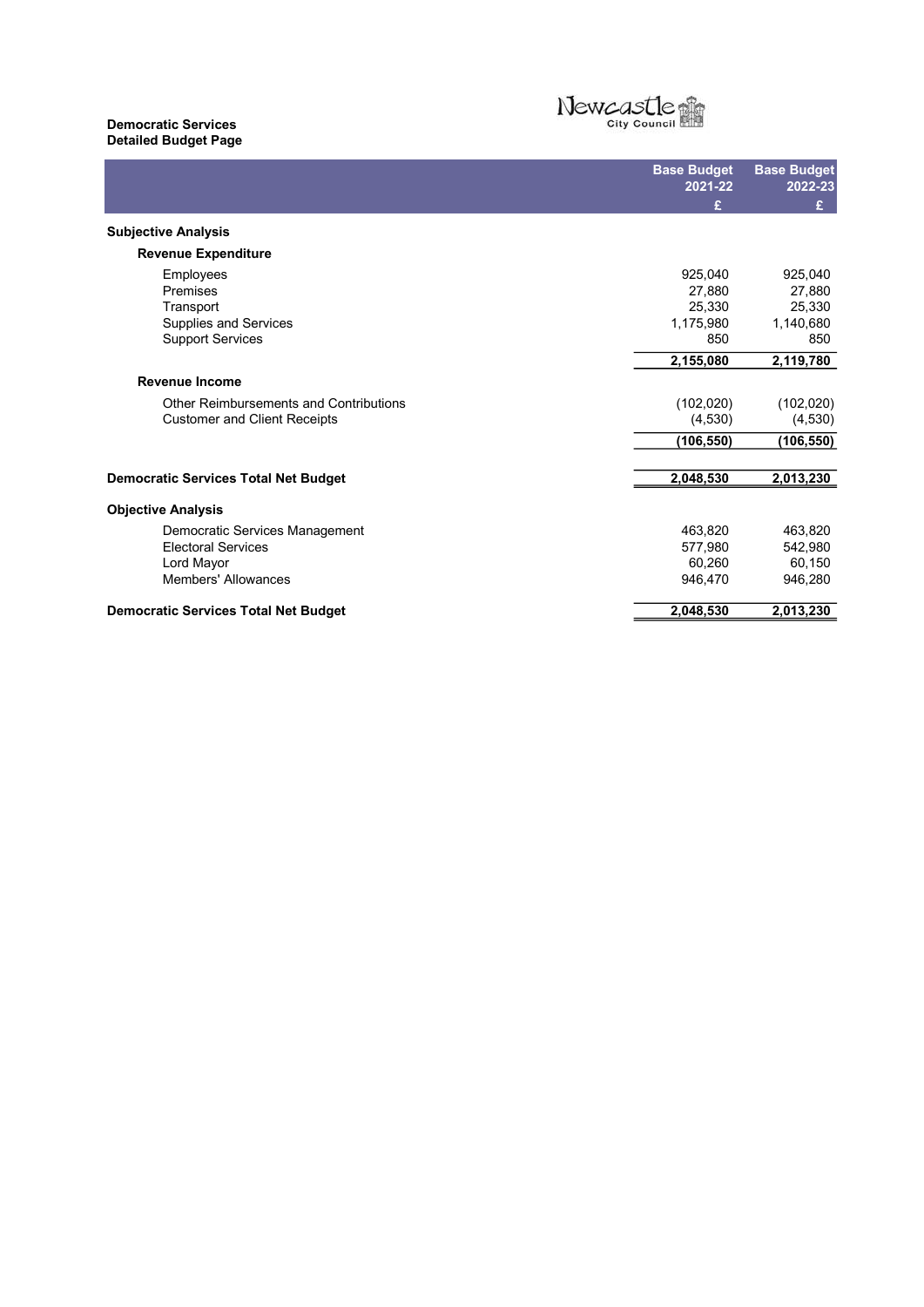#### Financial Services Detailed Budget Page L

I

# Newcastle

|                                            | <b>Base Budget</b><br>2021-22 | <b>Base Budget</b><br>2022-23 |
|--------------------------------------------|-------------------------------|-------------------------------|
|                                            | £                             | £                             |
| <b>Subjective Analysis</b>                 |                               |                               |
| <b>Revenue Expenditure</b>                 |                               |                               |
| Employees                                  | 9,362,470                     | 9,334,580                     |
| Transport                                  | 13,870                        | 13,870                        |
| Supplies and Services                      | 1,615,490                     | 1,564,740                     |
| Third Party and Transfer Payments          | 100.000                       | 100,000                       |
|                                            | 11,091,830                    | 11,013,190                    |
| Revenue Income                             |                               |                               |
| Internal Recharges                         | (967, 870)                    | (802, 950)                    |
| Grants                                     | (1,746,430)                   | (1,888,530)                   |
| Other Reimbursements and Contributions     | (2,029,250)                   | (1,948,640)                   |
| <b>Customer and Client Receipts</b>        | (1,641,290)                   | (1,674,520)                   |
|                                            | (6, 384, 840)                 | (6,314,640)                   |
|                                            |                               |                               |
| <b>Financial Services Total Net Budget</b> | 4,706,990                     | 4,698,550                     |
| <b>Objective Analysis</b>                  |                               |                               |
| <b>Exchequer Services</b>                  | 340,950                       | 320,740                       |
| Finance                                    | 2,147,190                     | 2,440,060                     |
| Procurement                                | 214,720                       | 206,780                       |
| <b>Revenues and Benefits</b>               | 2,004,130                     | 1,730,970                     |
| <b>Financial Services Total Net Budget</b> | 4,706,990                     | 4,698,550                     |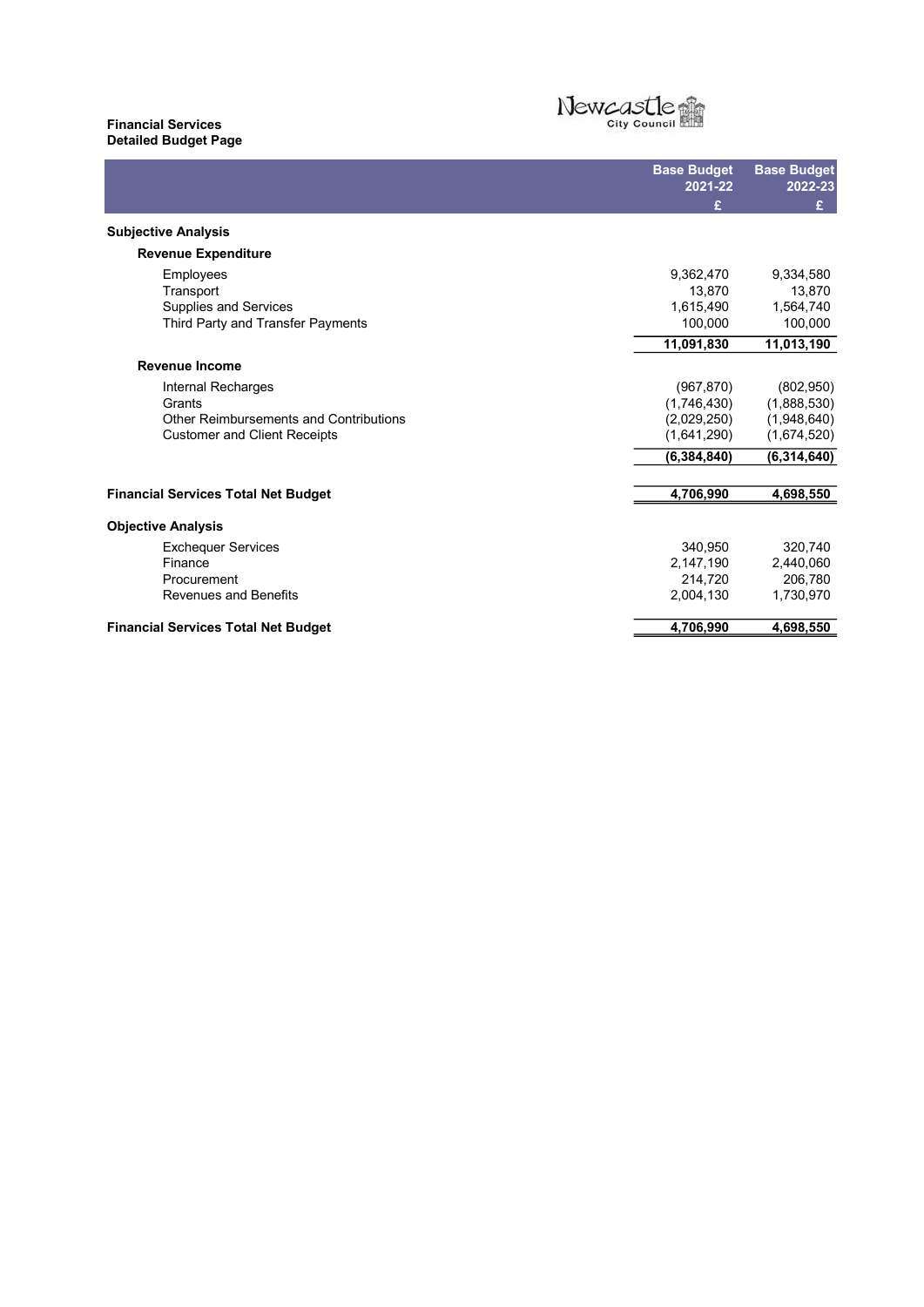# Human Resources Detailed Budget Page



|                                         | <b>Base Budget</b> | <b>Base Budget</b> |
|-----------------------------------------|--------------------|--------------------|
|                                         | 2021-22            | 2022-23            |
|                                         | £                  | £                  |
| <b>Subjective Analysis</b>              |                    |                    |
| <b>Revenue Expenditure</b>              |                    |                    |
| Employees                               | 2,815,170          | 2,842,440          |
| Premises                                | 9,350              | 850                |
| Transport                               | 5,250              | 3,300              |
| Supplies and Services                   | 63,380             | 72,340             |
|                                         | 2,893,150          | 2,918,930          |
| <b>Revenue Income</b>                   |                    |                    |
| Internal Recharges                      | (155,500)          | (156, 300)         |
| Grants                                  | (52, 120)          | (52, 120)          |
| Other Reimbursements and Contributions  | (652, 530)         | (702, 540)         |
| <b>Customer and Client Receipts</b>     | (128, 310)         | (133, 500)         |
|                                         | (988, 460)         | (1,044,460)        |
| <b>Human Resources Total Net Budget</b> | 1,904,690          | 1,874,470          |
|                                         |                    |                    |
| <b>Objective Analysis</b>               |                    |                    |
| <b>Health and Safety</b>                | 393,190            | 390,680            |
| Operational HR                          | 559,960            | 518,410            |
| Organisational Development              | 822,690            | 801,890            |
| <b>Training Schemes</b>                 | 128,850            | 163,490            |
| Human Resources Total Net Budget        | 1,904,690          | 1,874,470          |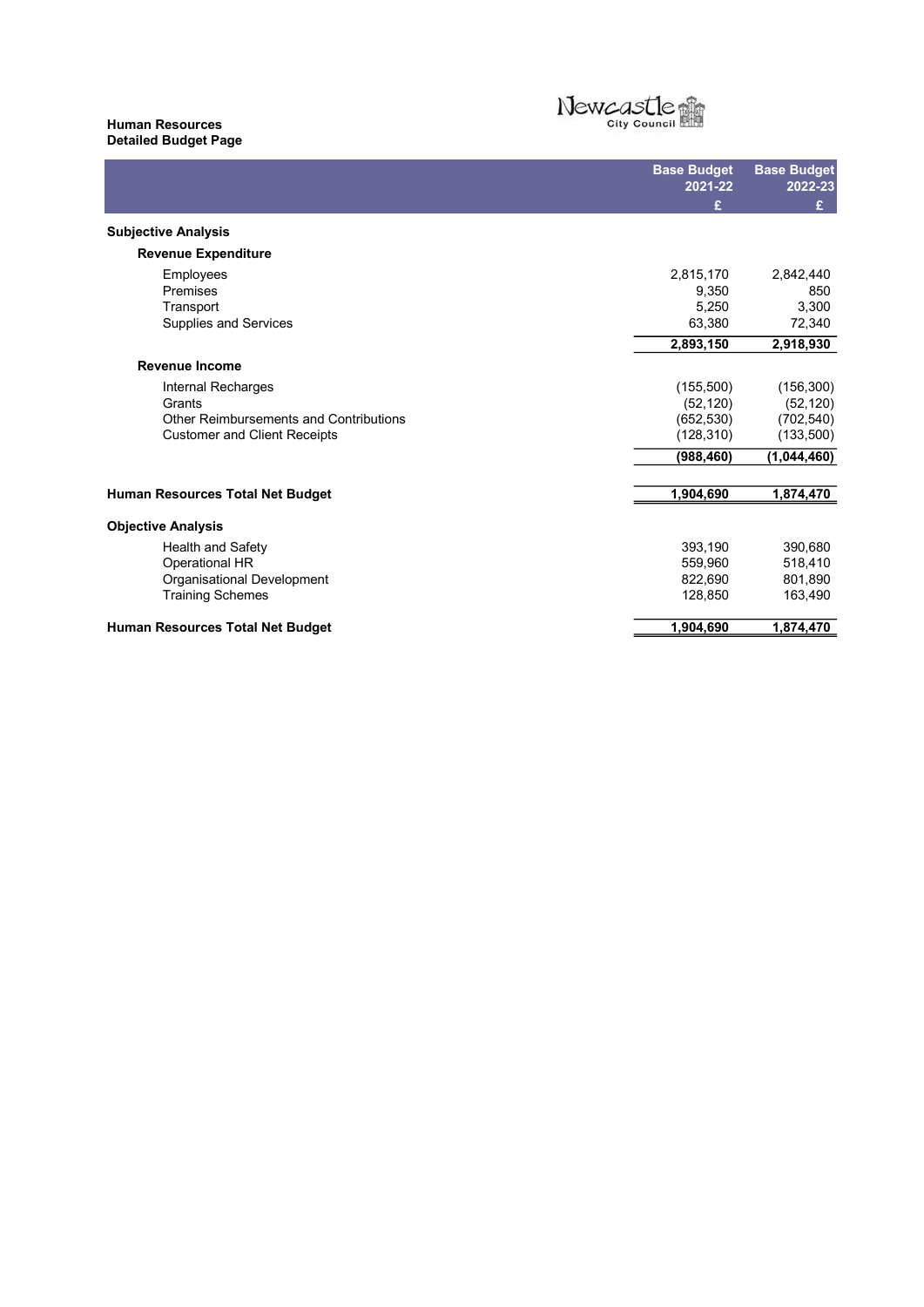#### ICT Detailed Budget Page L



|                                        | <b>Base Budget</b><br>2021-22 | <b>Base Budget</b><br>2022-23 |
|----------------------------------------|-------------------------------|-------------------------------|
|                                        | ç                             | £                             |
| <b>Subjective Analysis</b>             |                               |                               |
| <b>Revenue Expenditure</b>             |                               |                               |
| Employees                              | 5,759,770                     | 5,764,150                     |
| Premises                               | 200                           | 200                           |
| Transport                              | 20,100                        | 17,800                        |
| Supplies and Services                  | 3,481,860                     | 3,558,560                     |
| Debt Charges and Borrowing             | 1,318,990                     | 1,325,840                     |
|                                        | 10,580,920                    | 10,666,550                    |
| <b>Revenue Income</b>                  |                               |                               |
| Internal Recharges                     | (2,300,680)                   | (2,807,130)                   |
| Other Reimbursements and Contributions | (581, 950)                    | (601, 620)                    |
| <b>Customer and Client Receipts</b>    | (1,052,490)                   | (1,052,490)                   |
|                                        | (3,935,120)                   | (4,461,240)                   |
| <b>ICT Total Net Budget</b>            | 6,645,800                     | 6,205,310                     |
| <b>Objective Analysis</b>              |                               |                               |
|                                        |                               |                               |
| <b>ICT Operations</b>                  | 3,816,370                     | 3,291,580                     |
| <b>Technical Refresh</b>               | 2,829,430                     | 2,913,730                     |
| <b>ICT Total Net Budget</b>            | 6,645,800                     | 6,205,310                     |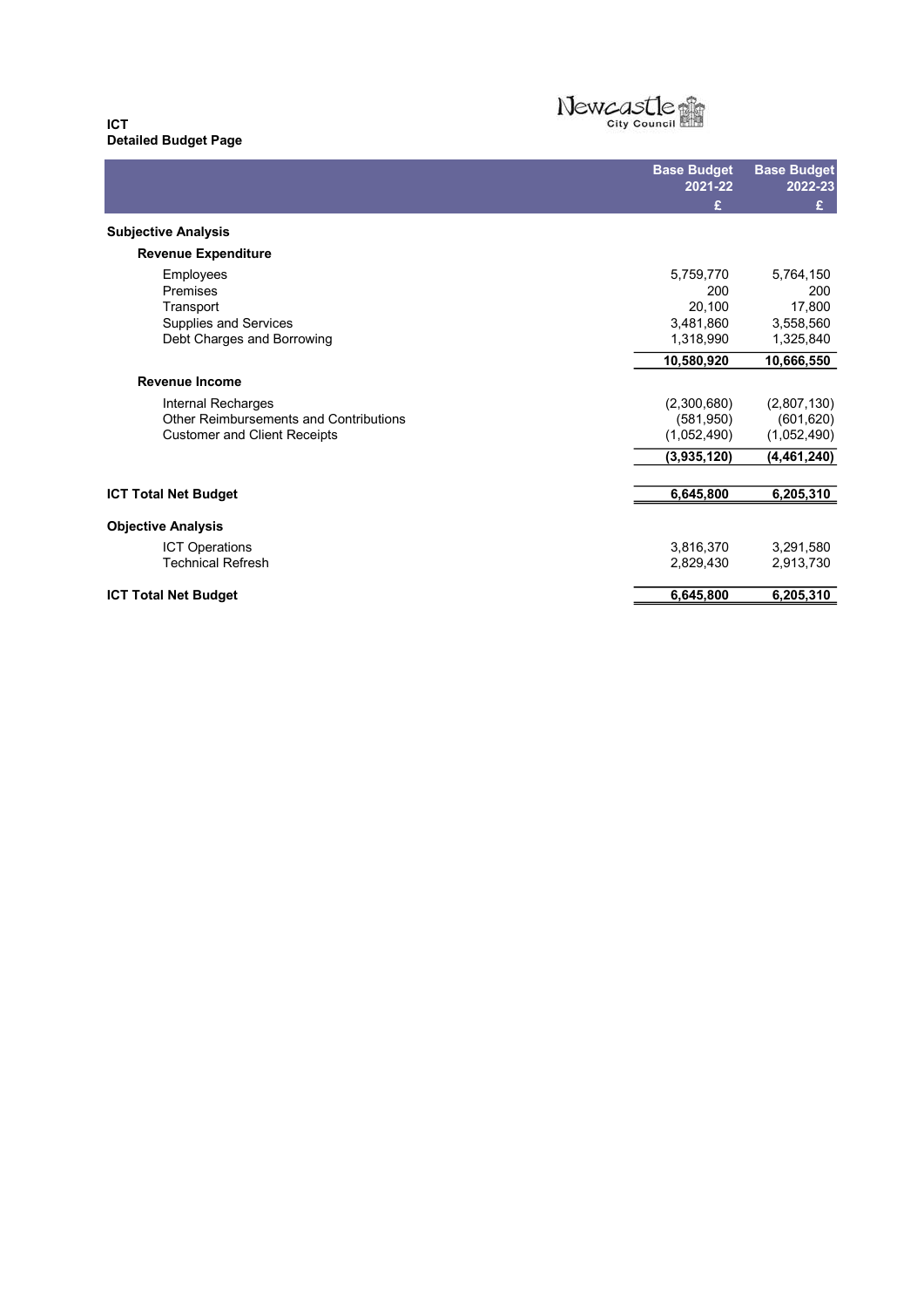#### Legal Services Detailed Budget Page L



|                                              | <b>Base Budget</b><br>2021-22 | <b>Base Budget</b><br>2022-23 |
|----------------------------------------------|-------------------------------|-------------------------------|
|                                              | £                             | £                             |
| <b>Subjective Analysis</b>                   |                               |                               |
| <b>Revenue Expenditure</b>                   |                               |                               |
| Employees                                    | 2,535,460                     | 2,571,460                     |
| Transport                                    | 4,900                         | 4,900                         |
| Supplies and Services                        | 684.940                       | 684,940                       |
|                                              | 3,225,300                     | 3,261,300                     |
| <b>Revenue Income</b>                        |                               |                               |
| Internal Recharges                           | (912, 360)                    | (921, 360)                    |
| Grants                                       | (26,050)                      | (26, 050)                     |
| Other Reimbursements and Contributions       | (384, 500)                    | (384, 500)                    |
| <b>Customer and Client Receipts</b>          | (185,000)                     | (185,000)                     |
|                                              | (1,507,910)                   | (1,516,910)                   |
| <b>Legal Services Total Net Budget</b>       | 1,717,390                     | 1,744,390                     |
| <b>Objective Analysis</b>                    |                               |                               |
|                                              |                               |                               |
| Coroners                                     | 787,330                       | 933,330                       |
| <b>Land Charges</b><br><b>Legal Services</b> | (152, 790)<br>1,082,850       | (152, 790)<br>963,850         |
|                                              |                               |                               |
| <b>Legal Services Total Net Budget</b>       | 1,717,390                     | 1,744,390                     |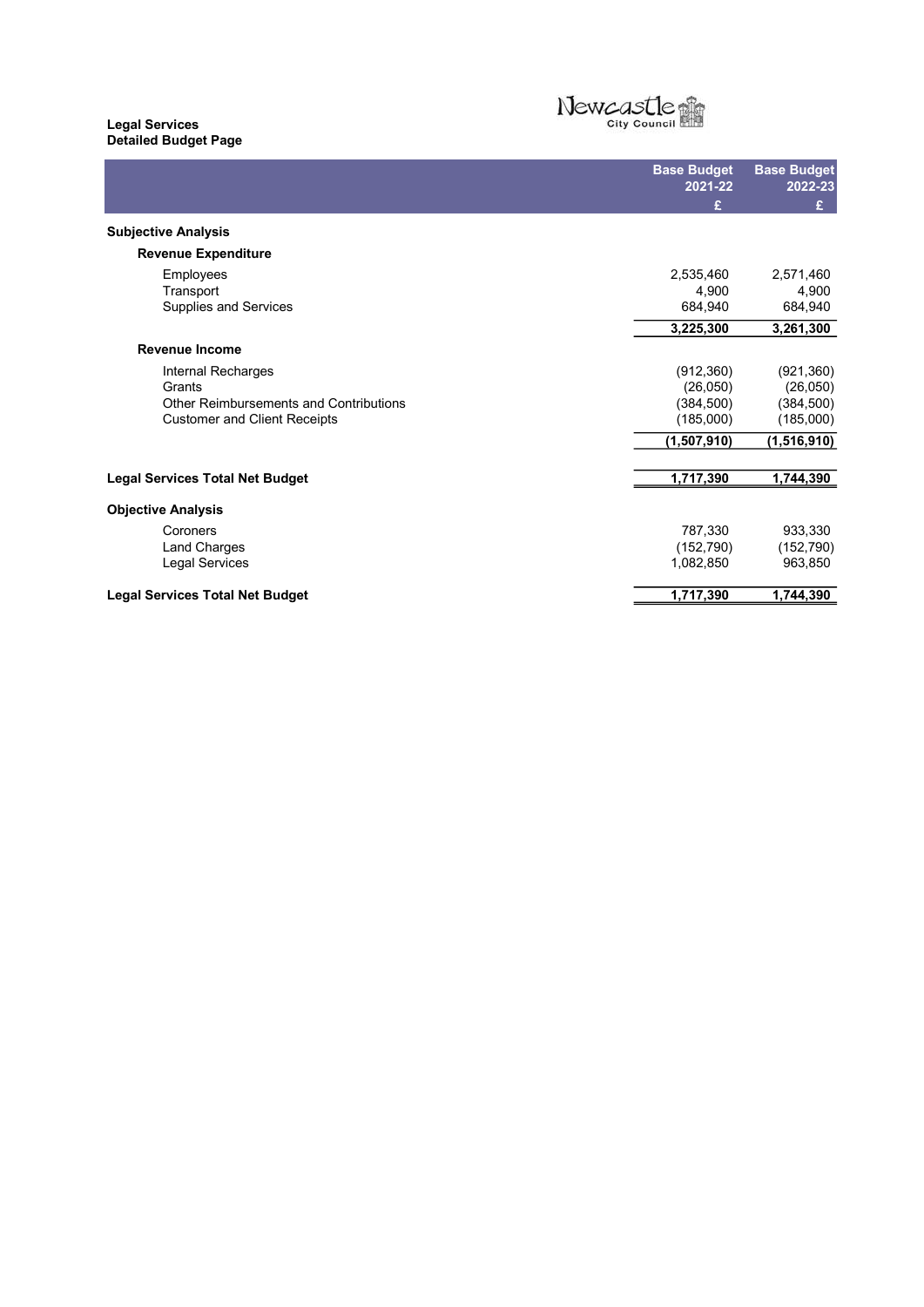#### Business Management Detailed Budget Page



|                                             | <b>Base Budget</b><br>2021-22 | <b>Base Budget</b><br>2022-23 |
|---------------------------------------------|-------------------------------|-------------------------------|
|                                             | £                             | £                             |
| <b>Subjective Analysis</b>                  |                               |                               |
| <b>Revenue Expenditure</b>                  |                               |                               |
| Employees                                   | 8,911,400                     | 8,801,210                     |
| Premises                                    | 90,140                        | 90,380                        |
| Transport                                   | 7,080                         | 7,080                         |
| Supplies and Services                       | 599,290                       | 599,260                       |
|                                             | 9,607,910                     | 9,497,930                     |
| <b>Revenue Income</b>                       |                               |                               |
| Grants                                      | (341, 310)                    | (328, 250)                    |
| Other Reimbursements and Contributions      | (276, 200)                    | (276, 200)                    |
| <b>Customer and Client Receipts</b>         | (774, 910)                    | (774, 910)                    |
|                                             | (1,392,420)                   | (1, 379, 360)                 |
| <b>Business Management Total Net Budget</b> | 8,215,490                     | 8,118,570                     |
|                                             |                               |                               |
| <b>Objective Analysis</b>                   |                               |                               |
| <b>Business Management</b>                  | 650.310                       | 651.580                       |
| <b>Operational Support</b>                  | 6,319,030                     | 6,220,870                     |
| Performance                                 | 1,246,150                     | 1,246,120                     |
| <b>Business Management Total Net Budget</b> | 8,215,490                     | 8,118,570                     |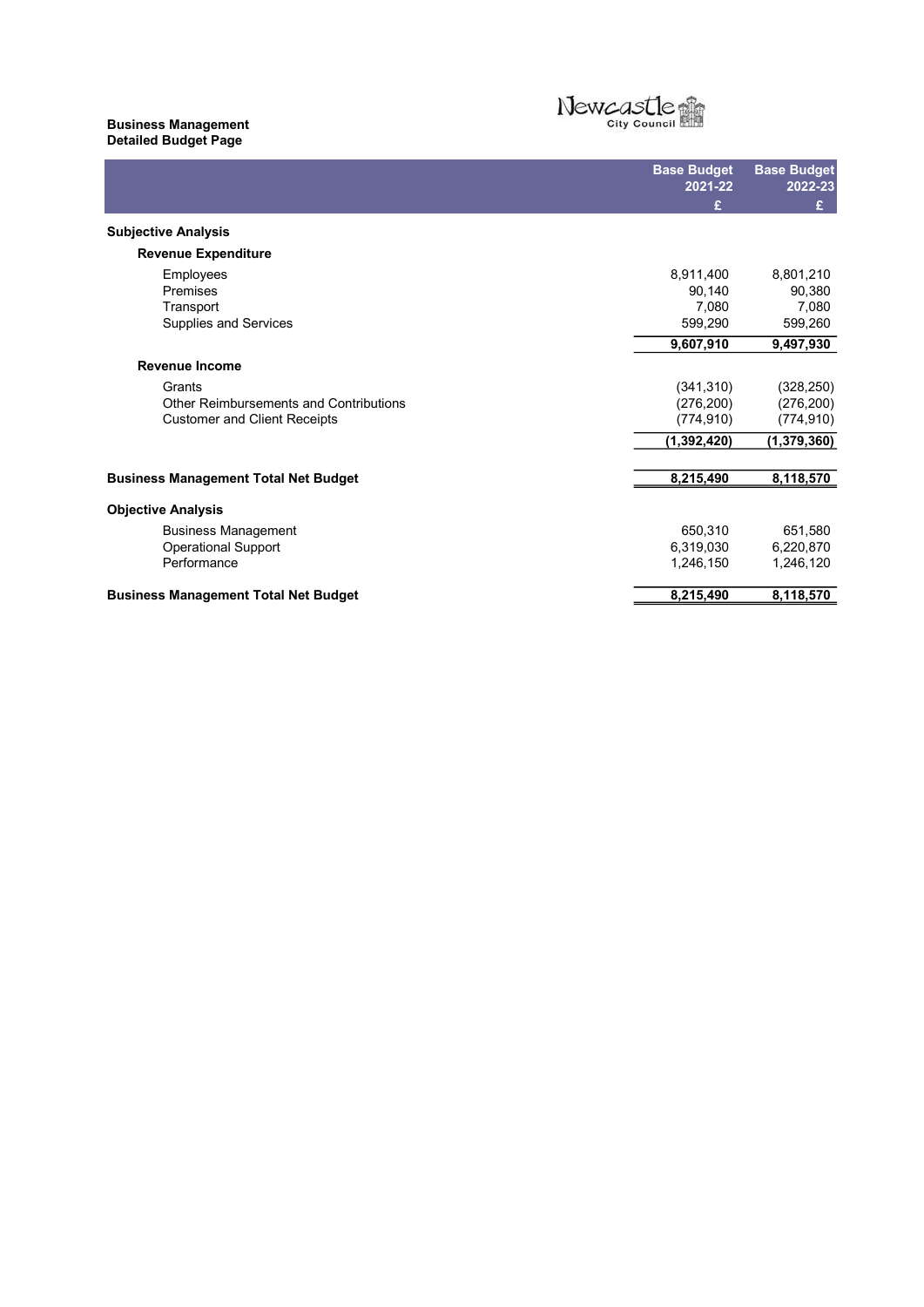#### Chief Executive Detailed Budget Page L



|                                         | <b>Base Budget</b><br>2021-22 | <b>Base Budget</b><br>2022-23 |
|-----------------------------------------|-------------------------------|-------------------------------|
|                                         | £                             | £                             |
| <b>Subjective Analysis</b>              |                               |                               |
| <b>Revenue Expenditure</b>              |                               |                               |
| Employees                               | 284.050                       | 268,880                       |
| Transport                               | 6,000                         | 6,000                         |
| Supplies and Services                   | 53,280                        | 53,280                        |
|                                         | 343,330                       | 328,160                       |
| <b>Chief Executive Total Net Budget</b> | 343,330                       | 328,160                       |
| <b>Objective Analysis</b>               |                               |                               |
| <b>Chief Executive</b>                  | 343,330                       | 328,160                       |
| <b>Chief Executive Total Net Budget</b> | 343,330                       | 328,160                       |